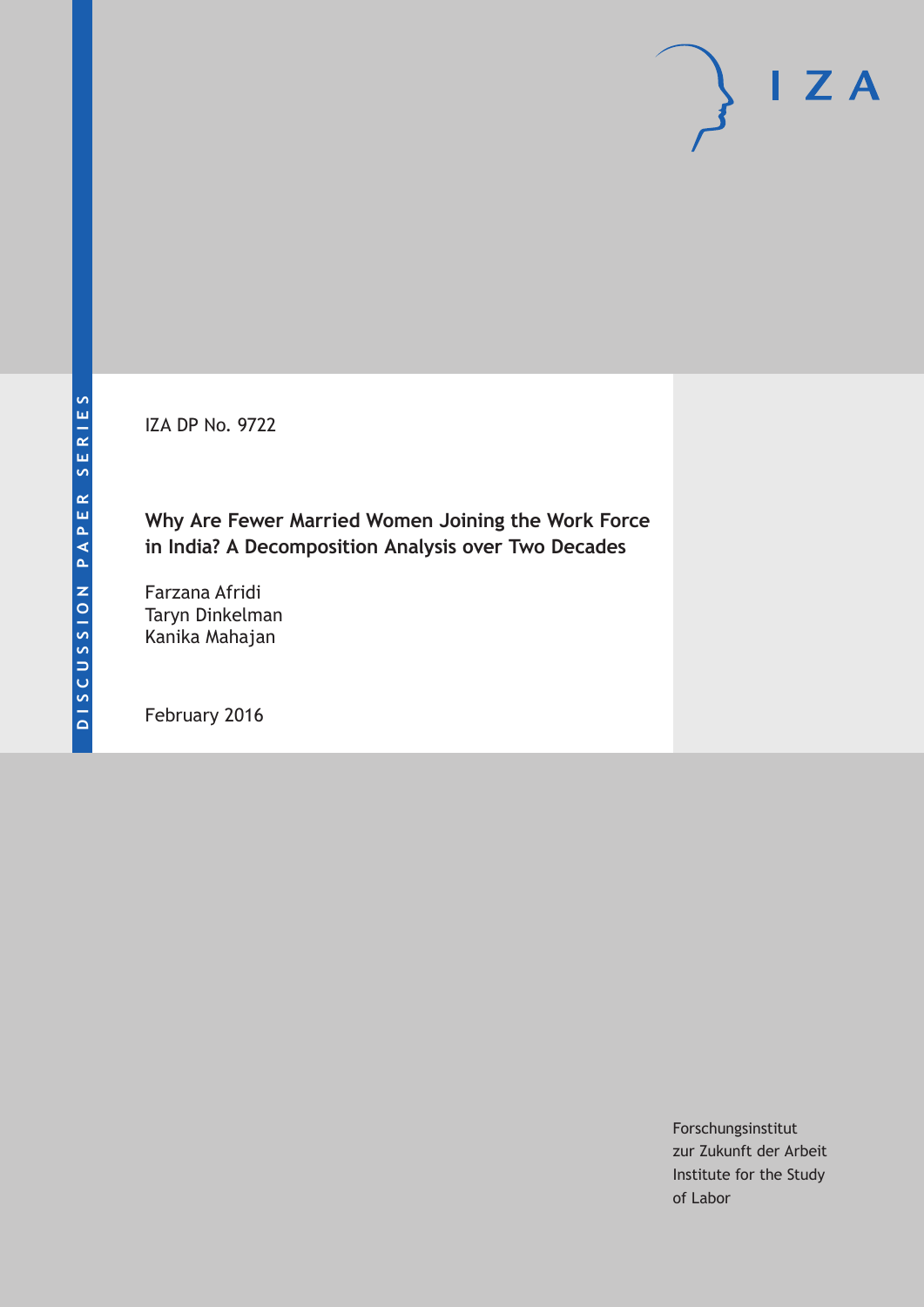# **Why Are Fewer Married Women Joining the Work Force in India? A Decomposition Analysis over Two Decades**

### **Farzana Afridi**

*Indian Statistical Institute and IZA* 

# **Taryn Dinkelman**

*Dartmouth College and IZA* 

## **Kanika Mahajan**

*Indian Statistical Institute*

Discussion Paper No. 9722 February 2016

IZA

P.O. Box 7240 53072 Bonn **Germany** 

Phone: +49-228-3894-0 Fax: +49-228-3894-180 E-mail: iza@iza.org

Any opinions expressed here are those of the author(s) and not those of IZA. Research published in this series may include views on policy, but the institute itself takes no institutional policy positions. The IZA research network is committed to the IZA Guiding Principles of Research Integrity.

The Institute for the Study of Labor (IZA) in Bonn is a local and virtual international research center and a place of communication between science, politics and business. IZA is an independent nonprofit organization supported by Deutsche Post Foundation. The center is associated with the University of Bonn and offers a stimulating research environment through its international network, workshops and conferences, data service, project support, research visits and doctoral program. IZA engages in (i) original and internationally competitive research in all fields of labor economics, (ii) development of policy concepts, and (iii) dissemination of research results and concepts to the interested public.

IZA Discussion Papers often represent preliminary work and are circulated to encourage discussion. Citation of such a paper should account for its provisional character. A revised version may be available directly from the author.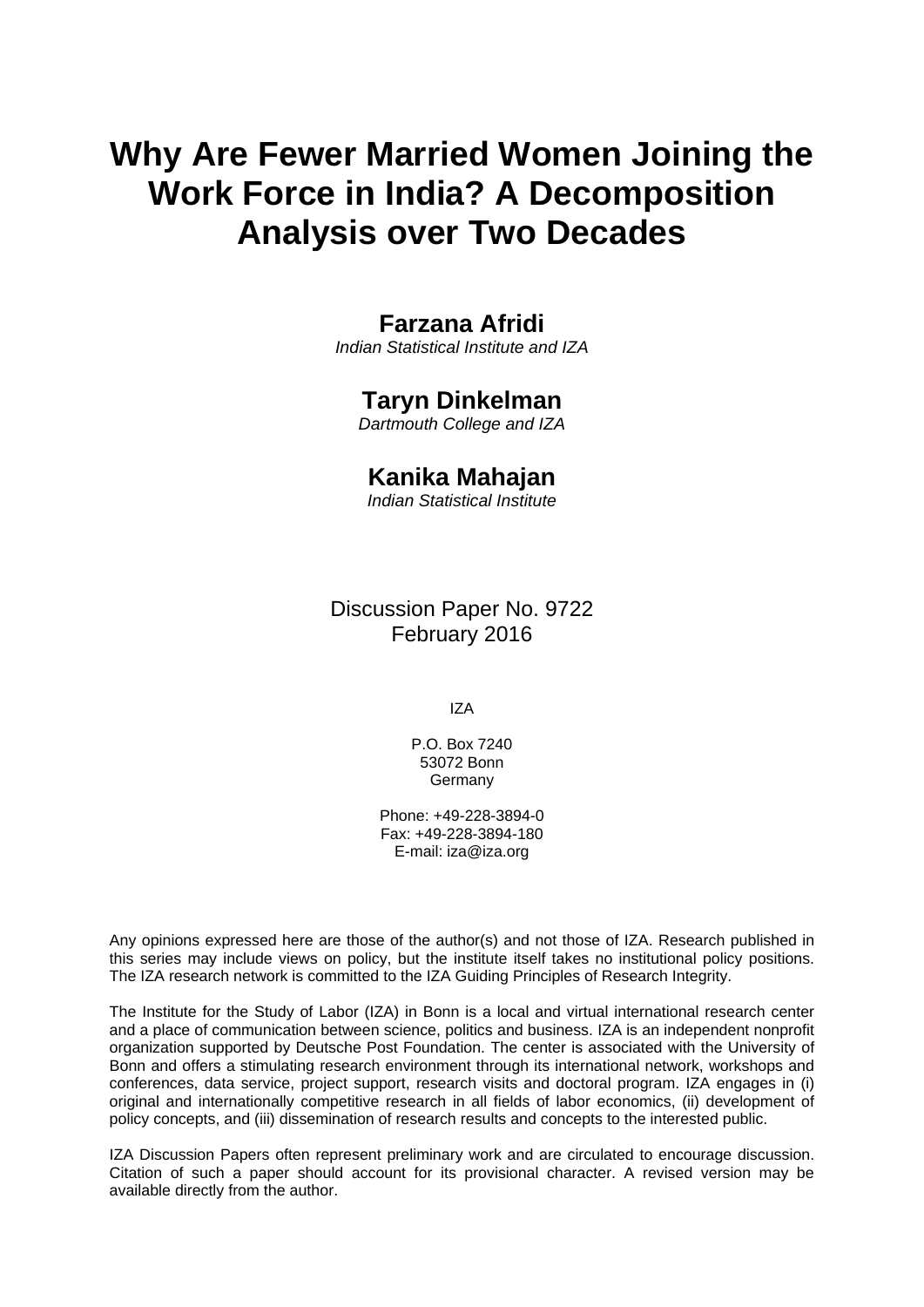IZA Discussion Paper No. 9722 February 2016

# **ABSTRACT**

# **Why Are Fewer Married Women Joining the Work Force in India? A Decomposition Analysis over Two Decades\***

Unlike the global trend, India has witnessed a secular decline in women's employment rates over the past few decades. We use parametric and semi-parametric decomposition techniques to show that changes in individual and household attributes fully account for the fall in women's labor force participation rate in 1987-1999 and account for half of the decline in this rate in 1999-2009. Our findings underscore increasing education levels amongst rural married women and the men in their households as the most prominent attributes contributing to this decline. We provide suggestive evidence that a rise in more educated women's returns to home production, relative to their returns in the labor market, may have adversely affected female labor force participation rates in India.

JEL Classification: J21, J22

Keywords: female labor force participation, decomposition analysis, education, India

Corresponding author:

Farzana Afridi Indian Statistical Institute 7, S.J.S. Sansanwal Marg New Delhi - 110 016 India E-mail: fafridi@isid.ac.in

 $\overline{\phantom{a}}$ 

<sup>\*</sup> The authors thank the International Growth Center (IGC) – India Central, for financial support. Abhiroop Mukhopadhyay and Bharat Ramaswami provided valuable inputs. The authors are responsible for any remaining errors.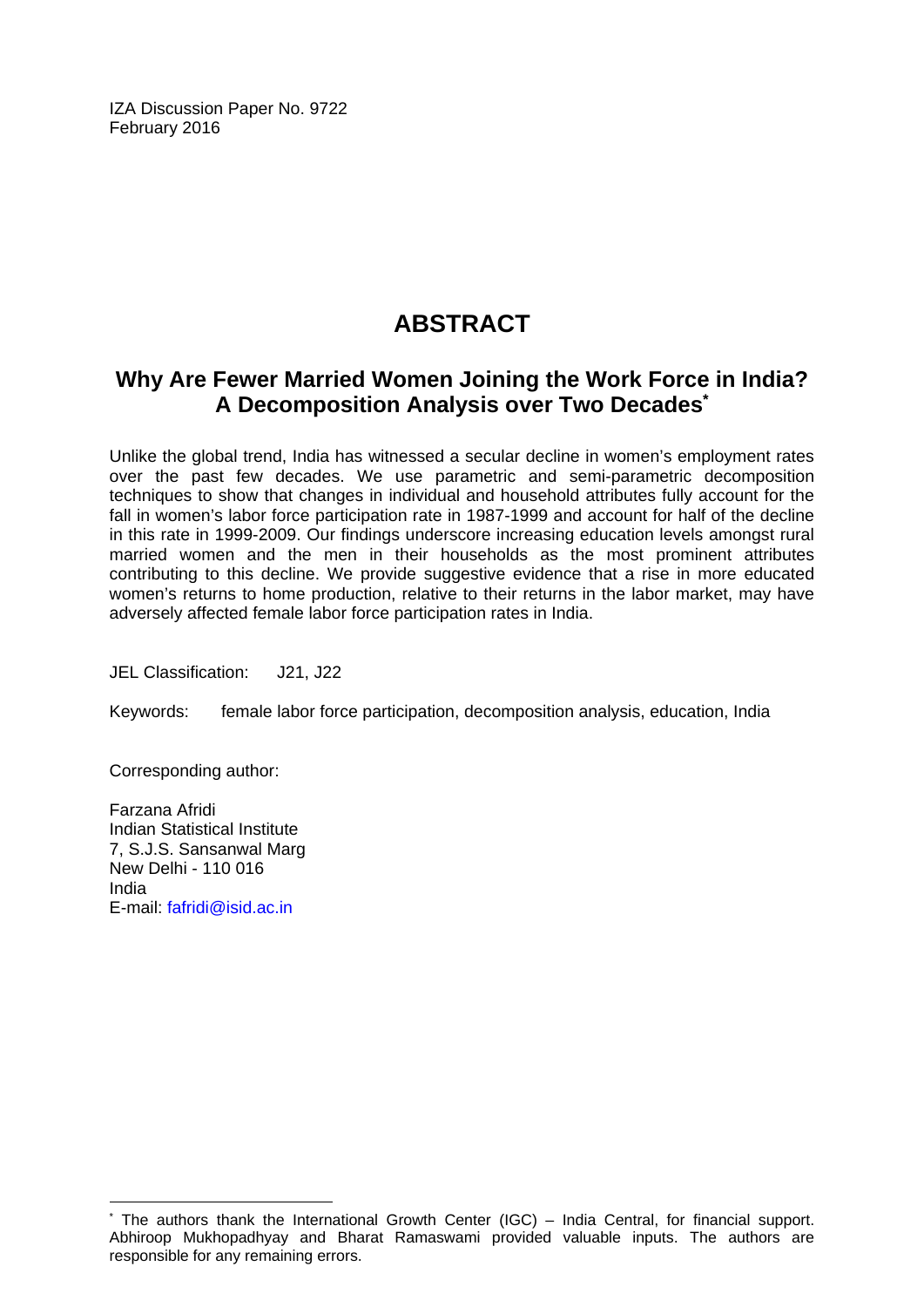#### **1. Introduction**

Women's participation in the labor market is often associated with better access to economic opportunities as well as greater decision-making power within the household. Globally, women are joining the labor force in larger and larger numbers - the gender gap in labor force participation declined by 6 percentage points between 1980 and 2009 (World Bank 2012). But in contrast to the almost half of the world's female population that is working, only 32.6 percent of India's half a billion adult females report being part of the labor force (United Nations 2013 and India's National Sample Survey (NSS), respectively). This low rate of Indian women's labor market participation is puzzling for a country that has experienced rapid fertility transition (World Bank, various years) and broad increases in women's educational attainment (Census of India 2001 and 2011) along with substantial economic growth over the past two decades.<sup>1</sup> Rather than facilitating entry of women into the labor force, these changes have been accompanied by a consistently low share of women working in urban areas (Klasen and Pieters 2015) and a real reduction in the share of women working in rural areas, between 1987 and 2009 (NSS, own calculations). $^{2}$ 

Using nationally representative, cross-sectional data from three rounds of India's NSS, we undertake a decomposition analysis to examine whether changes in observed demographic and socio-economic characteristics of females can account for the fall in their labor force participation rate (LFPR) in and between the decades of 1987-1999 and 1999- 2009. We show that the phenomenon of declining female LFPR over these two decades is concentrated among 25-65 year old, married women in rural India. Restricting our sample to this demographic group, we decompose changes in their employment rates into two components. The first component is attributable to shifts in demographic and socio-economic

<sup>&</sup>lt;sup>1</sup>India's fertility rate declined from 4.12 in 1987 to 2.60 in 2009 (http://wdi.worldbank.org/table/2.17). Its GDP grew at an average rate of 5.85 percent during 1987-1999 and 7.15 percent in 1999-2009 (International Monetary Fund, various years).

 $2^{2}$  70 percent of India's population continues to reside in rural areas (Census 2011).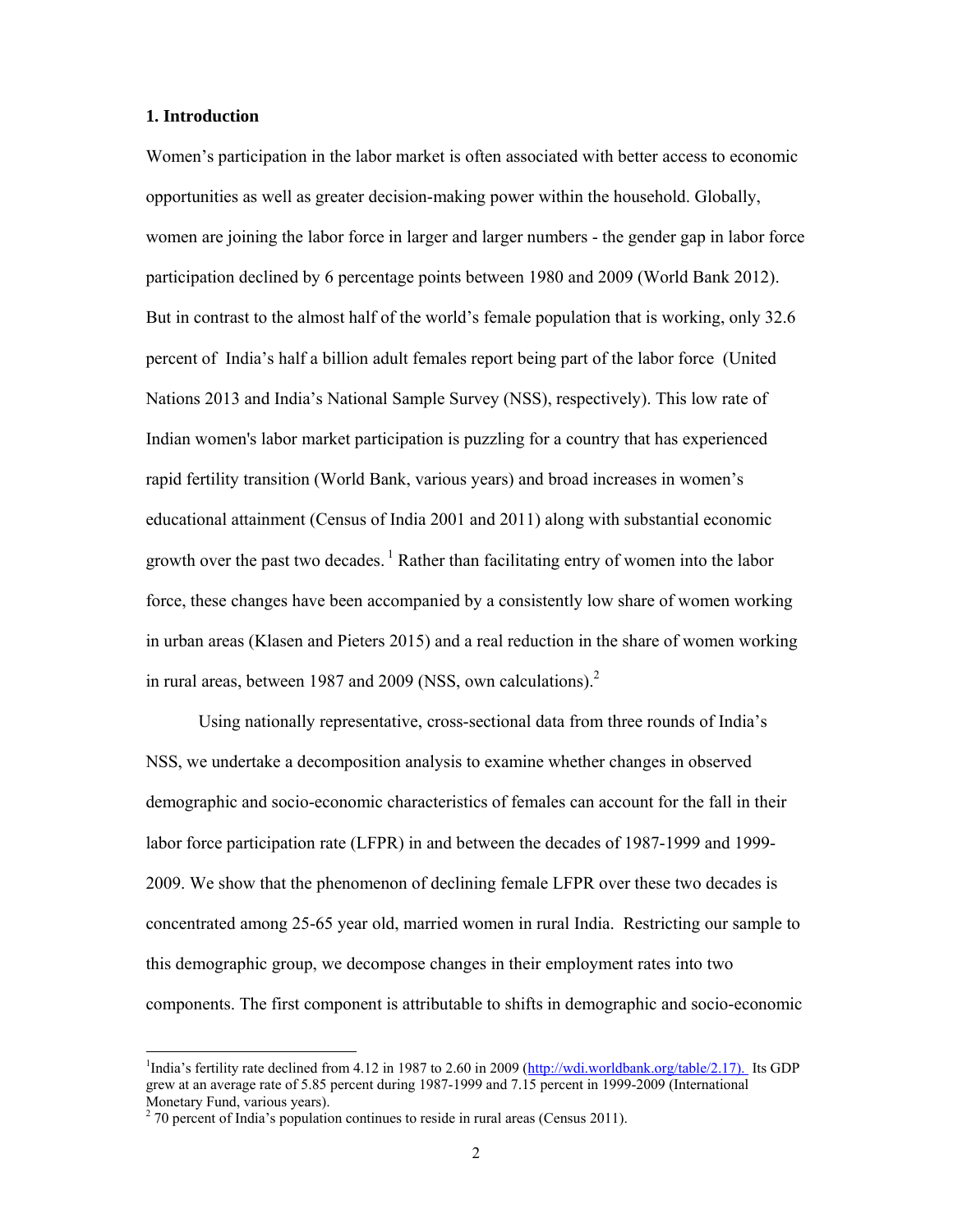characteristics of women over time (for example educational upgrading and changes in household wealth). The second component is driven by changes in the probability of being employed for women with a given set of demographic and socio-economic attributes (e.g. to what extent are women with a given level of education working more or less over time?). Throughout the paper, we refer to the first element as the 'explained' proportion of the variation in LFPR over time, and the second element as the 'unexplained' proportion, since we do not directly observe the factors responsible for this component of change in women's LFPR.

What are the factors that could explain a decline in female LFPR over time? A view from economic history suggests that the stage of India's economic development might matter. At very low levels of GDP per capita, women must work for families to subsist. But as the per capita GDP rises, as has occurred in India in the past few decades, an income effect lowers women's work force participation. Continued economic growth along with higher incomes and higher wages for women in jobs with lower social stigma induces a substitution effect which outweighs the income effect and increases participation rates of women, leading to a U-shaped curve for female labor force participation (Goldin 1995). However, longitudinal analyses involving panel data models find mixed empirical evidence for this relationship (Lahoti and Swaminathan (2013) for India). Tam (2011) finds evidence in support of the hypothesis using data from 1950-1980 for 130 countries, but Gaddis and Klasen (2014) using data for additional years are not able to establish the 'U' shaped relationship between economic growth and women's work force participation. Moreover, the evidence on the relationship between higher educational attainment of women and their LFPR is ambiguous. While the greater supply of female high school graduates, coupled with an increased demand for clerical jobs, led to a more than 15 percentage point increase in the labor force participation rates of American women between 1930 and 1950 (Goldin 1995), in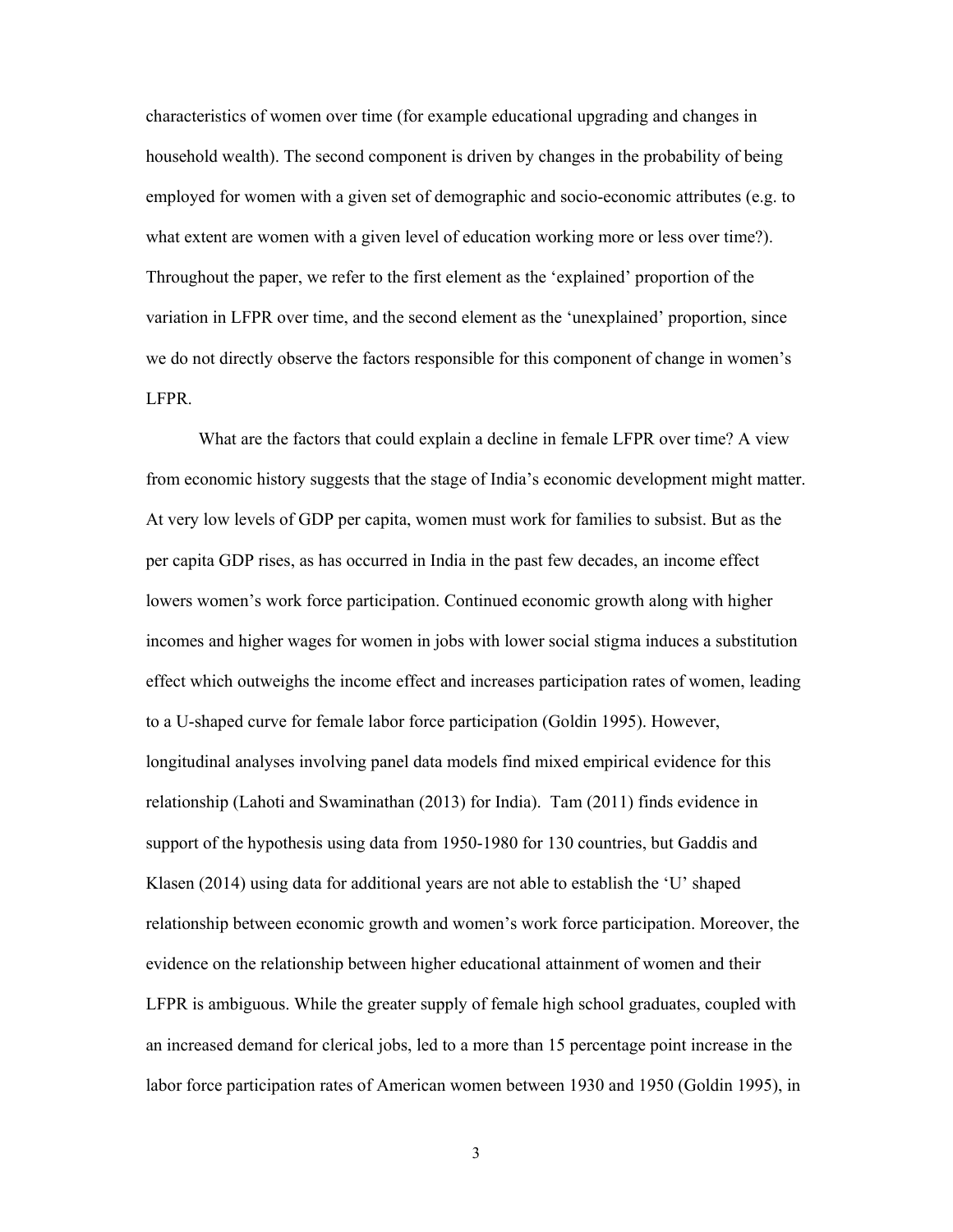developing countries the picture is heterogeneous (Das and Desai 2003; Aromolaran 2004; Lincove 2008). Analyzing five Asian countries (Indonesia, Korea, Philippines, Sri Lanka and Thailand), Cameron, Dowling and Worswick (2001) find that female labor force participation rates respond differently to education across countries due to two potentially opposing effects: a wage effect and a bargaining power effect. Higher wages encourage women to join the workforce because the opportunity cost of time at home rises. However, if more education increases the relative bargaining power of women, and women prefer to not work, increasing levels of female education could lead to a fall in women's labor force participation. Moreover, even if female returns to education in the labor market rise, they may not rise fast enough to counteract the rise in the returns to education in the marriage market (Behrman et al. 1999) and in home production. For example, Lam and Duryea (1999) show that as Brazilian women get more schooling, total fertility falls and wages rise, but the share of women working does not increase. They hypothesize that in Brazil, home productivity effects are large enough to offset increases in market wages up to the first 8 years of education.

Several studies have offered specific explanations for the decline in female LFPR in rural India: increases in female enrollment in higher education, increases in real household incomes reducing the need for females to engage in wage work, and limited growth in employment opportunities for females (e.g. Neff, Sen and Kling 2012; Kannan and Raveendran 2012; Chowdhury 2011; Himanshu 2011) . However, these studies are primarily descriptive in nature and do not quantify the relative importance of multiple factors that can explain the decline. Klasen and Pieters (2015) examine the stagnation in labor force participation of females in urban India. They attribute the stagnation to both demand and supply side factors. Using parametric decomposition analysis similar to ours, they find that on the supply side, rising household incomes and household heads' education reduced female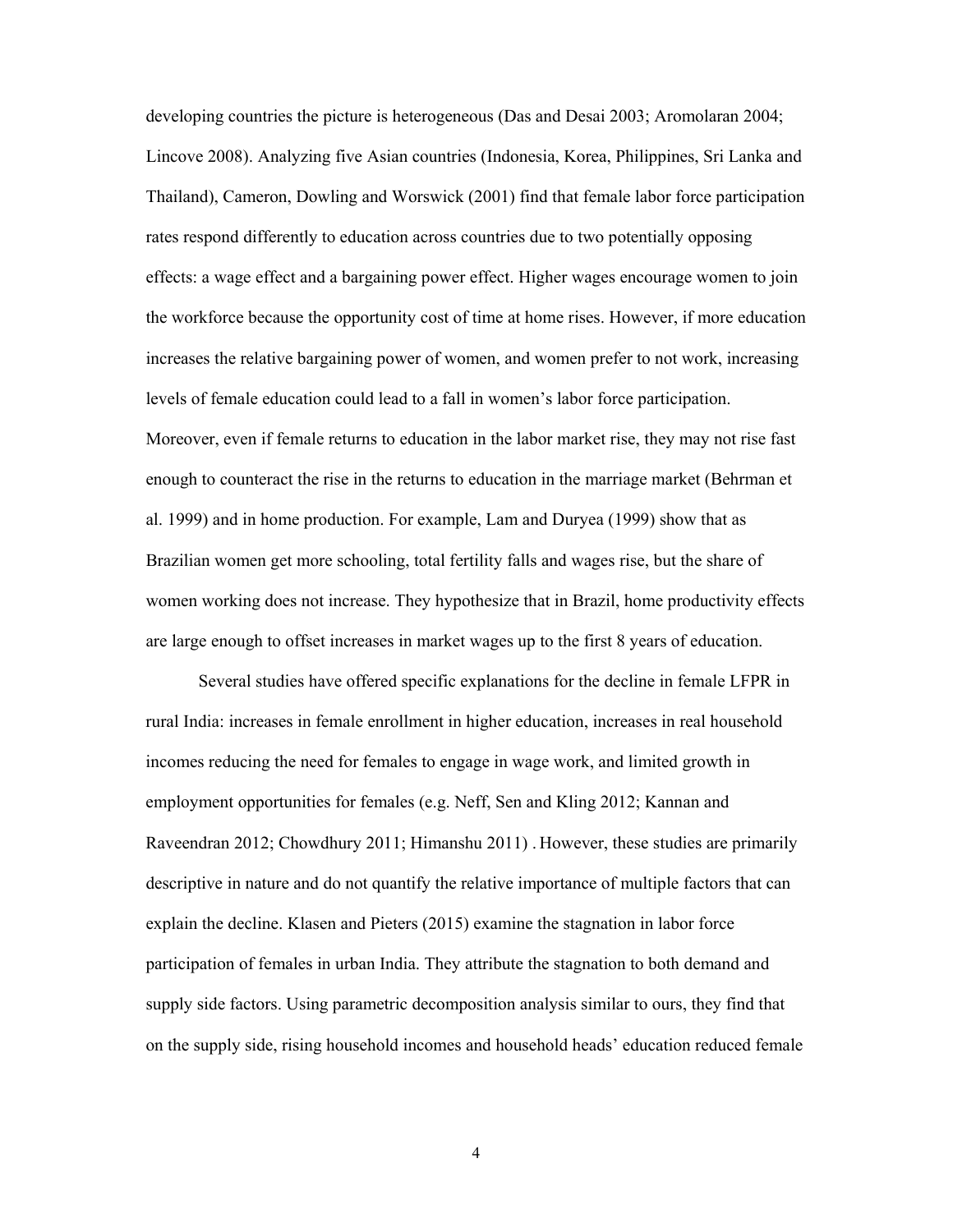LFPR in urban India while increases in female education raised participation. These two opposing effects have resulted in the stagnation of female LFPR in urban India.

Our paper is the first to quantify how much of the fall in female LFPR in rural India can be explained by the changing demographic and socio-economic characteristics of working age females between 1987 and 2009, and the contribution of each characteristic to the fall.<sup>3</sup> Specifically, we highlight the increasing educational attainment of married women in India as an important factor contributing to the fall in female  $LFPR<sup>4</sup>$ . Second, we show that the dramatic fall in women's LFPR is concentrated among married women in 25-65 age group rather than for all females in India. Third, in contrast to recent debates in India that focus only on the decade of 1999-2009, we underline the fact that the decline in women's LFPR is not a recent phenomenon but a long-term trend in rural India. We do this by comparing and contrasting the trends in women's LFPR in and between the decades of 1987- 1999 and 1999-2009.

Our results suggest that the reasons behind the decline in rural women's work force participation vary across decades. Changes in observable demographic and socio-economic characteristics of married women completely explain the fall in their LFPR for the period 1987-1999, and explain up to 50 percent of the change in their LFPR between 1999 and 2009. The explanatory power of women's individual and household characteristics in the secular

<sup>&</sup>lt;sup>3</sup> Eswaran et al. (2012) suggest that women's work force participation declines as household incomes increase and women participate more in 'status' related activities in India. This is consistent with India being on the initial downward-sloping part of Goldin's U-shaped curve of female LFP.

<sup>&</sup>lt;sup>4</sup> Other concurrent studies which look at the determinants of female labor force participation in rural India are by Chatterjee, Murgai and Rama (2014), Sorsa et al. (2015), Kapsos, Silberman and Bourmpoula (2014) and Das et al. (2015). These studies also use the data from National Sample Surveys of India. Among these, the closest study to ours is by Kapsos, Silberman and Bourmpoula (2014). They undertake a decomposition exercise and state the explained component using coefficients from a pooled regression of female employment on characteristics for all the years under consideration. They do not analyze the contribution of each characteristic to the explained component. Chatterjee, Murgai and Rama (2014) control for local employment structures by including district level controls for persons employed in agriculture, non-farm self-employment, non-farm regular employment and casual work as a proportion of total population. They interpret these variables as capturing availability of jobs. The coefficients of these variables are positive and significant. However, these may also reflect supply side factors; all that we observe in the data is equilibrium employment.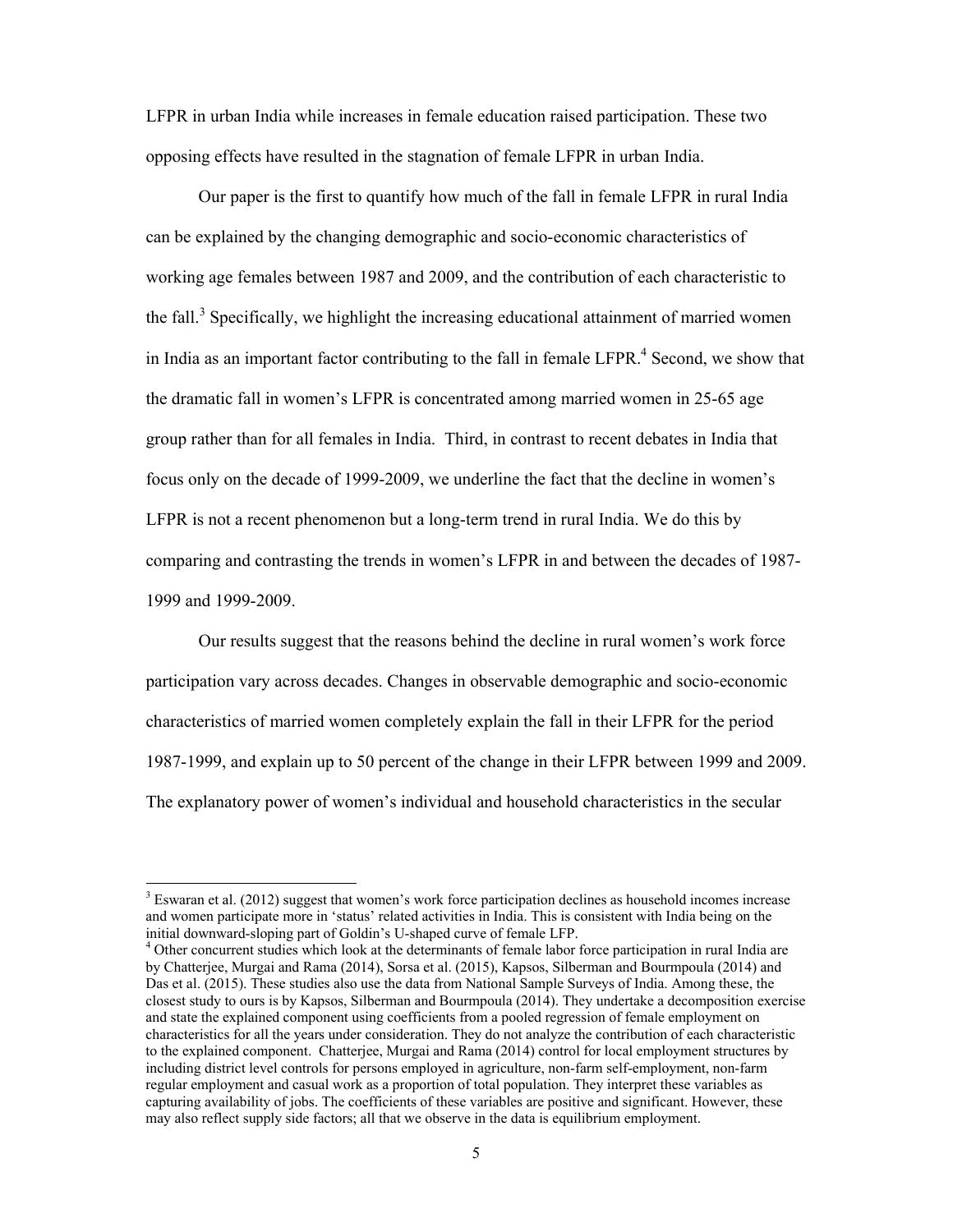decline of their LFPR is large, although their importance appears to be falling over time. These results are robust to both parametric and non-parametric decomposition methods.

More importantly, we find that increases in both women's and men's education plays an instrumental role in explaining the decline in both decades. Between 1987 and 1999, we estimate that women's own education and that of the men in their household accounted for 87-95 percent of the overall decline in women's LFPR. In the 1999-2009 decade, they explain 25-37 percent of the total decline in women's LFPR. In contrast, the rise in household income accounts for no more than 16 percent of the decline in 1987-1999 while its effect is small and inconsistent in 1999-2009.

The stylized facts we document - that the fall in employment has occurred only among married women in rural India, at the same time that their participation in domestic work and their average level of education is increasing - suggests a possible reason for their declining LFPR: education increases female productivity in the home. If primary education provides basic skills to mothers in India, this may have a larger impact on their productivity in home tasks relative to their productivity in the market (e.g. Lam and Duryea 1999). Women may choose to invest in their homes, including their children's education and health, as they get more educated and their reservation wage rises. As a consequence, women's labor supply may fall with increases in their education even though education also raises the opportunity cost of not working. Although we cannot test this labor supply channel directly, we show that the same observable factors that account for the decline in female LFPR over the two decades also account for the increase in female participation in domestic work, in the same proportions. This finding is not mechanical, since domestic work is only one component of the inactive – not in the labor force – category.

The remainder of the paper is organized as follows. In the next section we discuss the data we use in our analysis. In Section 3 we describe the decomposition methodology which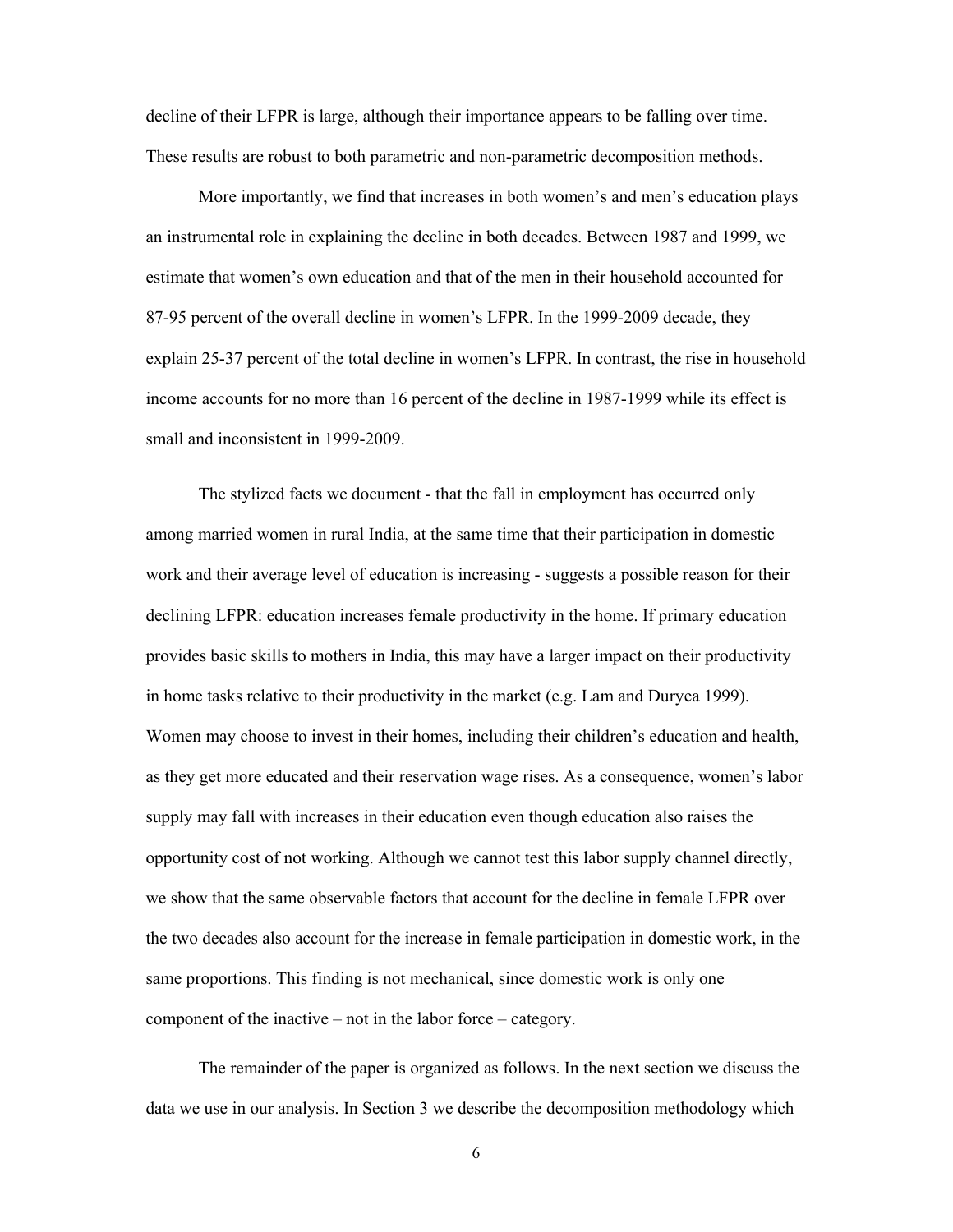quantifies the contribution of changing socio-economic characteristics to women's LFPR decline in India. We discuss results in Section 4 and conclude in Section 5.

#### **2. Data**

We use the Employment and Unemployment rounds of India's National Sample Surveys (NSS) in 1987-88, 1999-00 and 2009-10 (referred to as 1987, 1999 and 2009 in this paper). The surveys include repeated cross-sections of households, selected through stratified random sampling, that are representative of the country's population.<sup>5</sup> The NSS provides data on individual and household characteristics – household composition, religion, social group, landholding, monthly consumption expenditure as well as age, education, marital status, and participation and earnings in the labor market. Throughout our analysis we measure an individual's labor force participation using the 'Usual Principal and Subsidiary Status (UPSS)' in the NSS which classifies a respondent as working or not working (inactive) during the reference period of 365 days preceding the date of survey (see Appendix A for details). $<sup>6</sup>$ </sup>

Figure 1 shows the LFPR of 15-65 year old men and women in rural and urban India. It is immediately obvious that LFPRs are significantly higher for men and higher in rural areas. While labor force participation has been declining for 15-65 year old females and males in both rural and urban areas, the decline is dramatic for rural women: 12 percentage

 $<sup>5</sup>$  The NSS follows a two stage sampling design: In rural areas, the first stratum is a district. Villages are the</sup> primary sampling units (PSU), picked randomly in a district with equal number of households surveyed in each quarter (over an entire agricultural year of July to June) to ensure equal spacing of observations across the year. The households are randomly chosen in the selected PSUs.

<sup>&</sup>lt;sup>6</sup> Throughout this paper we define the labor force participation rate as the proportion of people currently working or seeking work. Besides UPSS, the NSS provides another measure of labor force participation status - 'Daily Status' - the number of days worked in the preceding *week* before the survey date. We do not use this measure in our analysis because the daily status employment rates in 1987 are not comparable to 1999 and 2009 due to a change in survey methodology. While these changes are unlikely to affect the employment rate using UPSS they can artificially increase the employment figures by daily status. However, none of our conclusions change if we use 'daily status' as our measure of employment.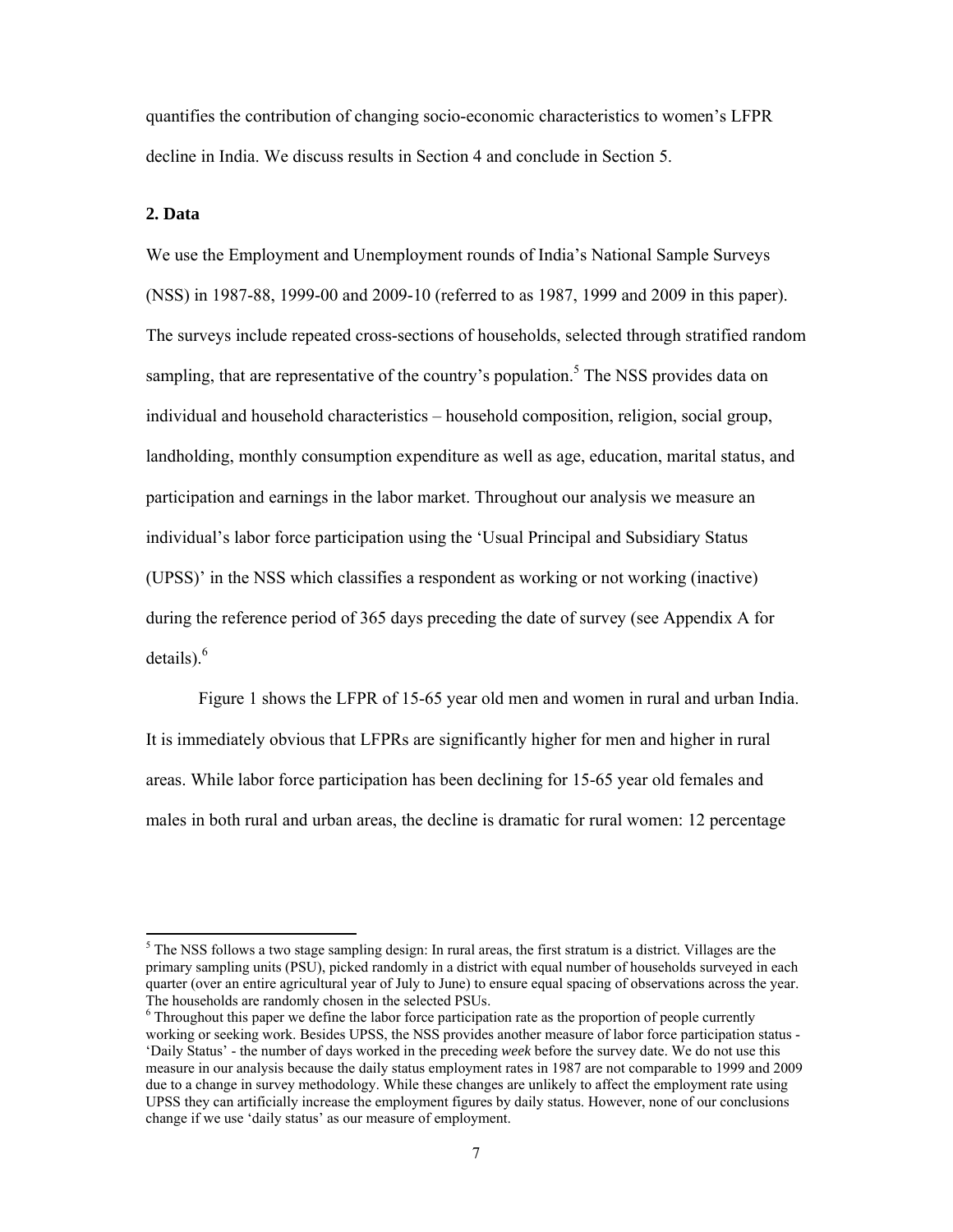points between 1987 and 2009. 7 When we restrict our sample to the 25-65 age group in Figure 2, there is no fall in the male LFPR over time. This is consistent with an increase in male school enrollment among the 15-24 year old group accounting for the reduction in the male LFPR over time (National Sample Survey Office 2015). However, in this older age group of 25-65, women's LFPR continues to exhibit a declining trend over time, and substantially so for rural India. This decline has been steeper between 1999 and 2009 (7 percentage points) than in the previous decade (3 percentage points). In Figure 3, we narrow down the demographic group experiencing declining work force participation to currently married women, who constitute 85 percent of the women in the 25-65 age group.<sup>8</sup> In Figure 4, we see that the decline in married women's LFPR has been accompanied by an almost equivalent increase in the proportion of these women who report domestic work as their primary activity in the previous 6 months during 1987-2009 (from 55 percent in 1987 to 65 percent in 2009). $9$ 

For the decomposition analysis we restrict our sample to 25-65 year old married women in rural India and use weights throughout to make our results nationally representative. Table 1 shows summary statistics of the variables used in the decomposition analysis for each of the three rounds of the NSS. The individual variables include age structure of women (seven indicator variables for age groups with age group 25-29 as the omitted category) and women's education (six indicator variables with illiterate as the omitted category). The household level variables are land owned by a household (five categories with the landholding size of less than 0.1 hectare as the omitted category),

<sup>&</sup>lt;sup>7</sup> The decline in LFPR is 6 and 4 percentage points for rural and urban males, respectively, during this period. Urban women's LFPR declined by 5 percentage points between 1987 and 2009. The proportion of rural women looking for work has not changed during this period (NSS, various years). This suggests that it is not unemployment which is the cause of decline in women's LFPR.

<sup>&</sup>lt;sup>8</sup> For never married females there has, in fact, been an increase in LFPR between 1987 and 2009. The share of married women in 1987, 1999 and 2009 was 82.5, 85.4, 86.4 percent, respectively (NSS survey rounds). The small but significant increase in this proportion is attributable to a lower proportion of widowed women due to falling mortality rates in India.

<sup>&</sup>lt;sup>9</sup> Domestic work in the NSS includes domestic chores and not-for-wages collection of goods (vegetables, roots, firewood, cattle feed, etc.), sewing, tailoring, weaving, etc. for household use.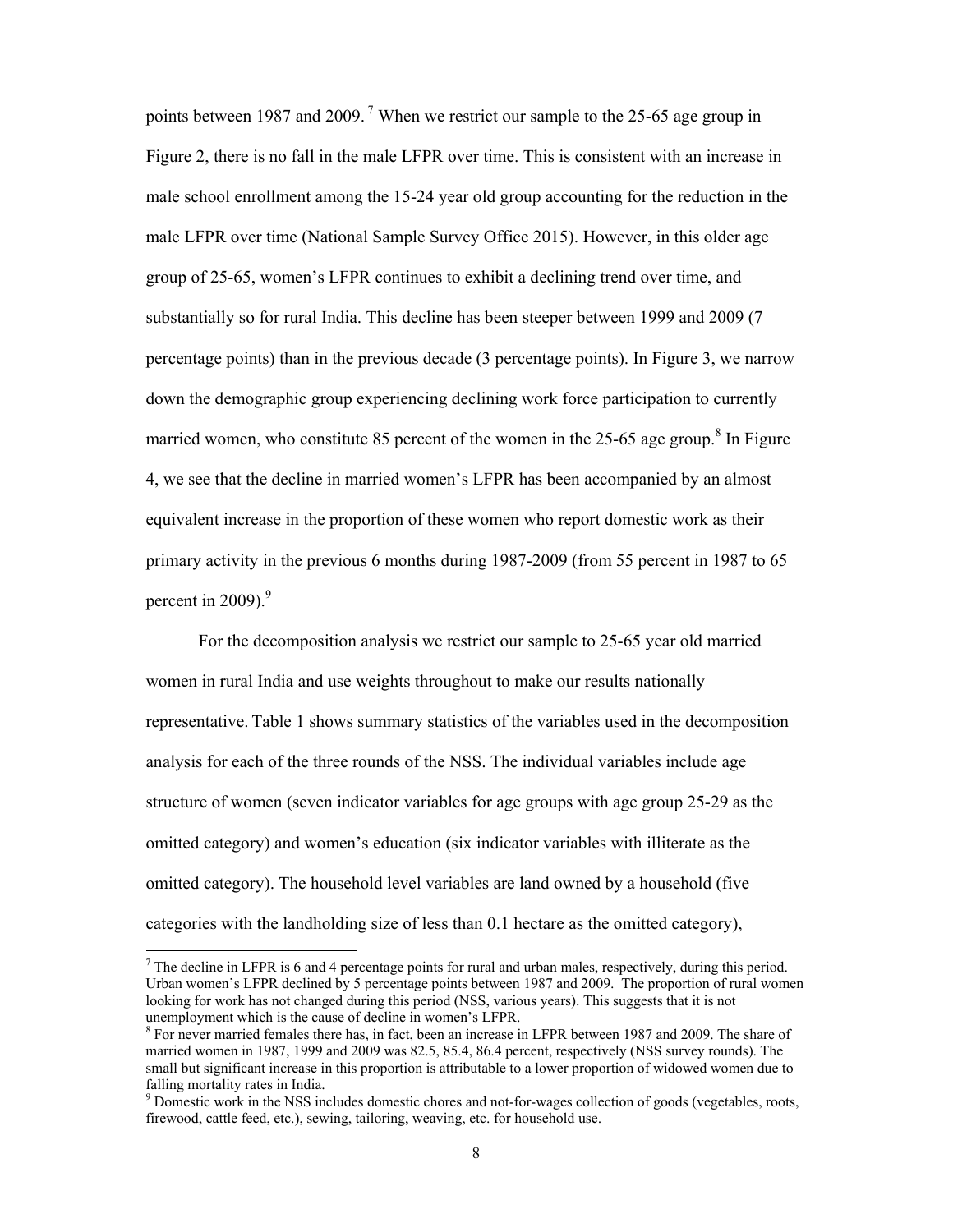household income deciles (ten indicator variables with the first decile omitted) and education of male members in a household (six indicator variables with illiterate as the omitted category).<sup>11</sup> Since the NSS does not contain information on the income of households we use proxy for income using monthly household consumption expenditure. We create deciles of household monthly per capita consumption expenditure using the data for 1987. The cut-off for each decile in 1987 is adjusted using the consumer price index for agricultural laborers and converted into its nominal value for 1999 and  $2009$ .<sup>12</sup> Because the NSS does not have relationship codes to match women to their husbands within households, we define male education as the highest education level among all 18-65 year old, married male members of the household. This variable proxies for differences in male earnings in the absence of selfemployment income in the NSS, and also captures assortative matching on education which has been rising during the period of our study.<sup>13</sup>

Table 1 indicates that while there have been no significant changes in the age structure of women, women's illiteracy rates have fallen dramatically from 80 to 56 percent between 1987 and 2009. The land ownership structure between 1987 and 1999 shows an increase in households with smaller landholdings. But there has been little change between 1999 and 2009. Real household incomes have increased with a larger percentage of women in the upper deciles of real household income in 2009 relative to 1987. The educational

<sup>&</sup>lt;sup>11</sup> The NSS provides data on the highest level of completed education and not years of schooling of household members. Therefore, to avoid measurement error in calculating the average years of schooling of men in the household we use the maximum level of male education. However, our results do not change if we use average education years. Other household characteristics which could possibly explain changes in women's employment, such as household size, share of children under age five, share of male members, caste and religion have not been included in the main regressions since they do not alter our main conclusions. Also, these characteristics can be endogenous to the labor force participation decision. The decomposition results including these variables are shown in robustness checks in Appendix B.

 $12$  To illustrate, the first decile contains households having a monthly per capita expenditure of less than Rs. 76 in 1987. In nominal terms Rs. 76 in 1987 is equivalent to Rs 213 and Rs 531 in 1999 and 2009 respectively. Rs. 213 is then defined to be the cut-off for the first decile in 1999. Similarly, Rs 531 is defined to be the cut-off for the first decile in 2009.

<sup>&</sup>lt;sup>13</sup>The correlation between education of 18-35 year old daughters-in-law in the household with the highest education of married males who are sons of the household head has increased from 0.54 in 1987 to 0.64 in 2009. We reach the same conclusion of a rise in assortative mating on education if we use the average level of education of males in the household.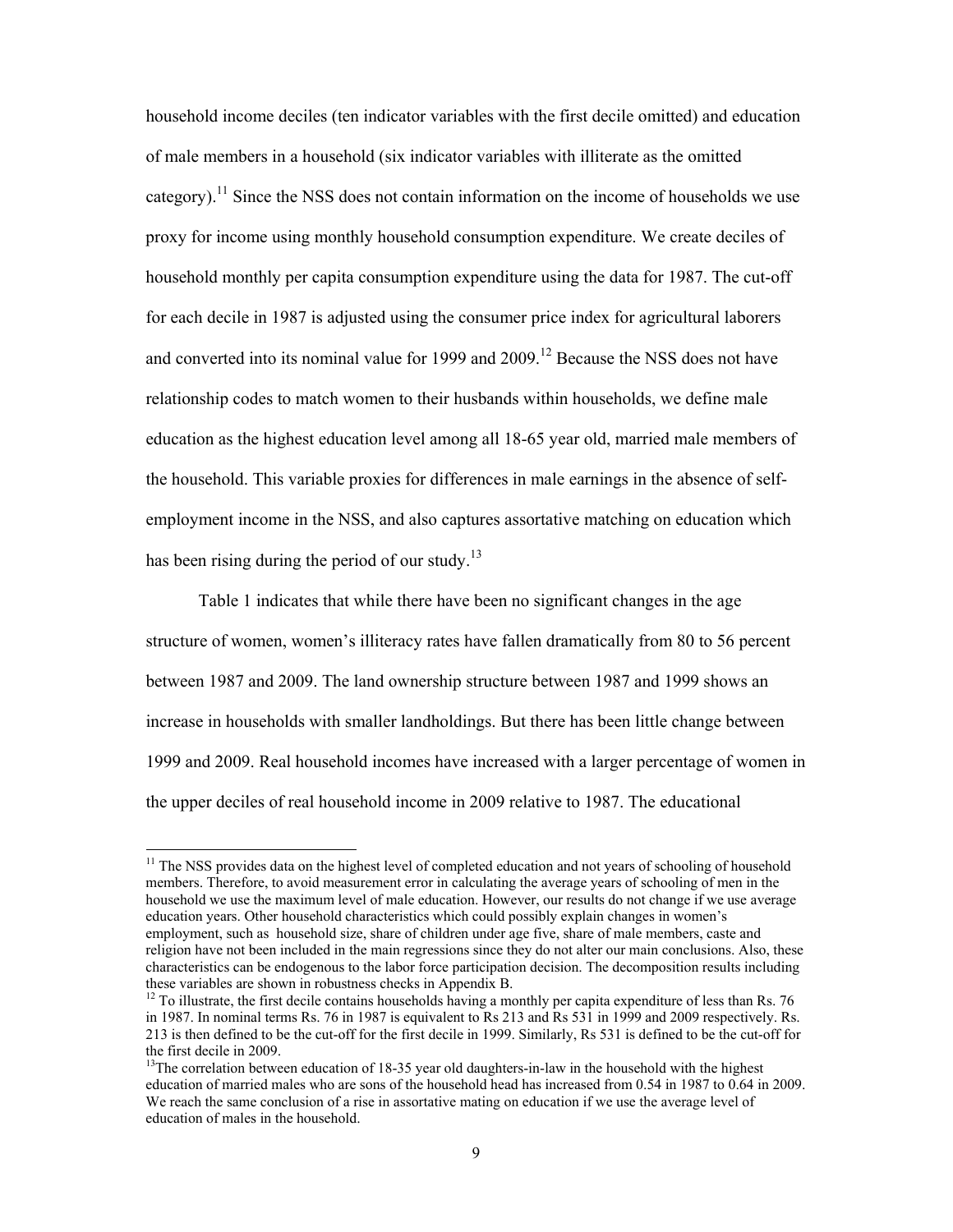attainment of men in the household has also altered with a significant reduction in illiterate men (27 percent from 45 percent) and a larger proportion of married men completing at least middle school during this period.

#### **3. Methodology**

We use parametric and non-parametric decomposition methods to estimate the proportion of the decline in women's LFPR which can be attributed to the changing demographic and socio-economic characteristics of women. The data are classified into two periods – 1987- 1999 and 1999-2009 – to account for the possibility that explanations for the decline in women's LFPR could differ between these two decades due to the liberalization of the economy initiated by the 1991 reforms in the country (e.g. Topalova 2010). Our decomposition techniques are described next. Our discussion refers to employment rates interchangeably with LFPRs, since there are no changes in the share of rural women seeking work (i.e. no changes in unemployment) over time.

#### **3.1 Parametric Decomposition: Blinder-Oaxaca**

We adopt the non-linear Blinder (1973) and Oaxaca (1973) technique to decompose the change in employment rates of women over time. We first estimate the following reduced form logit model for each year in our cross-sectional datasets:

$$
\widehat{Y}_i^j = F(\mathbf{X}_i^j \widehat{\beta}^j) \tag{1}
$$

where Y is the binary outcome variable - woman  $i$ 's participation status in the labor force  $(=1)$ if the woman is currently in the labor force and 0 otherwise) in year  $j$ ;  $\bf{X}$  comprises the individual and household characteristics as discussed in Table 1; and  $\hat{\beta}^j$  are the parameter estimates. We can decompose the predicted differentials in participation rates between 1987 and 1999 using the coefficient estimates from (1) as follows: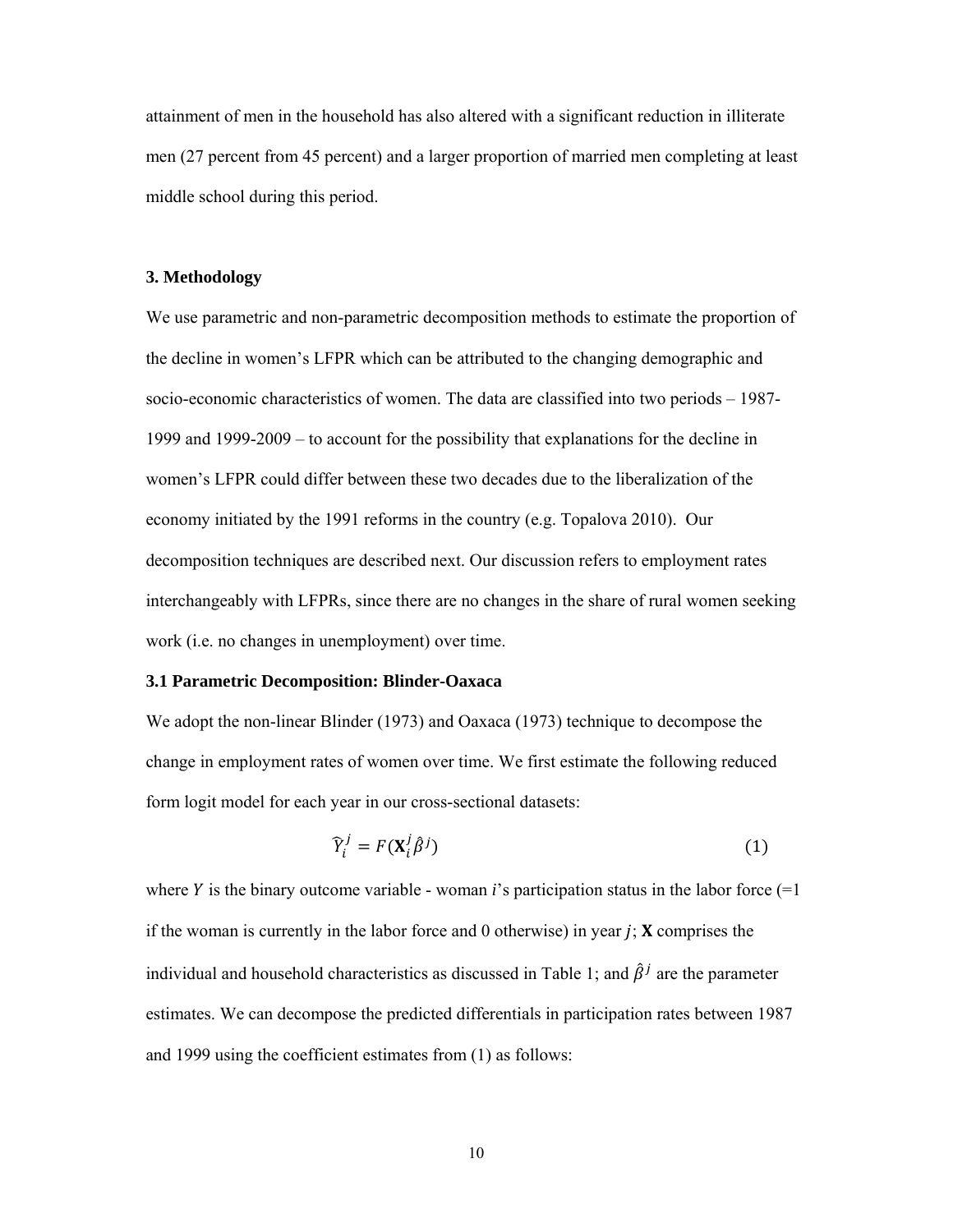$$
\bar{Y}^{1987} - \bar{Y}^{1999} = \left[ \sum_{i=1}^{N^{1987}} \frac{F(X_i^{1987} \hat{\beta}^{1987})}{N^{1987}} - \sum_{i=1}^{N^{1999}} \frac{F(X_i^{1999} \hat{\beta}^{1987})}{N^{1999}} \right] + \left[ \sum_{i=1}^{N^{1999}} \frac{F(X_i^{1999} \hat{\beta}^{1987})}{N^{1999}} - \sum_{i=1}^{N^{1999}} \frac{F(X_i^{1999} \hat{\beta}^{1999})}{N^{1999}} \right] \tag{2}
$$

Here  $\bar{Y}$  is the mean employment rate, and N is the population size. The superscripts reflect the year of measurement.

The first term (in square brackets) on the right hand side of equation (2) represents the change in women's LFP that can be attributed to their changing demographic and socioeconomic characteristics  $(X_i)$  over time holding the coefficients  $(\hat{\beta}^{1987})$  constant. We refer to this as the explained component of the variation in LFPR over time. The second term represents the change in women's LFPR holding  $X_i$  constant while varying the coefficients over time. That is, it shows the change in women's LFPR explained by women with the same characteristics having different participation rates over time. We call this the unexplained component of the variation in LFPR over time. Dividing the explained (unexplained) component by the total change in female employment (i.e. the left hand side of (2)) gives us the explained (unexplained) proportion of the change in women's LFPR over time.

Equation  $(2)$  shows one version of the decomposition - when the coefficients for 1987 ( $\hat{\beta}^{1987}$ ) are assumed to represent the true relationship between female employment and individual characteristics. However, structural variations, such as a change in the supply and demand for women's labor could alter the relationship between women's employment and their characteristics over time. For instance, if  $\hat{\beta}^{1999} < \hat{\beta}^{1987}$  for women in low income households, this could be because either female labor supply in these households or labor demand for these women fell (or a combination of the two). We will not be able to distinguish between these two explanations. However, to facilitate a comparison, in our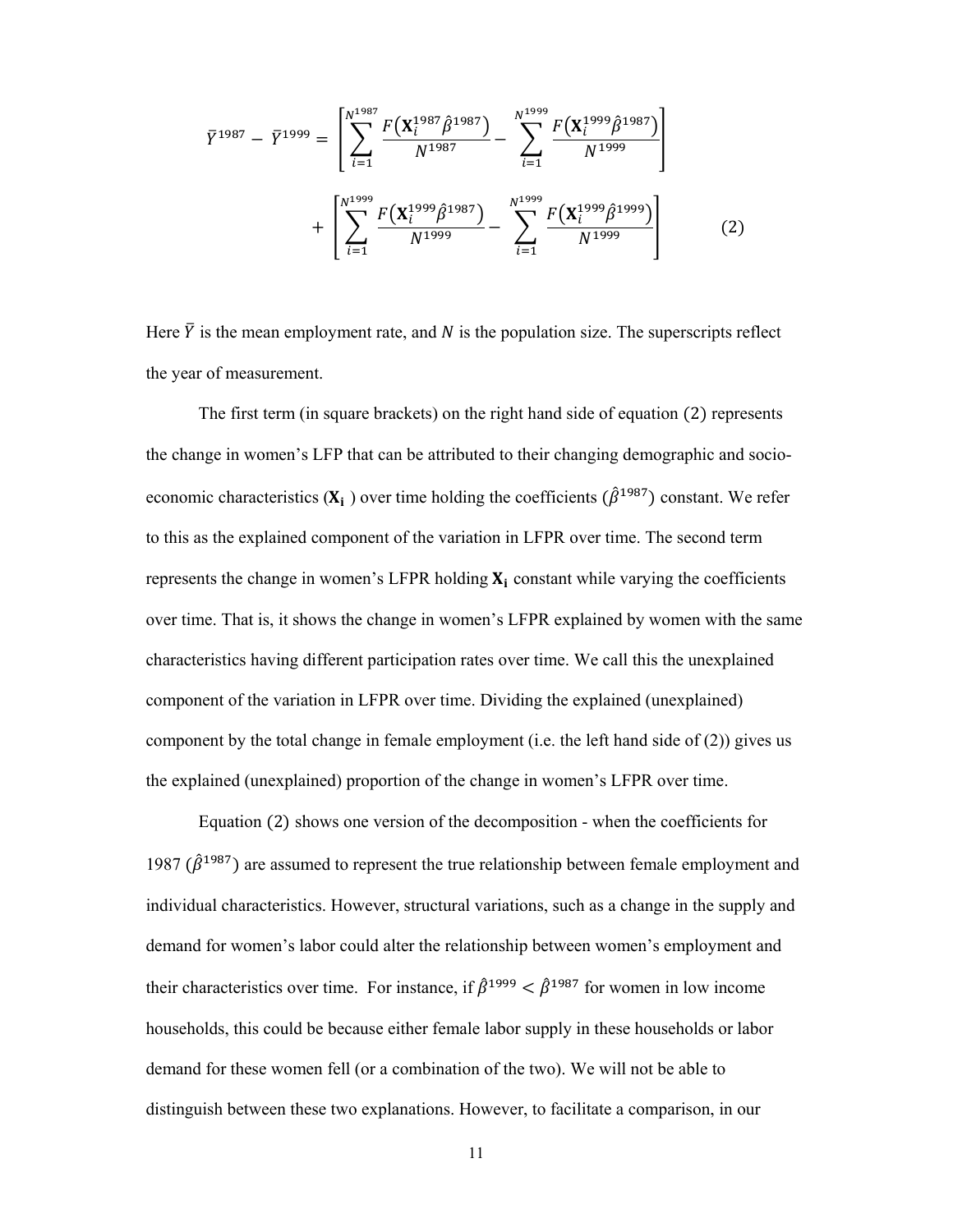analysis we estimate the explained proportion at the regression coefficients for two benchmark years 1987 ( $\hat{\beta}^{1987}$ ) and 1999 ( $\hat{\beta}^{1999}$ ) and discuss whether our findings differ depending on the specific year used to construct the decomposition.

#### **3.2 Semi-Parametric Decomposition**

We then employ a generalization of the Blinder-Oaxaca approach– a semi-parametric decomposition method first proposed by DiNardo, Fortin and Lemieux (1996) (henceforth, DFL), which does not impose a linear relationship between the dependent variable and the explanatory variables.<sup>14</sup> We outline the DFL decomposition method below using the same notations as in Black, Tseng and Wilkins (2011).

Let  $E(e | x, t)$  denote the expected (mean) employment rate for people with a set of characteristics x at time t and let  $f(x|t)$  denote the distribution of characteristics at time t. The aggregate employment rate at time *t* can then be expressed as

$$
E(e|t) = \int E(e|x,t) f(x|t) dx
$$
 (3)

The notation highlights the fact that both the employment-characteristic relationship  $(E(e | x, t))$  and the distribution of characteristics  $(f(x | t))$  can vary over time. To quantify the share of the fall in women's employment accounted for by the change in demographic and socio-economic characteristics of women (i.e. by changes in  $f(x|t)$ ) we construct counterfactual employment rates as follows. We denote the time for which the set of employment rates for each characteristic is drawn by *te*, and the time from which the distribution of characteristics is drawn by  $t<sub>x</sub>$ . The average employment rate at time  $t$  can then be alternatively expressed as,

<sup>&</sup>lt;sup>14</sup> DiNardo (2002) shows that the DFL method is identical to Blinder-Oaxaca decomposition when the variable of interest is the mean of the outcome variable and there is a single categorical explanatory variable. While this technique has been used to decompose wage and earnings differentials (Leibbrandt, Levinsohn, and McCrary 2010; Biewen 2001; Butcher and DiNardo 2002; Hyslop and Mare 2005; Daly and Valletta 2006), only a handful of papers have used it to decompose differences in other outcomes, such as, employment (Black, Tseng and Wilkins 2011) and health (Geruso 2012).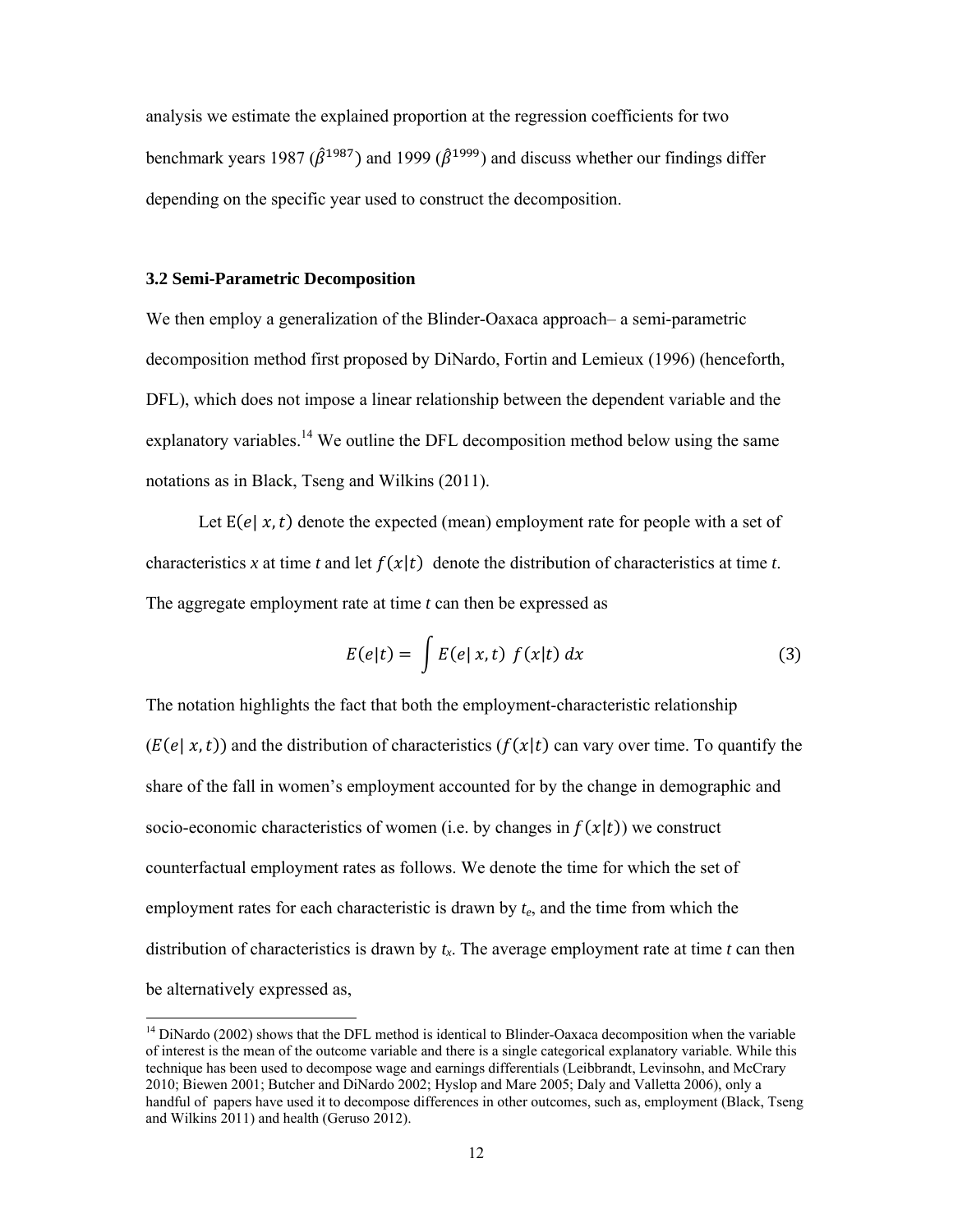$$
E(e | t_e = t, t_x = t) = \int E(e | x, t_e = t) f(x | t_x = t) dx
$$
 (4)

where  $E(e | t_e = 1987, t_x = 1987)$  denotes the observed employment rate in year 1987 given 1987 characteristics, while  $E(e|t_e = 1987, t_x = 1999)$  denotes the counterfactual employment rate in 1987, i.e. the employment rate that would have been observed in 1987 had the distribution of individual characteristics been given by the distribution in 1999. Holding the base year (1987) employment-characteristic relationship constant over time (this is analogous to the  $\hat{\beta}^j$  in our parametric approach), the change in aggregate employment between 1987 and 1999 can be decomposed into an explained component (change in employment due to change in socio-economic characteristics of working age women) and an unexplained component (change in employment due to change in employment rates of women with same characteristics) as follows:

Total change  $=$  Explained change  $+$  Unexplained change

$$
E(e | t_e = 1987, t_x = 1987) - E(e | t_e = 1999, t_x = 1999)
$$
  
= 
$$
[E(e | t_e = 1987, t_x = 1987) - E(e | t_e = 1987, t_x = 1999)]
$$
  
+ 
$$
[E(e | t_e = 1987, t_x = 1999) - E(e | t_e = 1999, t_x = 1999)]
$$
 (5)

where the counterfactual employment rate in 1987 is given by:

$$
E(e | t_e = 1987, t_x = 1999) = \int E(e | x, t_e = 1987) f(x | t_x = 1999) dx
$$

$$
= \int E(e | x, t_e = 1987) \varphi(x) f(x | t_x = 1987) dx \quad (6)
$$

 $\varphi(x)$  is a re-weighting function which we use to adjust the distribution of characteristics in one year to look like the distribution of characteristics in a different year. We apply Baye's rule to get this re-weighting function:

$$
\varphi(x) = \frac{\Pr(t_x = 1987)}{\Pr(t_x = 1999)} \frac{\Pr(t_x = 1999 \mid x)}{\Pr(t_x = 1987 \mid x)}
$$
(7)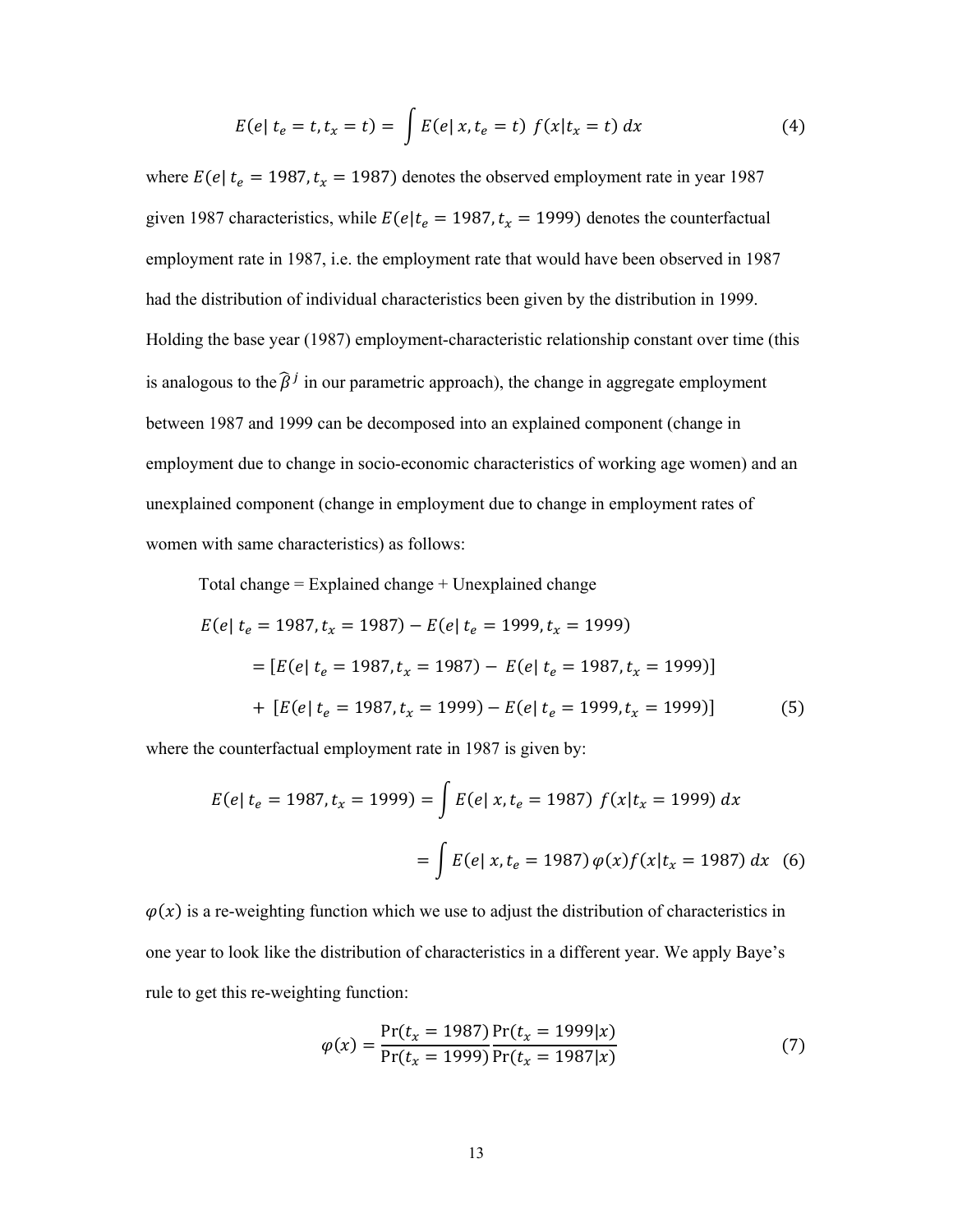Where  $Pr(t_x = t)$  is the percentage of observations that belong to year *t*. The estimate for  $Pr(t_x = t | x)$  is obtained by estimating a discrete choice model where the dependent variable is a dichotomous variable for the observations belonging to year *t* and *x* are the explanatory characteristics. Then,  $\varphi(x)$  is constructed using the predictions for each individual in year 1987.

The counterfactual employment rate that is part of  $(6)$  can then be empirically constructed as

$$
\hat{E}(e \mid t_e = 1987, t_x = 1999) = \sum_{i=1}^{N_{1987}} \frac{\hat{\varphi}_i(x) \, e_i}{N_{1987}}
$$
(8)

where  $(\hat{\varphi}_i(x))$  is the estimated re-weighting function and  $e_i$  is whether or not a woman is in labor force in year 1987. The estimated re-weights  $(\hat{\varphi}_i(x))$  are such that the distribution of observed characteristics across years is the same.<sup>15</sup>

We use both the Blinder-Oaxaca decomposition and the DFL decomposition to estimate the explained component of variation in LFPR over time using counterfactuals in 1987 and in 1999. We then repeat these exercises for the 1999-2009 decade and compare our results across methodologies and over time.

#### **4. Results**

Our main results appear in Tables 2 and 3. Note that because we estimate changes in female LFPR between 1987 and 1999 (i.e. 1987 minus 1999), and then between 1999 and 2009 (similarly, 1999 minus 2009), the changes are positive, because female LFPRs are declining over time.

<sup>&</sup>lt;sup>15</sup> For example, in the above case, the observations in year 1987 are re-weighted such that the distribution of observed characteristics in 1987 is identical to that in 1999. If real income is higher in 1999, then a larger reweight is given to the individuals belonging to households having a higher income in 1987 so that the percentage of individuals in each income decile after re-weighting is identical across years.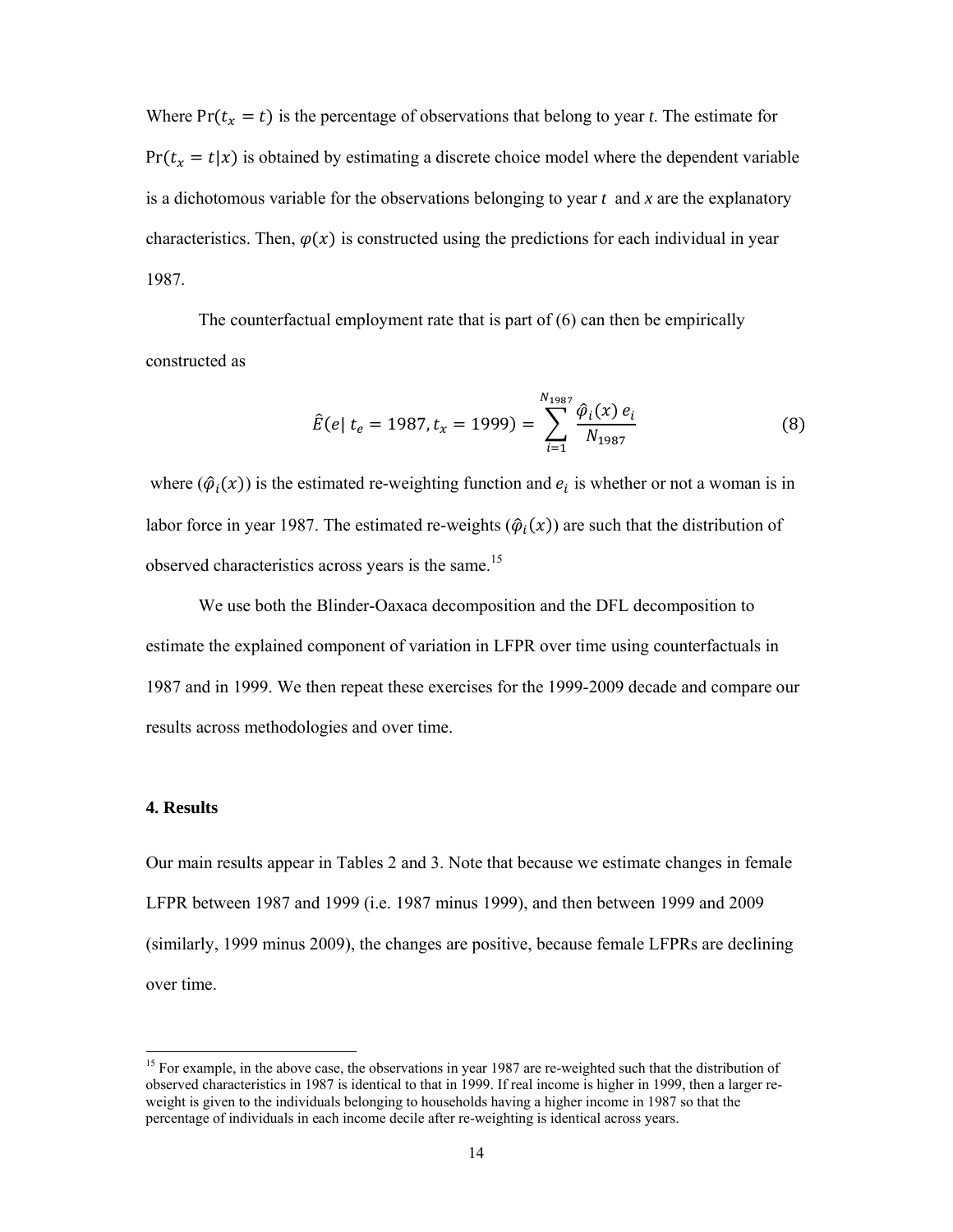#### **4.1 Proportion of Decline in Women's LFPR Explained by Socio-economic**

#### **Characteristics**

Table 2 shows the parametric decomposition results. The specifications across columns differ in the individual and household characteristics included in the analysis. We include age of the woman and her education as the only explanatory characteristics in the first specification (column (1)). Household land ownership (column (2)) and household income are added in column (3). In column (4), we replace household income with the highest level of education among men in the household, which is more likely to be exogenous to women's LFPR than household income. Column (5) includes all of these demographic and socio-economic characteristics.

Panel A of Table 2 shows the decomposition results for the change in women's LFPR between 1987 and 1999. We calculate the explained proportion of total predicted change in female LFPR by dividing the explained component by the change in predicted LFPR. For instance, in Panel A column (1), the explained proportion at 1987 coefficients is  $0.0210/0.0310 = 0.68$ . This means that 68 percent of the change in female LFPR between 1987 and 1999 can be accounted for by the changing structure of female education and the distribution of women across age groups, keeping the 1987 coefficients constant. Across specifications in Table 2, Panel A, the share of the change in female LFPR that can be explained by observables varies from 68 to 136 (70 to 141) percent when we use the 1987 (1999) coefficients. When all variables are included, the share of the change that we can account for is 136 (140) percent evaluated at the regression coefficients for the year 1987 (1999). This implies that the included demographic and socio-economic attributes fully explain the fall in women's LFPR between 1987 and 1999. Explained proportions greater than one suggest that if only these attributes were responsible for the change in women's LFPR during this period, then the fall in female LFPR should have been larger than we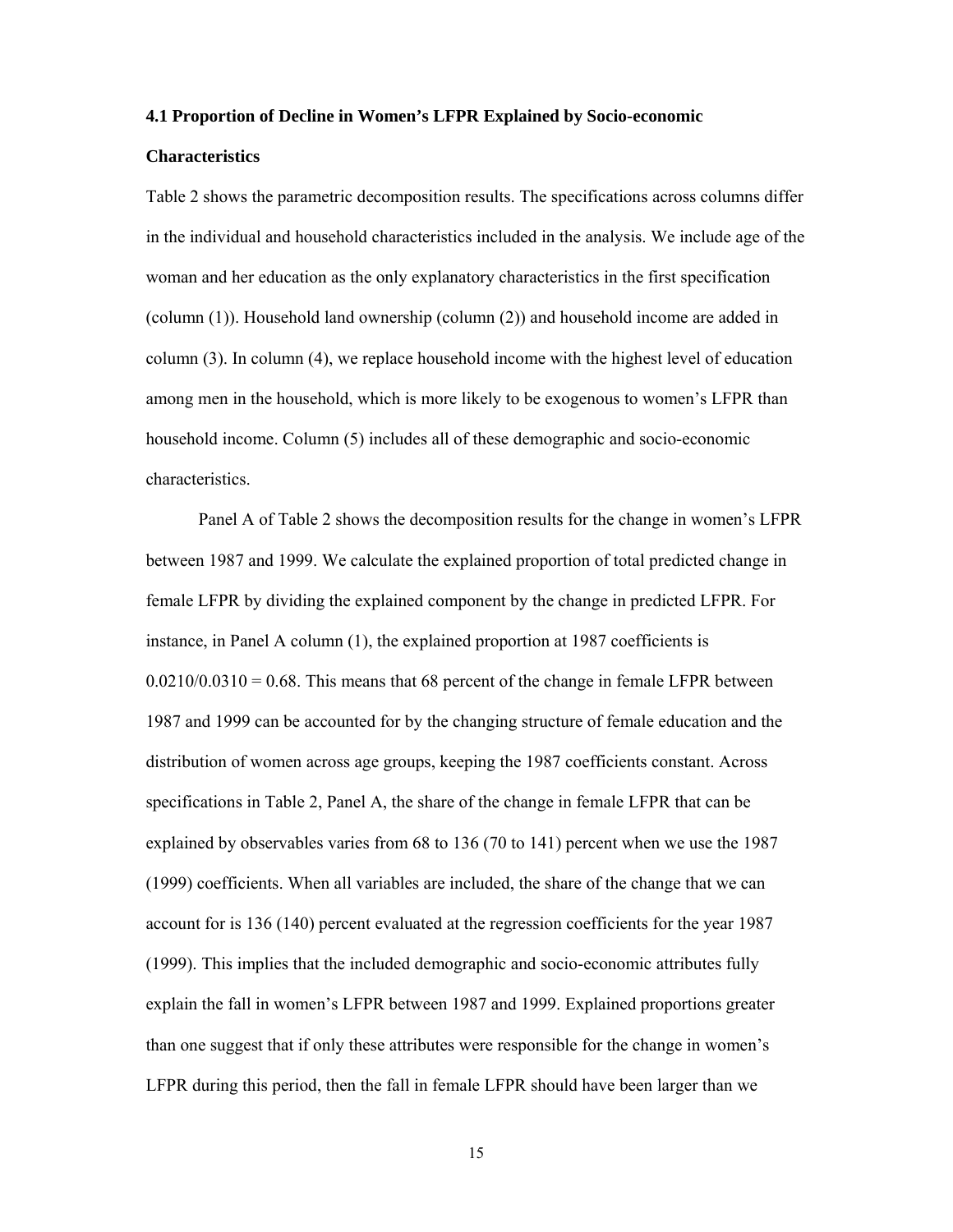observe. In other words, the effects of the included variables on the change in female LFPR must have changed size possibly also sign over time.

Panel B shows the decomposition results for 1999-2009. When all the demographic and socio-economic characteristics of women are included in our analysis (column (5)), only 50 (19) percent of the decline in women's LFPR in this period can be explained at the 1999 (2009) employment regression coefficients as indicated in column (5). Thus, we can account for a higher proportion of the fall in women's LFPR during 1999-2009 using the 1999 coefficients than using the 2009 coefficients. As discussed earlier, the employment regression coefficients for 1999 are likely to reflect the relationship between employment and individual characteristics given specific labor demand conditions in 1999. Changing labor demand over time, especially in response to the economic reforms of the 1990s, could have altered the observed relationship between characteristics and employment in 2009. We discuss this issue in more detail later.

We now consider the estimates obtained from the non-parametric DFL decomposition technique in Table 3. For brevity, we show only the calculated explained proportions (that is, the share of the predicted variation in female LFPR accounted for by the specific set of observable characteristics). Panel A indicates that between 67 and 141 percent (69 and 146 percent) of the fall in women's LFPR between 1987 and 1999 can be explained, depending on the demographic and socio-economic characteristics we include, at the counterfactuals for 1987 (1999). Similarly, 34-53 percent (13-19 percent) of the fall in women's LFPR between 1999 and 2009 is accounted for by the included characteristics at the counterfactuals for 1999 (2009) in Panel B. These explained proportions are very similar to those obtained in Table 2 using Blinder-Oaxaca decomposition. The largest difference in the explained component obtained by the two methods is when we use the 2009 coefficients. In this case, the Blinder Oaxaca decomposition tells us we can account for 19 percent of the predicted change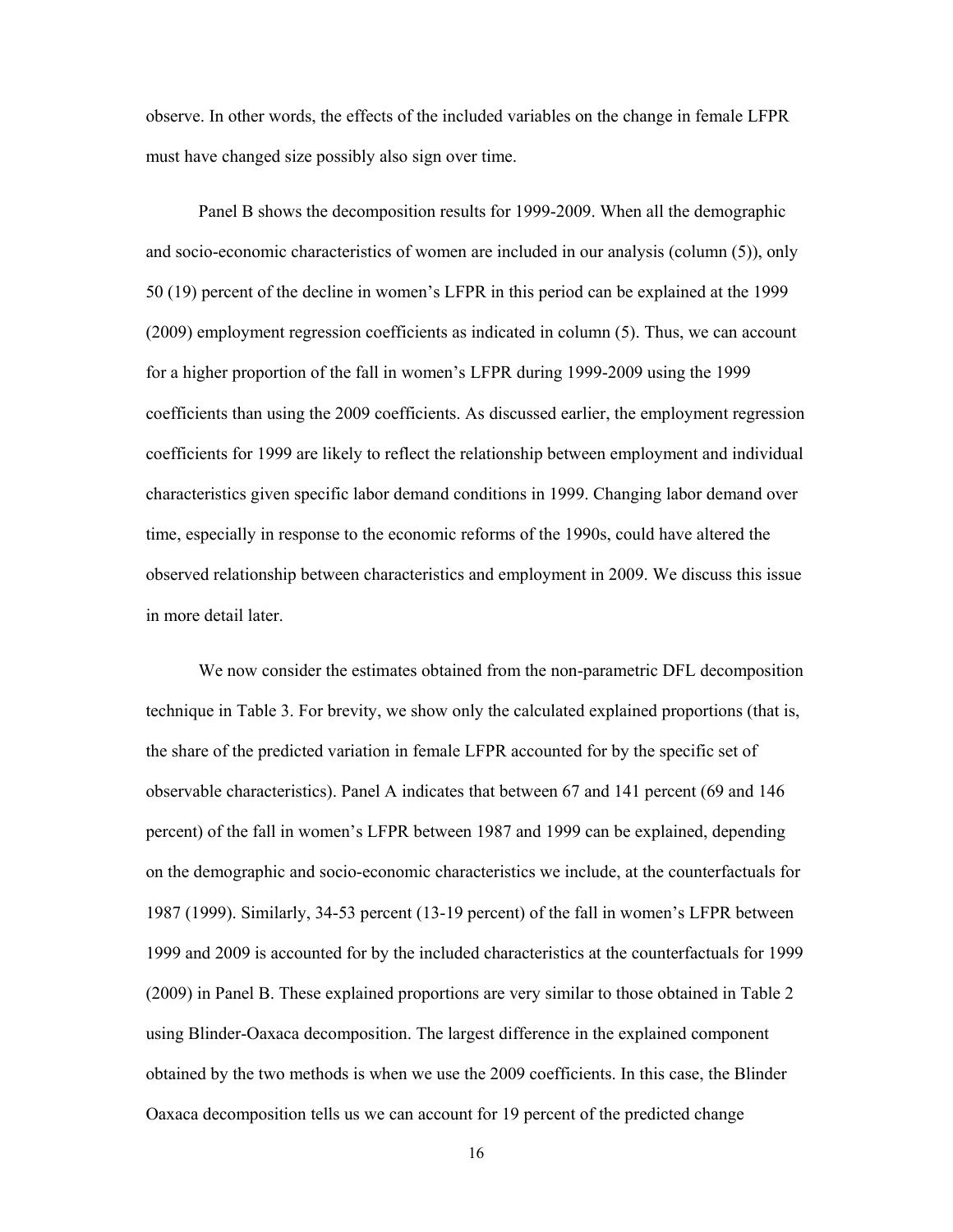between 1999 and 2009, while the DFL estimate only accounts for 14 percent of the predicted change (comparing column (5) in Tables 2 and 3).

To check the validity of the semi-parametric results, Black, Tseng and Wilkins (2011) suggest conducting *t* tests for individual variable means, across the re-weighted observations in the base year and the actual observations in the other year(s). The null of equality of means is more likely to be accepted when the re-weighting function is precisely estimated for which, they advocate inclusion of interaction terms among the characteristics. As a robustness check, therefore, we show the DFL decomposition results when all two-way interaction terms between observables are included as explanatory variables while estimating the re-weighting function in column (6) of Table 3.<sup>16</sup> These estimates are comparable to those shown in column (5), in which we do not include interaction terms among the set of characteristics.<sup>17</sup>

#### **4.2 Contribution of characteristics to the predicted changes in female LFPR**

The above results show that the explained proportions estimated using both the parametric and the non-parametric techniques are quite similar. This gives us confidence in the Blinder-Oaxaca decomposition results. However, they only give us an overall picture of how the set of included observables, along with the year-specific coefficients on these variables, account for the changes in female LFPR over time. In order to better understand the relative role of different characteristics, we use a method proposed by Fairlie (2005). For each specific observable characteristic, we estimate how much of the total predicted change in female LFPR is accounted for by that characteristic and its year-specific coefficient, conditional on

<sup>&</sup>lt;sup>16</sup> For instance, we interact age-group with education, land owned, income, male education and own education separately.

 $17$  In specification (6) the re-weighting function is unable to match the age-group composition at statistically significant levels, but the absolute differences are not large. For example, in Panel A, specification 6, the reweighted observations in 1987 have an age group composition of 22, 20, 17, 13, 11, 8 and 10 percent for age groups 25-29, 30-34, 35-39, 40-44, 45-49, 50-54 and 55-65 respectively. The corresponding numbers for actual population in 1999 provided in Table 1 are very close to these proportions.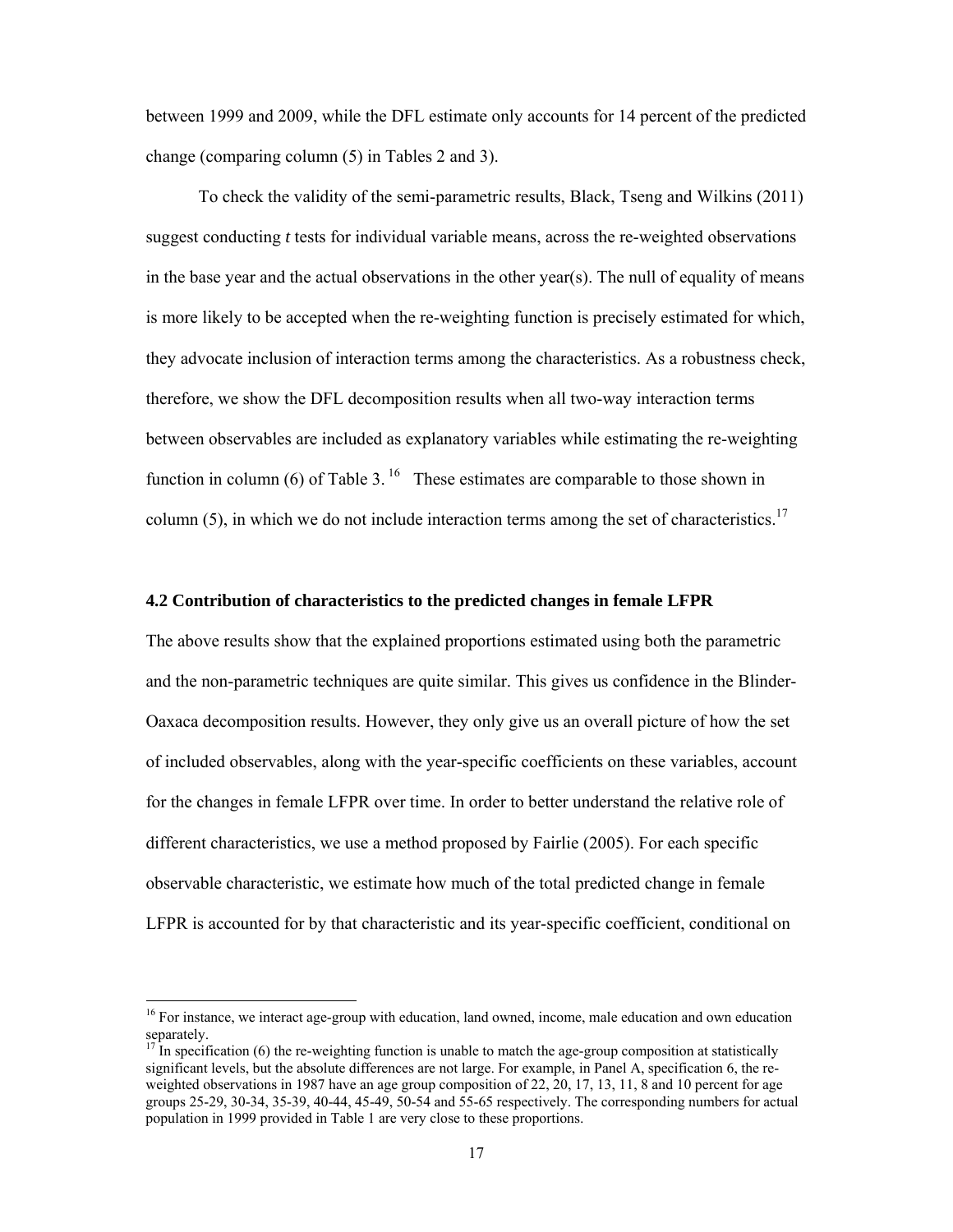the other variables included in the regression. We do this using the Blinder-Oaxaca regressions, in Table 4.

Panel A shows the contribution of each characteristic to the total explained component (in bold) in 1987-1999 at the regression coefficients for 1987. This is obtained by dividing the characteristics' contribution (in the row below the bold figures) by the total explained component for that specification in Table 2. For instance, in specification (1), woman's education contributes fully to the explained proportion, because  $0.0213/0.0210 \approx$  $1.02<sup>18</sup>$  In specifications (2) and (3) we include land and household income, and we see the contribution of education to the explained proportion of change in female LFPR falls to 81 and then 58 percent in specifications (2) and (3). This is due to the correlations between all of these included variables. However, as we look across columns  $(1) - (3)$ , woman's own education continues to be the largest contributor to the explained proportion of changing female LFPR. Adding controls for the education of men in the household, in columns (4) and (5) reduces the contribution of women's education to the explained component by more than half. This likely indicates strong assortative matching: educated women matched to educated men in the marriage market in India (Dalmia 2011). The rise in men's education constitutes 54 to 62 percent of the explained component of the fall in women's LFPR between 1987 and 1999. Across all columns for Panel A, women's own education and the education of the men in their household together can account for 70 to 84 percent of the explained component of the decline in women's LFPR between 1987 and 1999.

Decrease in per capita landholding of the household contributes 17 to 22 percent to the explained component during this period across specifications in Panel A. This is likely because women belonging to households with more land have a larger probability of being employed (primarily due to self-employment on own land). Increases in household income

 **<sup>18</sup>** Rounding off errors in Table 4.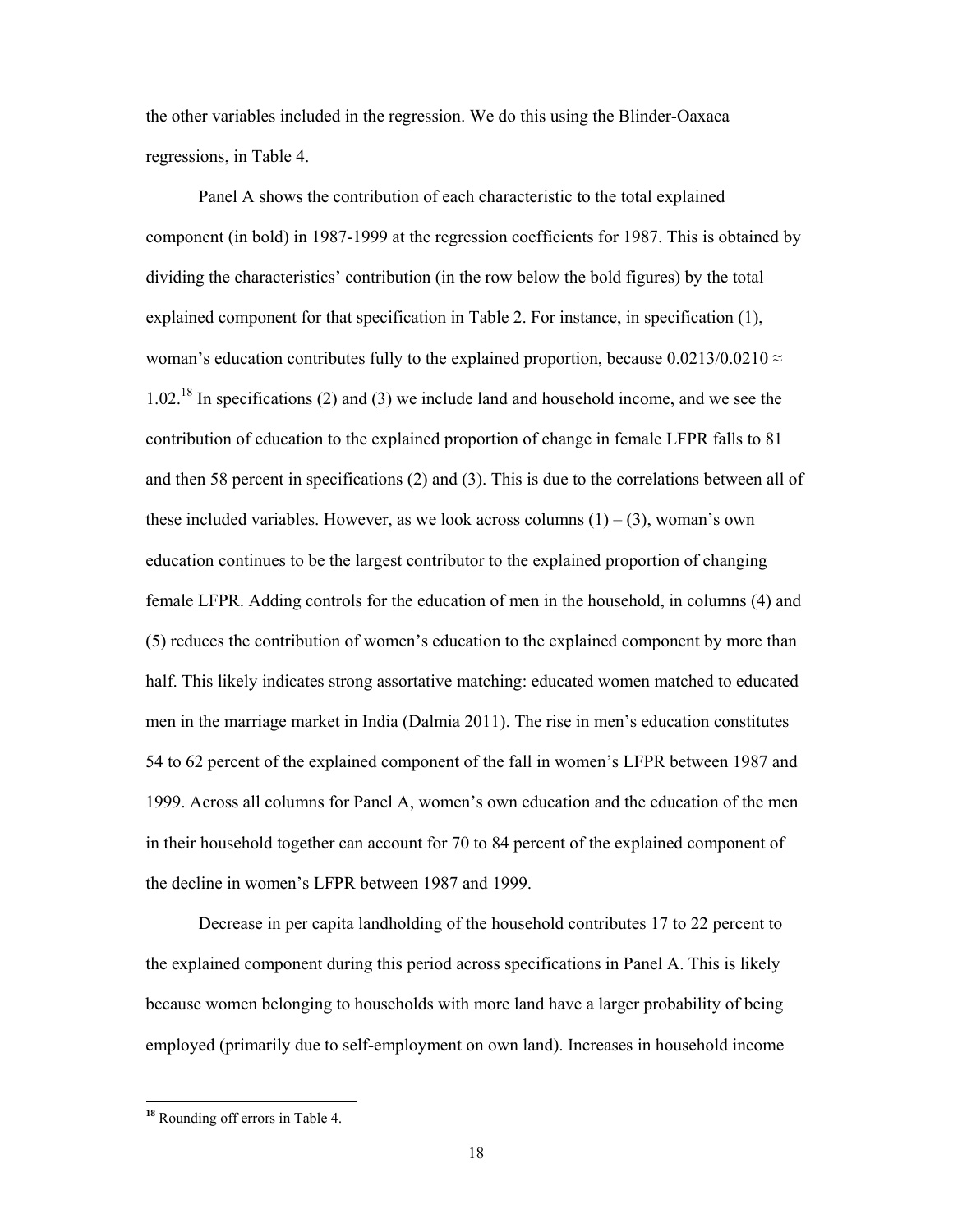constitute 12 to 21 percent of the explained component of the fall in women's LFPR during 1987-1999, depending on the specification we use. The results follow a similar pattern when the explained proportion is evaluated at the 1999 coefficients – with own and male education contributing between 62 and 75 percent to the explained component.

During the 1999-2009 decade (Panel B of Table 4) increases in women's and men's education were again the largest contributors to the explained proportion. When all the characteristics are included (column 5), women's education constitutes 32 (59) percent of the explained component at 1999 (2009) coefficients. Similarly, male education contributes 42 (73) percent to the explained proportion. Change in households' landholdings contributes negligibly to the explained component during this decade as shown in Panel B. Of note is the role of household income in predicting the fall in female LFPR. While household income accounts for 27-36 percent of the explained component when evaluated at the regression coefficients for 1999, the negative proportion obtained for the 2009 coefficients suggests that increases in income should have resulted in an *increase* in women's LFPR during this period. That is, because the overall change in female LFPR is negative, rising household incomes should have mediated this decline. The effect of increasing household incomes is not consistent over time. Overall, the magnitude of the contribution of the non-education variables to explaining female LFPR between 1999 and 2009 is significantly smaller than the contribution of the education variables.<sup>19</sup>

Based on the figures in Table 4, we can estimate the contribution of education to the actual decline in women's LFPR. In specification (5) of Table 4, Panel A, the contribution of

<sup>&</sup>lt;sup>19</sup> The proportion of explained variation falls when additional variables are included in Appendix B. The female characteristics continue to explain the entire fall in female LFPR between 1987 and 1999. the explained proportion between 1999 and 2009 falls to 40 percent. This is because household size and number of children under age five have reduced over time and this should have resulted in an increase in female LFPR. Social group membership and male members do not contribute much to the explained proportion. The only additional characteristic which explains the decline in female LFPR between 1999 and 2009 is change in religious composition as the proportion of population that is Muslim has increased and Muslim women tend to have lower participation rates in the labor market. Our main conclusion that individual and household characteristics, in particular education, play the most important role in explaining the decline does not change.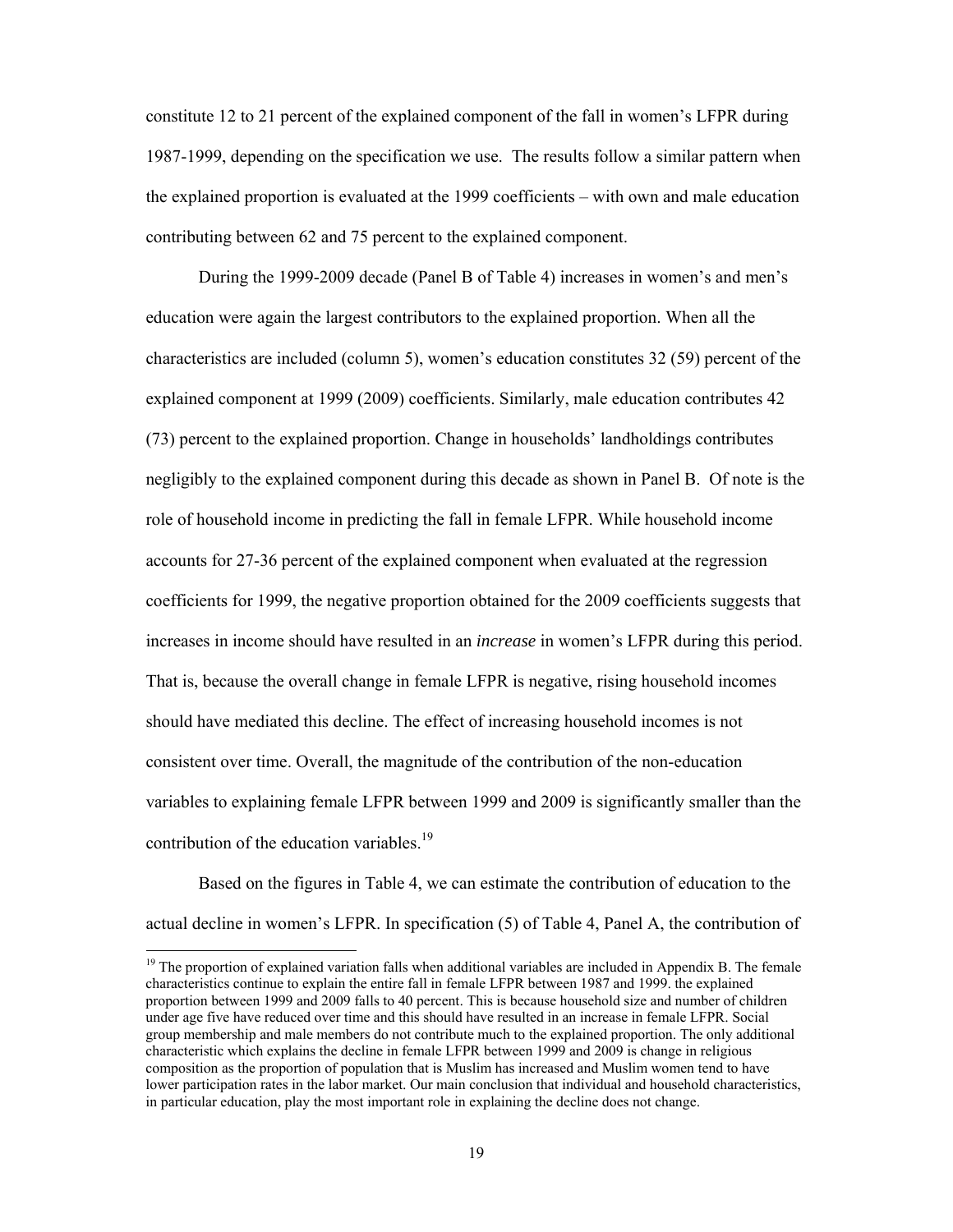women's education to the explained variation in LFPR over the first decade is 16 percentage points while the explained proportion is 136 percent (Table 2) at the regression coefficients for 1987. This implies that changes in women's education over time explain about 21.8 percent  $(=0.16 \times 1.36)$  of the total decline in female LFPR. Using this method, we estimate that women's own education and that of the men in their household (specification 5) accounts for between 87-95 percent of the overall decline in women's LFPR in 1987-1999 depending on whether we use 1987 or 1999 coefficients. In the 1999-2009 decade, they explain 25-37 percent of the total decline in women's LFPR. In both decades, education is the largest contributor to the decline in women's LFPR. This is in contrast to what we might have expected, that increasing female education leads to increases in women's work.

#### **4.3. Discussion of Results**

#### *4.3.1 Mechanism for the role of education in the decline of the female LFPR*

One potential mechanism that can explain the negative impact of rising women's education on their labor market participation is a possible rise in the returns to women's home productivity. This could either be a result of an increase in productivity of time spent by women in home production or a change in preferences of women towards home production as their education increases. In either case, if the returns to women's time spent in home production rise faster than the returns to female education in the labor market, then women are likely to withdraw from the labor market as they become more educated. To investigate this potential explanation further we use the same decomposition techniques to analyze one measure of home production - domestic work by women in the household – in the NSS.

As shown in Figure 4, the decline in married women's employment in rural India over the last 30 years has been accompanied by an increase in the proportion of women reporting domestic work as their primary activity. Table 5 shows the non-linear Blinder-Oaxaca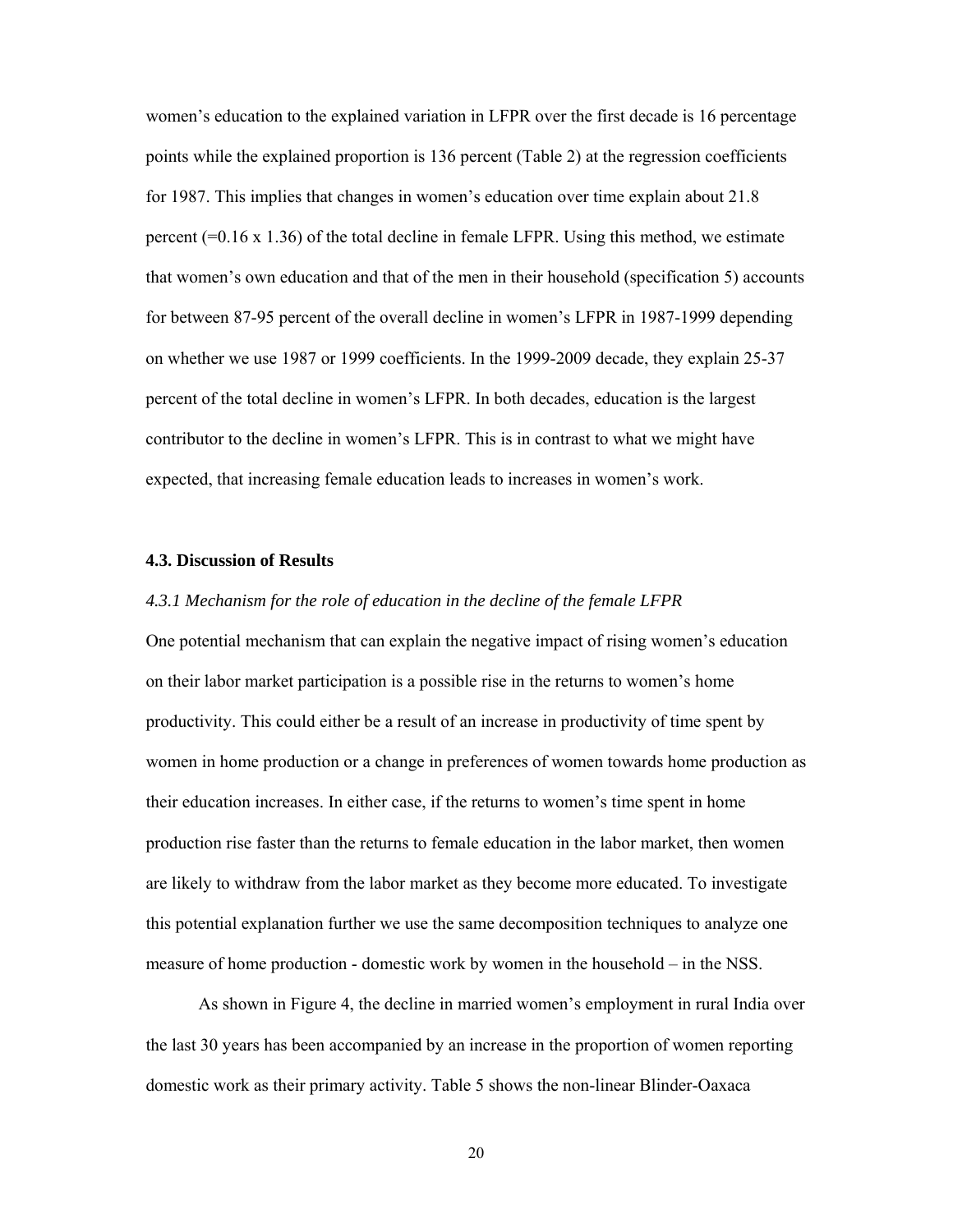decomposition results for the change in domestic work by women between 1987-1999 and 1999-2009. The included attributes of women fully account for the rise in domestic work between 1987 and 1999 (columns (1) and (2)) and account for up to 64 percent of the increase between 1999 and 2009 (columns (3) and (4)) as shown by the row 'explained proportion'.20

The rise in women's education over the first decade in our sample accounts for 45 (36) percent of the explained proportion at the 1987 (1999) regression coefficients (specification 1 of Table 5). Similarly, women's education contributes 38 (67) percent to the explained proportion of the surge in domestic work using the 1999 (2009) regressions coefficients (specification 3 of Table 5) for the later decade, 1999-2009. Controlling for men's education in specifications (2) and (4) reduces these explained proportions by about a third.<sup>21</sup> The growth in household income also explains a substantial part of the rising proportion of women engaging primarily in domestic work in both decades. However, decreases in per capita landholdings contribute to the increased participation in domestic work only during the earlier period, 1987-1999.

These results show that the same key variables that accounted for a substantial part of the predicted decline in female LFPR over time in both decades – that is, the education variables – also account for a substantial share of the predicted increase in female domestic work over the same period. These findings are therefore consistent with increasing relative returns to education in home production being a possible mechanism for the decline in female LFPR in rural India. Whether this is due to an increase in their home productivity or a shift in preferences is not something we can test in our data. However, findings from other research

<sup>&</sup>lt;sup>20</sup> The DFL results for the decomposition of domestic work are similar to those obtained by Oaxaca-Blinder method and hence have been omitted for brevity.

**<sup>21</sup>** Increase in women's and men's education explains 17 percent (75 percent) and 20 percent (60 percent) of the increase in domestic work using 1987 (1999) regressions coefficients respectively (specification 2 of Table 5) during 1987-1999. Similarly, female (male) education explains 9 percent (27 percent) and 4 percent (15 percent) of the increase in domestic work using 1999 (2009) regressions coefficients (specification 4 of Table 5) during 1999-2009.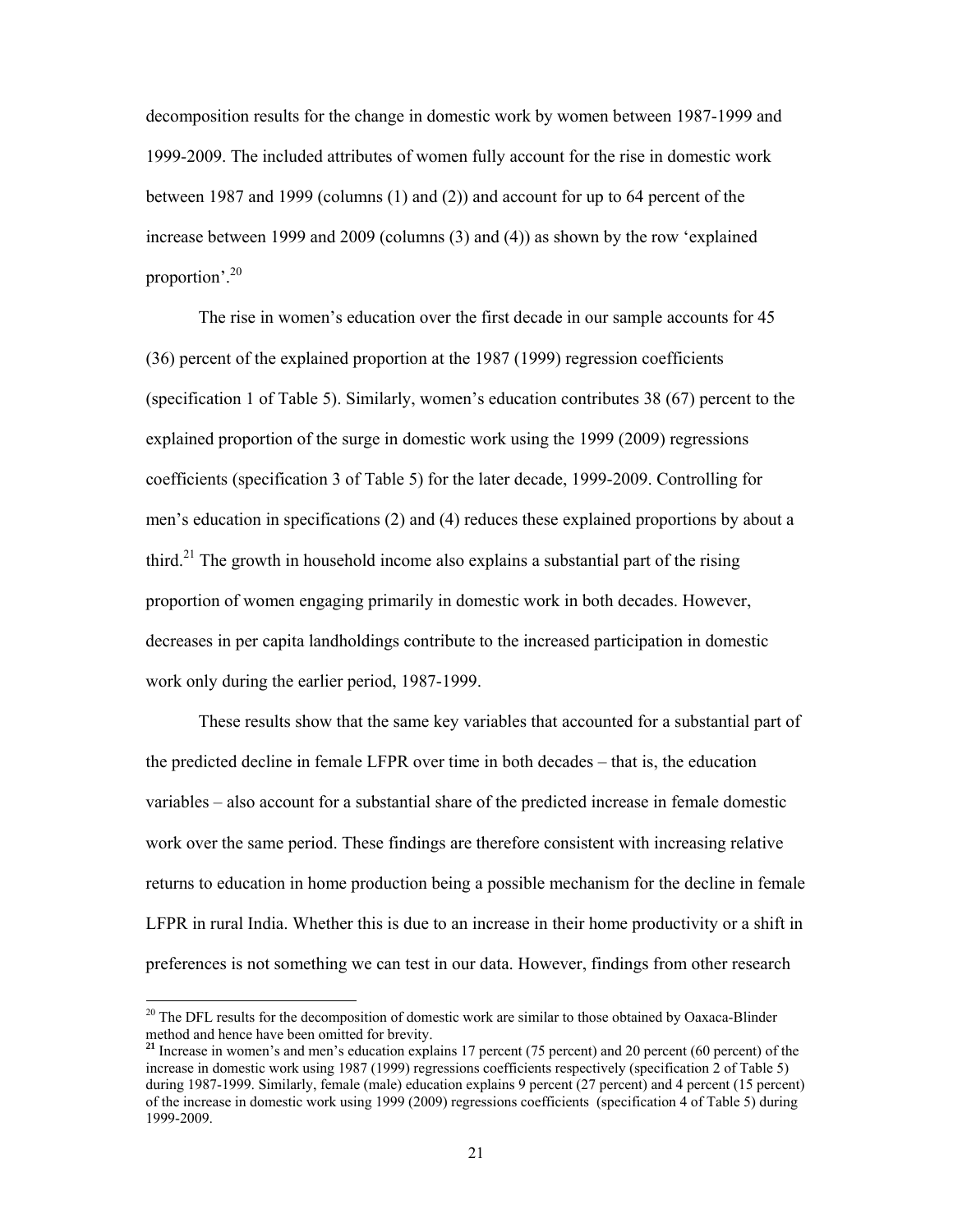support the interpretation that education makes women more productive in the home. First, returns to education in home production may have increased during the period of our study if the returns to children's human capital rose during this period as well. Behrman et al. (1999), using data from the green revolution period in India (1968-1982) find that the returns to male education increased since households with an educated male member earned larger farm profits. This in turn increased the demand for educated women in the marriage market. Women with primary education spent more time at home and presence of an educated mother increased time spent by children studying, relative to less educated mothers. More recently, Azam (2012) finds that in urban India, increases in the returns to education during 1993-2004 were much higher for workers with secondary and tertiary education. Similarly, Mendiratta and Gupt (2013) find that there has been an increase in returns to education in India during 2004-2009 but only at more than secondary levels of education. The empirical evidence on changes in returns to schooling in India is consistent with households investing in more education for their children. Second, in a recent paper, Kharbanda (2012), using data from 2004-05, finds that returns to education in the market increase at a higher rate after the first seven years of schooling in India. It seems that in rural India, it is possible that the recent changes in female education (especially in primary education) have added more to women's marginal productivity in the home than in the market, at least for those women with children in middle school. Indeed, we find that the decline in the LFPR of women aged 25-40, compared to 40-65 year olds, was greater in both decades.<sup>22</sup> It is these younger women who are more likely to have children of school-going age –almost twice as many 6-14 year old children as women aged 40-65 - in the NSS.

<sup>&</sup>lt;sup>22</sup> The LFPR of 25-40 year old, married rural women declined 3.7 and 10.2 percentage points during 1987-1999 and 1999-2009, respectively. The corresponding numbers for 40-65 year old women was 1.9 and 6.7.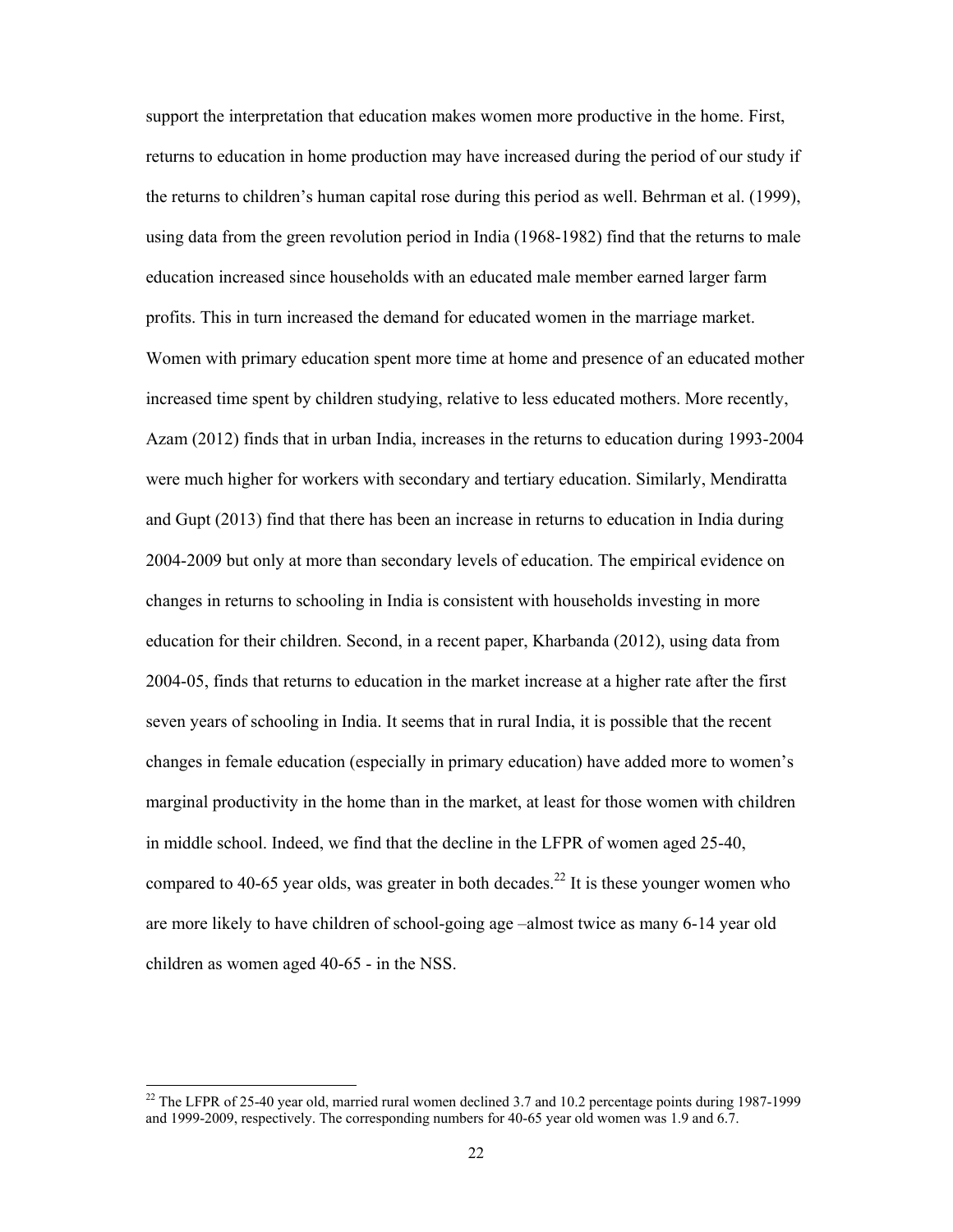#### *4.3.2 Other factors accounting for the unexplained changes in female LFPR*

While the changes in demographic and socio-economic attributes of women completely explain the fall in their LFPR during 1987-1999, 50 percent or more of the fall in women's LFPR in 1999-2009 remains unexplained. What factors might account for this unexplained component in the later period?

The unexplained proportion could reflect changes in the demand for women's labor interacting with increases in female education. A lower demand for female labor will reduce the probability of women's participation in the labor market even when their individual and socio-economic characteristics are unchanged. Structural transformation in the economy, in which labor reallocates out of agriculture and into other sectors, as has occurred in India during the last couple of decades, could impact female employment through this labor demand channel (Goldin 1995). Typically, wages in the agriculture sector are the lowest in India and hence females are likely to withdraw from this sector as education and real income growth raise their reservation wages.<sup>23</sup> Other sectors – construction, manufacturing and services - should then grow at a pace that can absorb labor that has withdrawn from agriculture. While economic growth in India in the last few decades has resulted in a decline in the contribution of agriculture to employment growth, it has failed to create concomitant growth in the manufacturing sector where most women with middle to secondary levels of education and from middle income groups are likely to look for employment (Chandrasekhar and Ghosh 2011). During 1999 and 2009, female employment in agriculture fell by 9 percentage points, and fell in manufacturing from 3.7 percent to 3.3 percent. Female employment in the construction sector rose by only 3 percentage points while there was no change in the services sector (authors' calculations from the NSS 1999 and 2009). Thus, economic growth has not been able to absorb female workers leaving agricultural work

<sup>&</sup>lt;sup>23</sup> Authors' calculations show that in 2009 daily wage in agriculture, manufacturing, construction and services sectors were Rs. 67, Rs. 83, Rs. 93 and Rs. 159, respectively.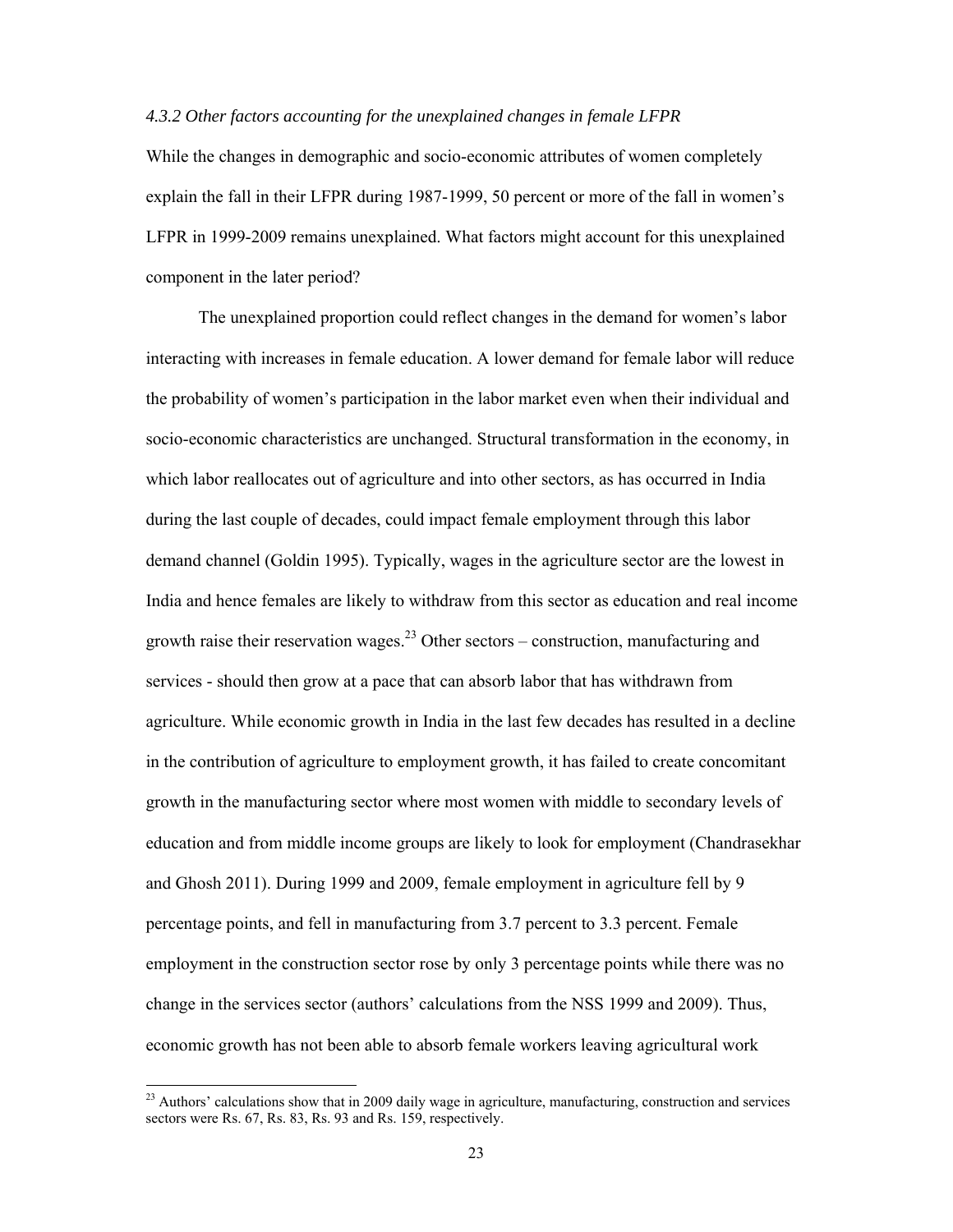(Chowdhury 2011; Kannan and Raveendran 2012). A rise in women's own education coupled with lack of jobs commensurate with higher reservation wages may contribute to the continued decline in female LFPR, especially in the second decade of our sample.

#### **5. Conclusion**

In India, women's labor force participation rates fallen quite dramatically over the last three decades, which has also been a period of rapid growth in incomes and educational attainment. We show that this decline has been concentrated among rural, married women. This group has also increased participation in domestic work over the same period.

We use parametric and non-parametric decomposition techniques to estimate the proportion of the fall in women's LFPR that can be accounted by the changing characteristics of working age women. Our analysis shows that the magnitude of the proportion of the fall in women's LFPR which can be explained by observable attributes is large, albeit falling over time. While the fall in women's LFPR between 1987 and 1999 is completely explained by the changes in women's demographic and socio-economic characteristics, they account for at most 50 percent of the fall between 1999 and 2009.

Among the individual attributes, the decomposition exercise shows that increases in women's own education and that of the men in their household plays the most important role in explaining the decline in female LFPR in both decades. At a minimum, increases in women's and men's education explain 22 percent and 54 percent of the total fall between 1987 and 1999 respectively. Similarly, increases in education of women and men account for at least 11 percent and 14 percent of the decline in rural women's LFPR between 1999 and 2009, respectively. We highlight the role of education in the observed fall in women's LFPR in India in the previous three decades coupled with an increasing proportion of these women engaging primarily in domestic, non-remunerative activities.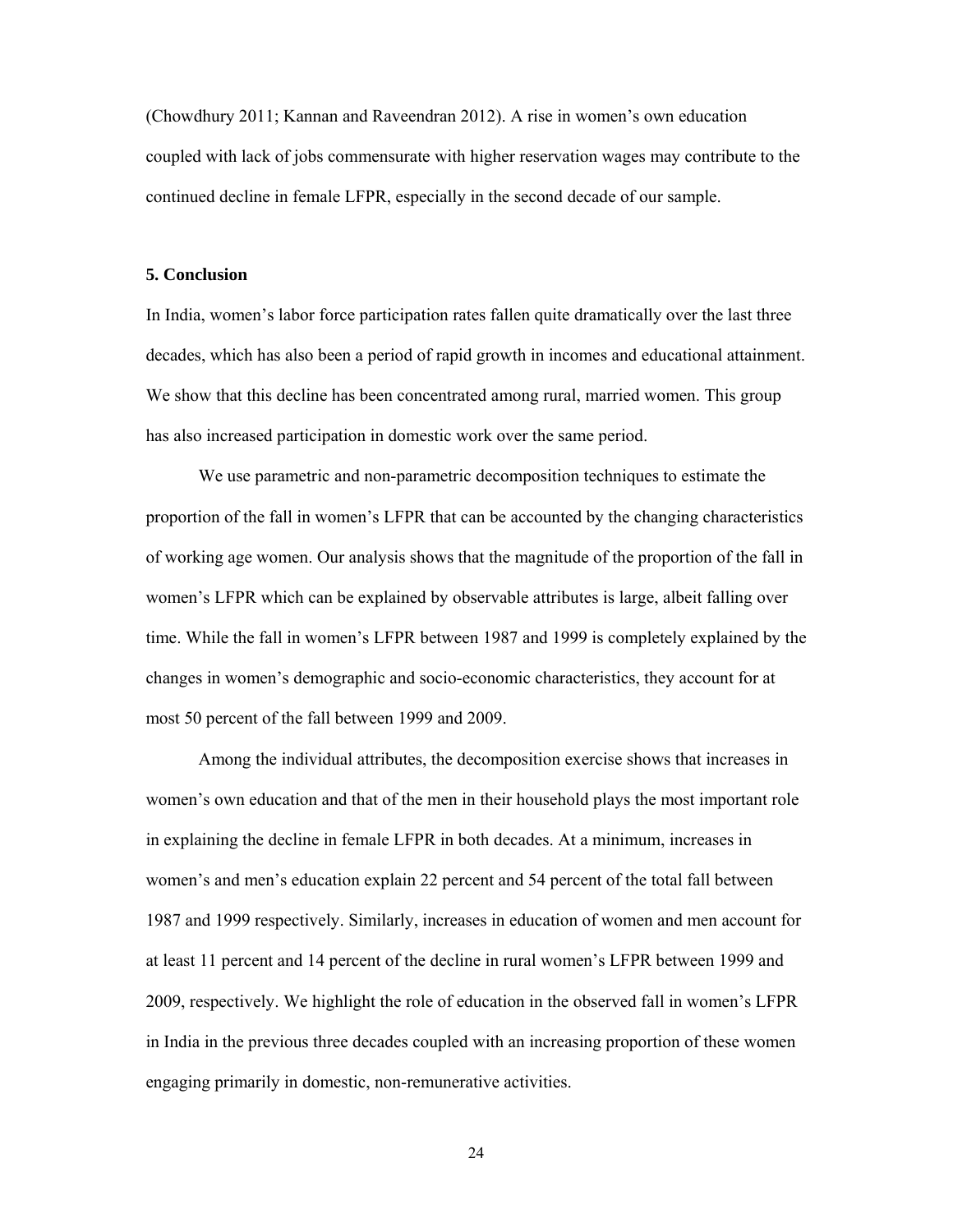We suggest a hitherto ignored explanation for the fall in women's LFPR - the role of women in home production. If the returns to women's home production rise more than the returns in the labor market for educated females, women are likely to withdraw from the labor force and engage in domestic work. We provide evidence that suggests that this may be a credible and important factor in explaining the long-term trend of declining women's LFPR in India.

#### Compliance with Ethical Standards:

Funding: This study was funded by IGC - India, Project Code: 1-VRA-VINC-VXXXX-89217

Conflict of Interest: The authors declare that they have no conflict of interest.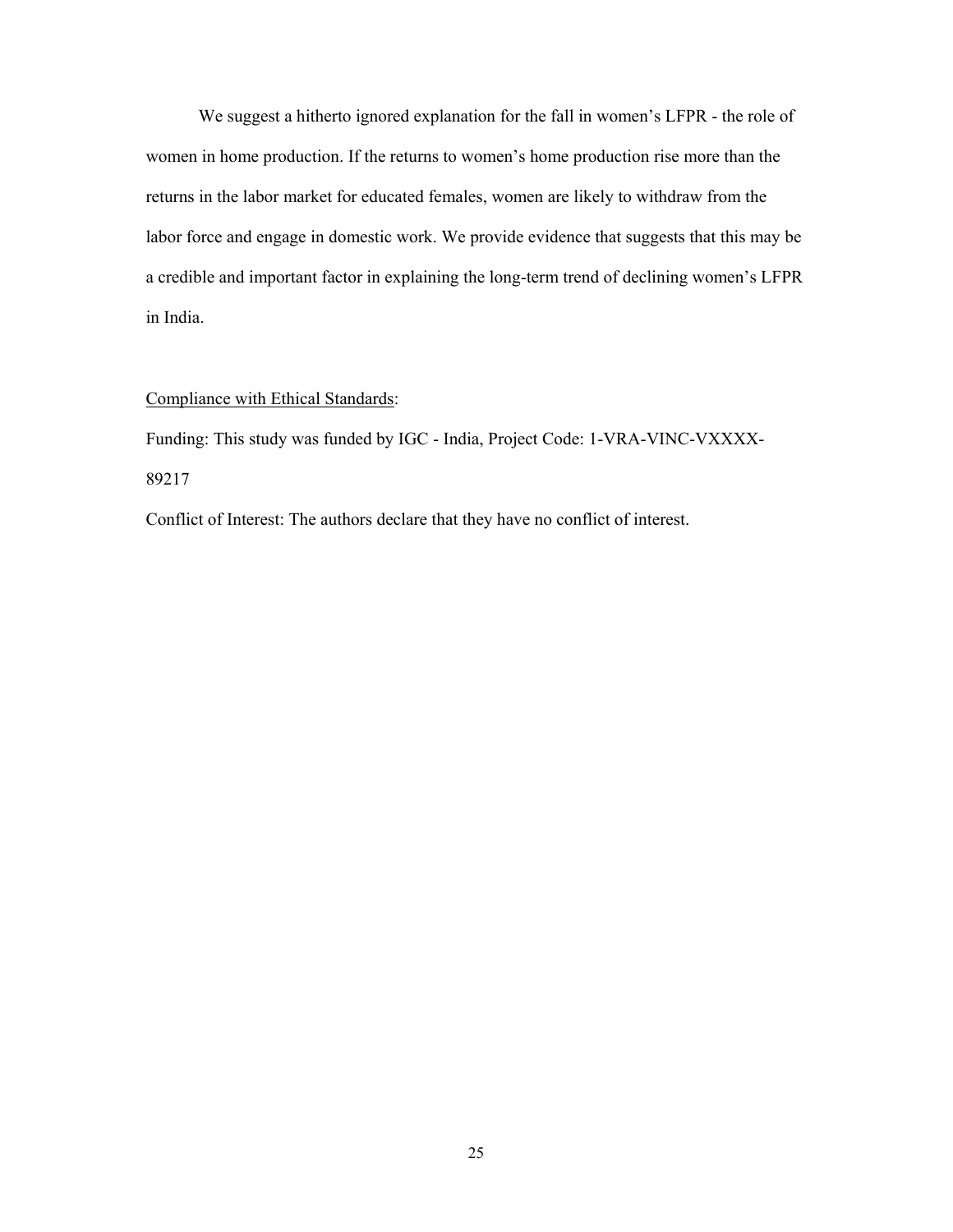### **References**

Aromolaran, Adebayo B. 2004. "Female schooling, non-market productivity and labor market participation in Nigeria." Center Discussion Paper No 879, Yale University, USA.

Azam, Mehtabul. 2012. "Changes in wage structure in urban India, 1983–2004: A quantile regression decomposition." *World Development* 40, no. 6:1135-1150.

Behrman, Jere R., Andrew D. Foster, Mark R. Rosenweig, and Prem Vashishtha. 1999. "Women's schooling, home teaching, and economic growth." *Journal of Political Economy* 107 (4): 682-714.

Biewen, Martin. 2001. "Measuring the effects of socio-economic variables on the income distribution: an application to the East German transition process." *Review of Economics and Statistics* 83, no. 1:185–90.

Black, David, Tseng, Yi-Ping, and Roger Wilkins. 2011. "Do changes in demographic characteristics explain declining male employment rates? Examination of the Australian case using a propensity score re-weighting decomposition approach." *Applied Economics* 43 (28):4215-4226.

Blinder, Alan S. 1973. "Wage discrimination: reduced form and structural estimates." *Journal of Human Resources*, 8:436-455.

Butcher, Kristin F., and John DiNardo. 2002. "The immigrant and native-born wage distributions: evidence from United States censuses." *Industrial and Labor Relations Review* 56 (1):97–121.

Cameron, Lisa A., Dowling, J. Malcolm, and Christopher Worswick. 2001. "Education and labor market participation of women in Asia: Evidence from five countries." *Economic Development and Cultural Change* 49 (3):459-477.

Chandrasekhar, C.P. and Jayati Ghosh. 2011. "Latest employment trends from the NSSO", The Hindu Business Line, 12 July.

Chatterjee, Urmila, Murgai, Rinku, and Martin Rama. 2014. "Job opportunities along the rural-urban gradation and female labor force participation in India." Mimeo.

Chowdhury, Subhanil. 2011. "Employment in India: What does the latest data show?" *Economic and Political Weekly* 34 (32):23‒26.

Dalmia, Sonia. 2011. "Testing Becker's efficient marriage market hypothesis and its implications for spouse selection and marital transfers in India." *Journal of Business & Economics Research* 2 (4):1-8.

Daly, Mary C., and Robert G. Valletta. 2006. "Inequality and poverty in United States: the effects of rising dispersion of men's earnings and changing family behavior." *Economica* 73 (289):75–98.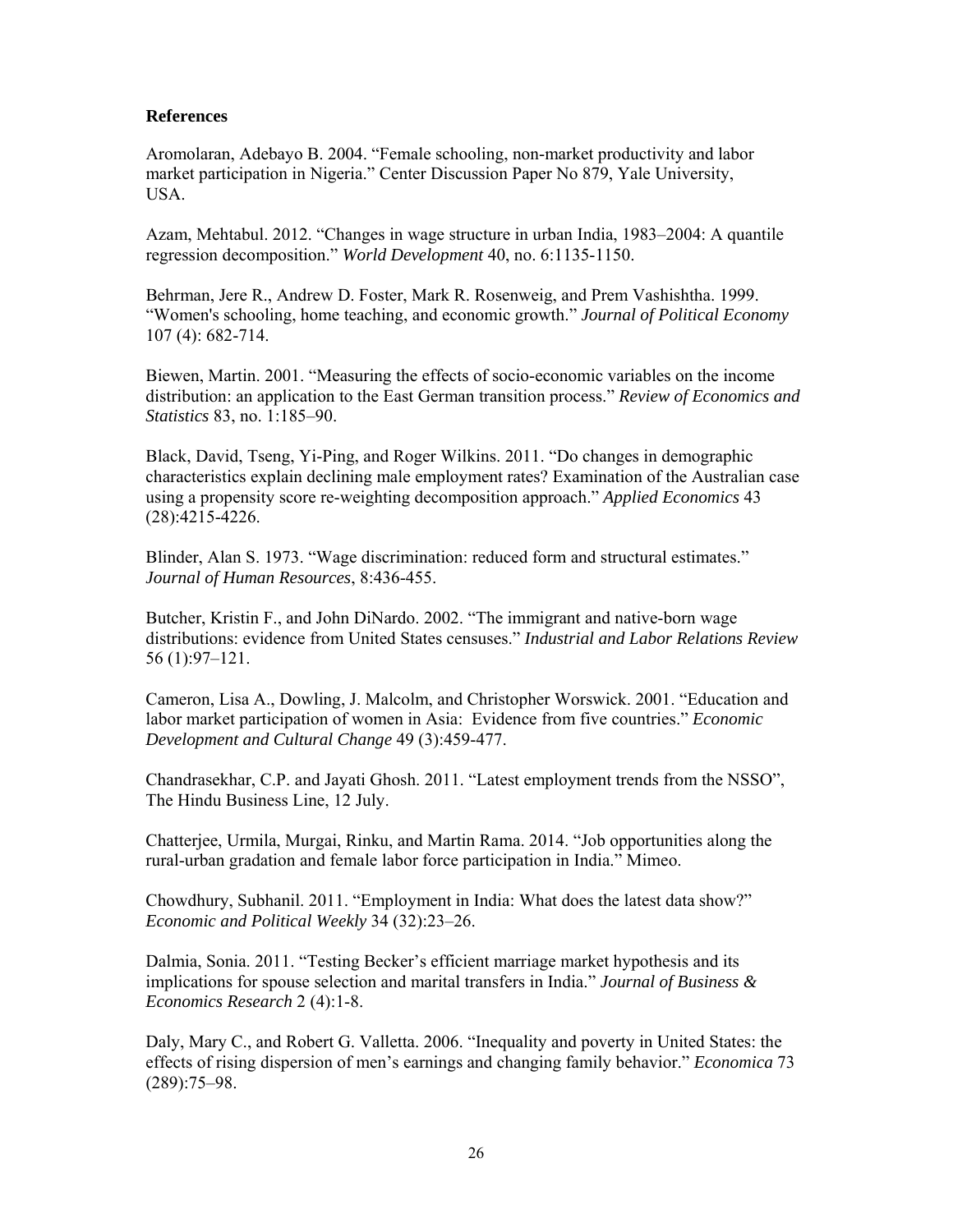Das, Maitreyi Bordia, and Sonalde Desai. 2003. "Are educated women less likely to be employed in India?" Social Protection Discussion Paper No. 313, World Bank, Washington DC.

Das, Sonali, Jain-Chandra, Sonali, Kochchar, Kalpana, and Naresh Kumar. 2015. "Women workers in India: Why so few among so many?" IMF Working Paper WP/15/55.

DiNardo, John. 2002. "Propensity score reweighting and changes in wage distributions." Mimeo, University of Michigan, Ann Arbor.

DiNardo, John, Fortin, Nicole M., and Thomas Lemieux. 1996. "Labor market institutions and the distribution of wages, 1973-1992: A semiparametric approach." *Econometrica* 64 (5):1001-1044.

Eswaran, Mukesh, Ramaswami, Bharat, and Wilima Wadhwa. 2013. "Status, caste, and the time allocation of women in rural India." *Economic Development and Cultural Change* 61 (2):311-333.

Fairlie, Robert W. 2005. "An extension of the Blinder-Oaxaca decomposition technique to logit and probit models." *Journal of Economic and Social Measurement* 30 (4):305–316.

Gaddis, Isis, and Stephan Klasen. 2014. "Economic development, structural change and women's labor force participation." *Journal of Population Economics* 27 (3):639-681.

Geruso, Michael. 2012. "Black-white disparities in life expectancy: how much can the standard ses variables explain?" *Demography* 49 (2): 553-574.

Goldin, Claudia. 1995. "The U-shaped female labor force function in economic development and economic history." In *Investment in Women's Human Capital*, ed. T. Paul Schultz. Chicago: University of Chicago Press, pp. 61-90.

Himanshu. 2011. "Employment trends in India: A re-examination." *Economic and Political Weekly* 46 (37):43-59.

Hyslop, Dean R., and David C. Mare. 2005. "Understanding New Zealand's changing income distribution, 1983–1998: A semi-parametric analysis." *Economica* 72, no. 287:469–495.

Kannan, K.P., and G. Raveendran. 2012. "Counting and profiling the missing labor force." *Economic and Political Weekly* 47 (6):77-80.

Kapsos, Steven, Silberman, Andrea, and Bourmpoula, Evangelia. 2014. "Why is female labour force participation declining so sharply in India?" ILO Research Paper No. 10.

Kharbanda, Varun. 2012. "Returns to education in India." Mimeo, University of Iowa.

Klasen, Stephan, and Janneke Pieters. 2015. "What explains the stagnation of female labor force participation in urban India? " Policy research working paper 7222. World Bank Group, Washington, D.C.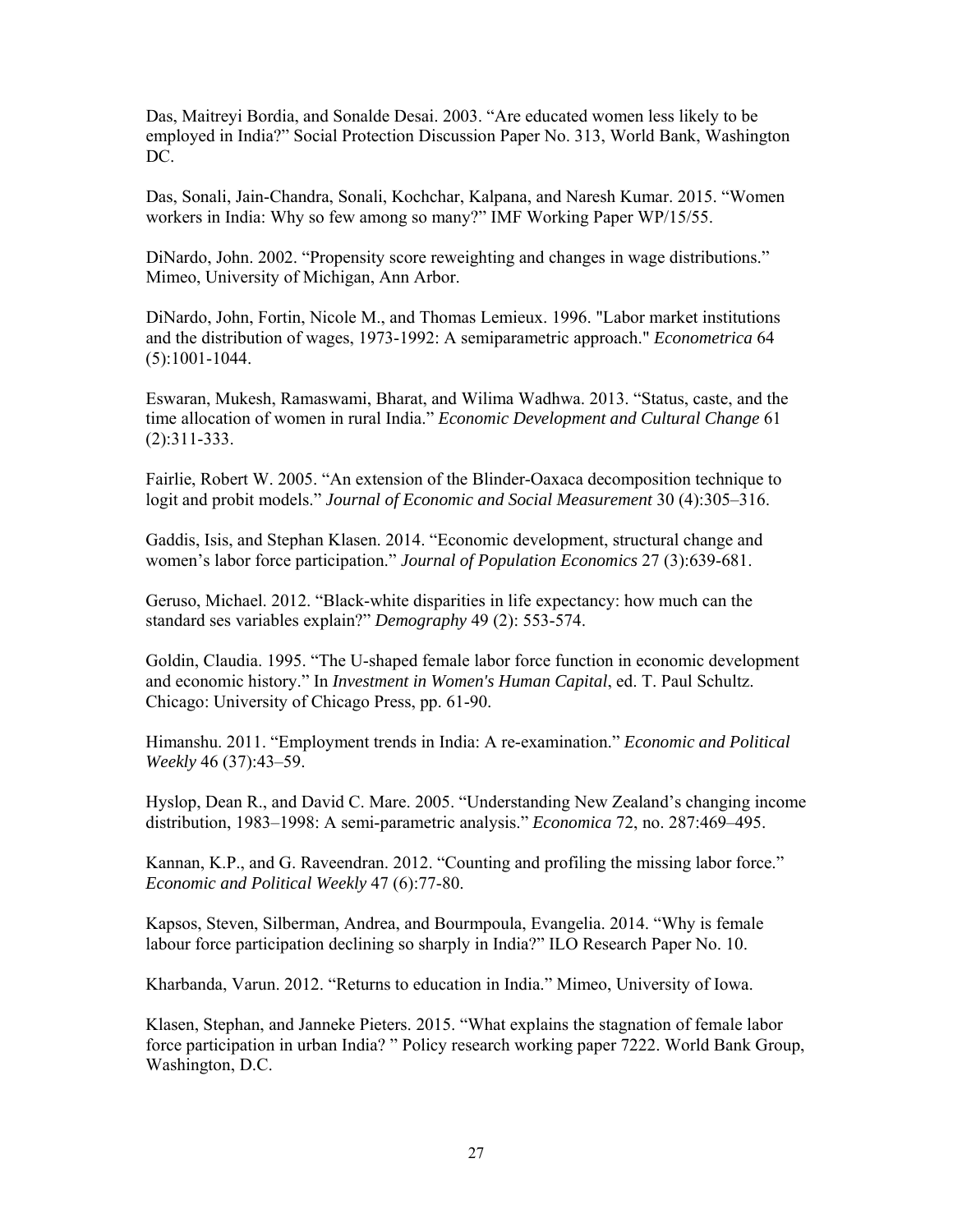Lahoti, Rahul, and Hema Swaminathan. 2013. "Economic growth and female labor force participation in India." Working paper no. 414, Indian Institute of Management, Bangalore.

Lam, David, and Suzanne Duryea. 1999. "Effects of schooling on fertility, labor supply, and investments in children, with evidence from Brazil." *Journal of Human Resources* 34(1):160- 192.

Leibbrandt, Murray, Levinsohn, James A., and Justin McCrary. 2010. "Incomes in South Africa after the fall of apartheid. " *Journal of Globalization and Development* 1(1).

Lincove, Jane Arnold. 2008. "Growth, girls' education, and female labor: A longitudinal analysis." *Journal of Developing Areas* 41 (2):45-68.

Mendiratta, Priti, and Yamini Gupt. 2013. "Private returns to education in India by gender and location: A Pseudo-Panel Approach." http://www.econcaluniv.ac.in/arthanitiweb/book/2013/PM.pdf (accessed on November 11, 2015).

National Sample Survey Office. 2011. "Key Indicators of Social Consumption in India Education." http://mospi.nic.in/Mospi\_New/upload/nss\_71st\_ki\_education\_30june15.pdf (accessed November 10, 2015).

Neff, Daniel, Sen, Kunal, and Veronika Kling. 2012. "The puzzling decline in rural women's labor force participation in India: A re-Examination." GIGA working paper no. 196, GIGA Research Unit, Institute of Asian Studies.

Oaxaca, Ronald. 1973. "Male-female wage differentials in urban labor markets." *International Economic Review* 14 (3):693-709.

Sorsa, P. *et al.* 2015. "Determinants of the low female labour force participation in India", *OECD Economics Department Working Papers*, No. 1207, OECD Publishing, Paris.

Tam, Henry. 2011. "U-shaped female labor participation with economic development: Some panel data evidence." *Economics Letters* 110 (2):140-142.

Topalova, Petia. 2010. "Factor immobility and regional impacts of trade liberalization: evidence on poverty from India," *American Economic Journal: Applied Economics*, 2(4):1- 41.

United Nations. 2013. Millennium Development Goals Report. http://www.un.org/millenniumgoals/pdf/report-2013/mdg-report-2013-english.pdf (accessed October 12, 2015)

World Bank. 2012. World Development Report 2012: Gender Equality and Development. http://siteresources.worldbank.org/INTWDR2012/Resources/7778105- 1299699968583/7786210-1315936222006/Complete-Report.pdf (accessed November 18, 2013).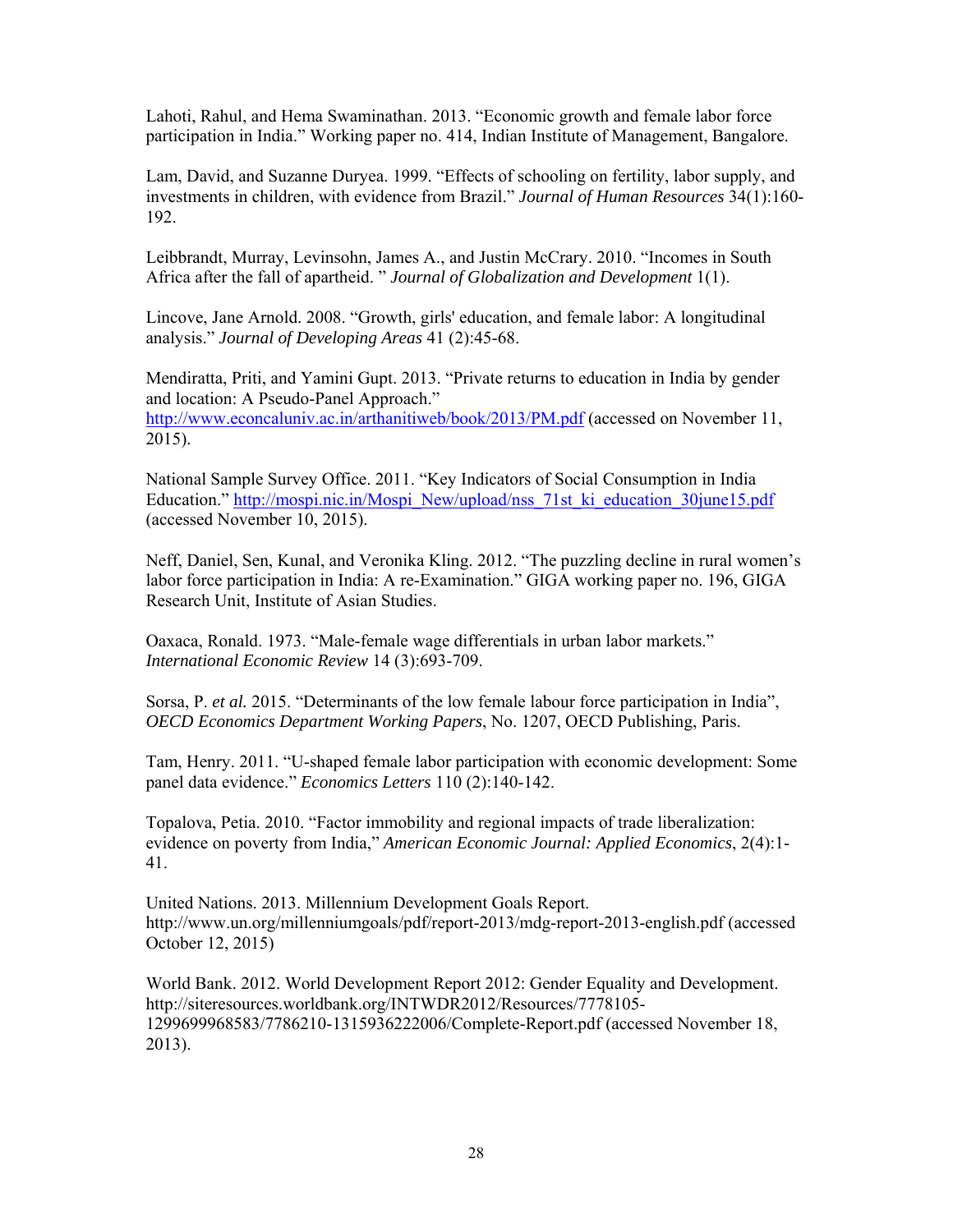**Figure 1. Labor Force Participation Rates (LFPR) by Gender (15-65 years)** 



*Source:* NSS (1987, 1999, 2009) Employment and Unemployment Schedule (Authors' calculations).



**Figure 2. Labor Force Participation Rates (LFPR) by Gender (25-65 years)** 

*Source:* NSS (1987, 1999, 2009) Employment and Unemployment Schedule (Authors' calculations).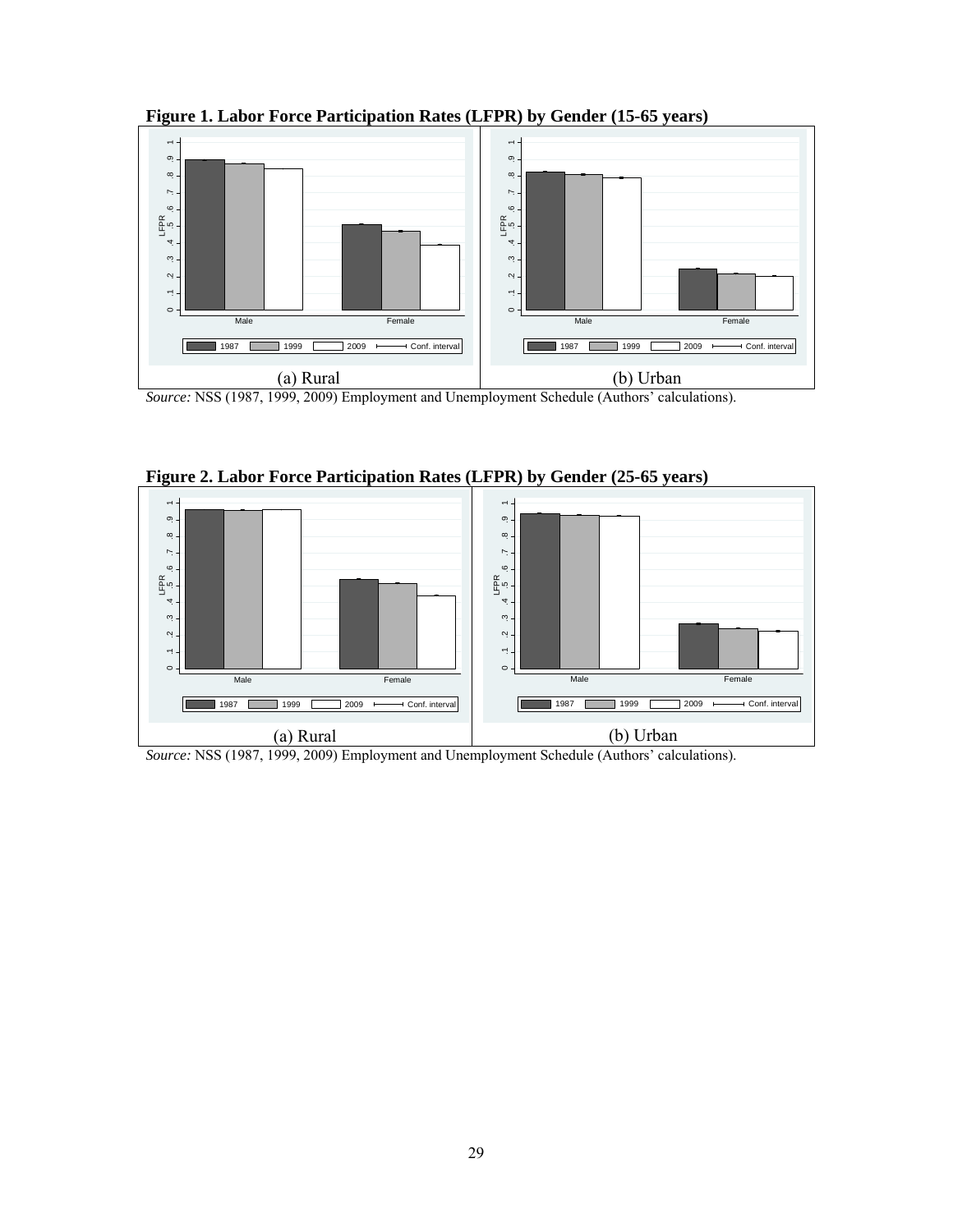

**Figure 3. Female Labor Force Participation (LFPR) Rates by Marital Status (Rural)** 

*Source:* NSS (1987, 1999, 2009) Employment and Unemployment Schedule (Authors' calculations). *Note:* The sample includes women aged 25-65 in rural India. The mean share of women married across years is 0.85.



**Figure 4. Female Participation in Domestic Work by Marital Status (Rural)** 

*Source:* NSS (1987, 1999, 2009) Employment and Unemployment Schedule (Authors' calculations). The mean share of women married across years is 0.85.

*Note:* The sample includes women aged 25-65 in rural India. The above graph reports proportion of women whose primary activity is domestic work.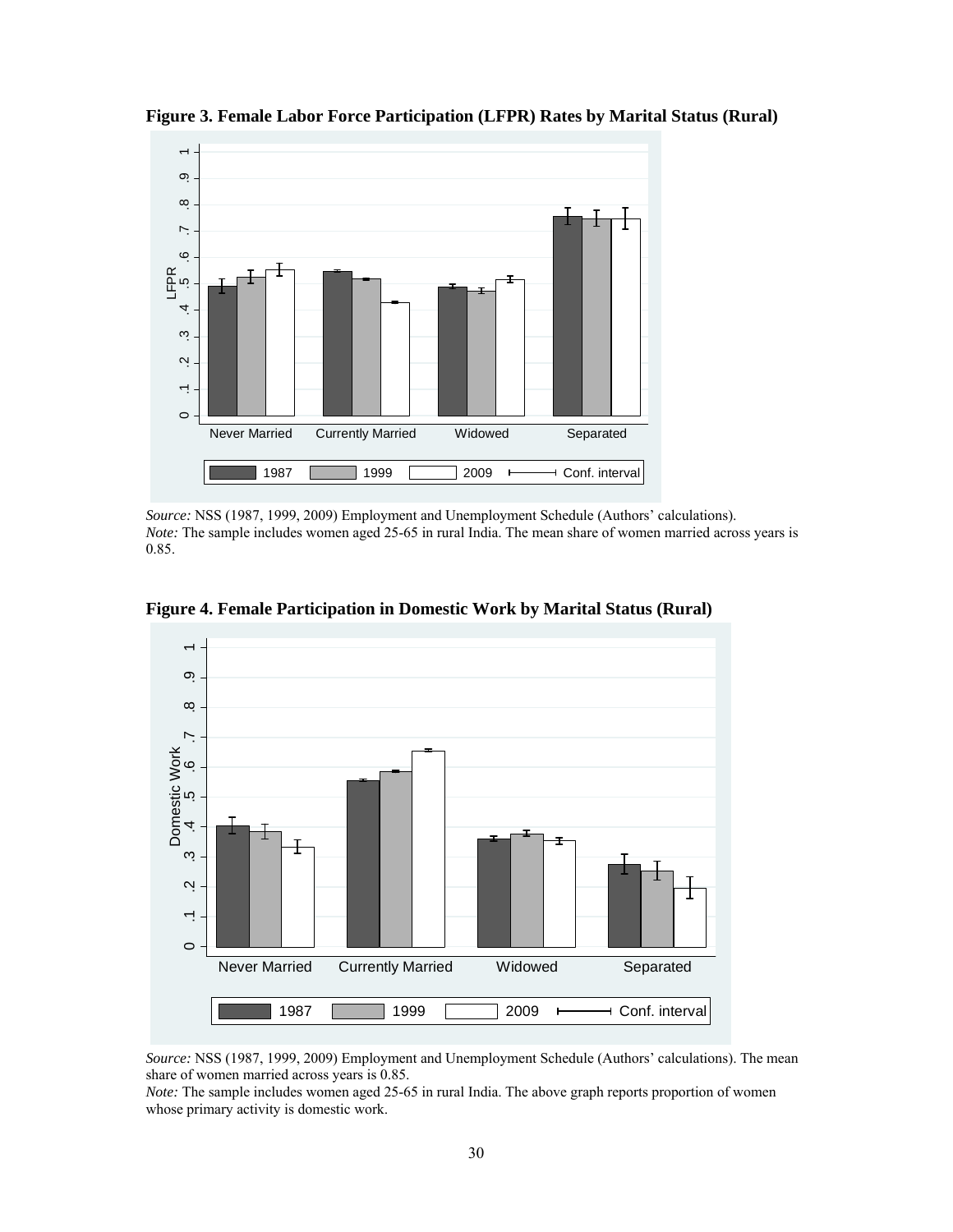| <b>Variable</b>             | <b>Description</b>         | <b>Mean (Standard Error)</b> |              |          |                   |          |                   |  |
|-----------------------------|----------------------------|------------------------------|--------------|----------|-------------------|----------|-------------------|--|
|                             |                            |                              | 1987         |          | 1999              |          | 2009              |  |
|                             |                            |                              | $(N=73,833)$ |          | $(N=67,108)$      |          | $(N=57,511)$      |  |
| Age (years)                 | 25-29                      | 0.23                         | (0.0015)     | 0.21     | (0.0016)          | 0.19     | (0.0016)          |  |
|                             | 30-34                      | 0.19                         | (0.0014)     | 0.19     | (0.0015)          | 0.18     | (0.0016)          |  |
|                             | 35-39                      | 0.16                         | (0.0014)     | 0.17     | (0.0014)          | 0.18     | (0.0016)          |  |
|                             | 40-44                      | 0.13                         | (0.0012)     | 0.13     | (0.0013)          | 0.14     | (0.0014)          |  |
|                             | 45-49                      | 0.11                         | (0.0012)     | 0.10     | (0.0012)          | 0.11     | (0.0013)          |  |
|                             | 50-54                      | 0.08                         | (0.001)      | $0.08\,$ | (0.001)           | $0.08\,$ | (0.0011)          |  |
|                             | 55-65                      | 0.10                         | (0.0011)     | 0.12     | (0.0012)          | 0.13     | (0.0014)          |  |
| Education                   | Illiterate                 | 0.80                         | (0.0015)     | 0.71     | (0.0018)          | 0.56     | (0.0021)          |  |
|                             | Less than primary          | 0.07                         | (0.001)      | 0.09     | (0.0011)          | 0.11     | (0.0013)          |  |
|                             | Primary                    | 0.07                         | (0.0009)     | 0.08     | (0.0011)          | 0.12     | (0.0014)          |  |
|                             | Middle                     | 0.03                         | (0.0007)     | 0.07     | (0.001)           | 0.11     | (0.0013)          |  |
|                             | Secondary - High Secondary | 0.02                         | (0.0005)     | 0.04     | (0.0008)          | $0.08\,$ | (0.0012)          |  |
|                             | Graduate and above         | 0.00                         | (0.0002)     | 0.01     | (0.0003)          | 0.02     | (0.0006)          |  |
| Household's                 | less than 0.1 hectare      | 0.51                         | (0.0018)     | 0.60     | (0.0019)          | 0.61     | (0.002)           |  |
| landownership               | $0.1 - 0.2$ hectare        | 0.16                         | (0.0014)     | 0.15     | (0.0014)          | 0.14     | (0.0014)          |  |
|                             | $0.2 - 0.4$ hectare        | 0.16                         | (0.0013)     | 0.13     | (0.0013)          | 0.13     | (0.0014)          |  |
|                             | $0.4 - 0.6$ hectare        | 0.07                         | (0.0009)     | 0.05     | (0.0009)          | 0.06     | (0.001)           |  |
|                             | More than 0.6 hectare      | 0.10                         | (0.0011)     | 0.06     | (0.0009)          | 0.06     | (0.001)           |  |
| Household's                 | First ( $\le$ Rs. 76)      | 0.09                         | (0.0011)     | 0.06     | (0.0009)          | 0.03     | (0.0007)          |  |
| income decile               | Second (Rs. 76 - 93)       | 0.11                         | (0.0012)     | 0.08     | (0.001)           | 0.05     | (0.0009)          |  |
|                             | Third (Rs. 93 - 107)       | 0.11                         | (0.0012)     | 0.09     | (0.0011)          | 0.06     | (0.001)           |  |
|                             | Fourth (Rs. 107 - 121)     | 0.10                         | (0.0011)     | 0.11     | (0.0012)          | $0.08\,$ | (0.0011)          |  |
|                             | Fifth (Rs. 121 - 135)      | 0.10                         | (0.0011)     | 0.11     | (0.0012)          | 0.09     | (0.0012)          |  |
|                             | Sixth (Rs. 135 - 153)      | 0.10                         | (0.0011)     | 0.12     | (0.0012)          | 0.11     | (0.0013)          |  |
|                             | Seventh (Rs. 153 - 177)    | 0.10                         | (0.0011)     | 0.13     | (0.0013)          | 0.13     | (0.0014)          |  |
|                             | Eighth (Rs. 177 - 212)     | 0.10                         | (0.0011)     | 0.12     | (0.0012)          | 0.15     | (0.0015)          |  |
|                             | Ninth (Rs. 212 - 281)      | 0.10                         | (0.0011)     | 0.11     | (0.0012)          | 0.16     | (0.0015)          |  |
|                             | Tenth ( $>$ Rs. 281)       | 0.09                         | (0.0011)     | 0.08     | (0.001)           | 0.14     | (0.0014)          |  |
| Household's<br>highest male | Illiterate                 | 0.45                         | (0.0019)     | 0.37     | (0.0019)          | 0.27     | (0.0019)          |  |
| education                   | Less than primary          | 0.16                         | (0.0014)     | 0.14     | (0.0014)          | 0.11     | (0.0014)          |  |
|                             | Primary                    | 0.15                         | (0.0014)     | 0.13     | (0.0013)          | 0.15     | (0.0015)          |  |
|                             | Middle                     | 0.12                         | (0.0012)     | 0.16     | (0.0014)          | 0.19     | (0.0017)          |  |
|                             | Secondary - High Secondary | 0.10                         | (0.0011)     | 0.16     | (0.0014)          | 0.21     | (0.0017)          |  |
|                             | Graduate and above         | 0.03                         | (0.0006)     | 0.05     | (0.0009)          | 0.07     | (0.0011)          |  |
| Household size              | Log household size         | 1.72                         | (0.0017)     |          | $1.69$ $(0.0018)$ |          | $1.59$ $(0.0019)$ |  |
| Male members                | Percentage male adults     | 0.48                         | (0.0006)     | 0.48     | (0.0006)          | 0.49     | (0.0006)          |  |
| Children in                 | Share of children under 5  |                              |              |          |                   |          |                   |  |
| household                   |                            | 0.15                         | (0.0006)     | 0.13     | (0.0006)          | 0.1      | (0.0006)          |  |
| Household's                 | Scheduled Caste (SC)       | 0.18                         | (0.0014)     | 0.21     | (0.0016)          | 0.21     | (0.0017)          |  |
| social group                | Scheduled Tribe (ST)       | 0.10                         | (0.0011)     | 0.10     | (0.0012)          | 0.10     | (0.0013)          |  |
|                             | Others                     | 0.71                         | (0.0017)     | 0.69     | (0.0018)          | 0.69     | (0.0019)          |  |
| Religion                    | Hindu                      | 0.85                         | (0.0013)     | 0.85     | (0.0014)          | 0.85     | (0.0015)          |  |
|                             | Muslim                     | 0.10                         | (0.0011)     | 0.10     | (0.0011)          | 0.10     | (0.0013)          |  |
|                             | Christian                  | 0.02                         | (0.0005)     | 0.02     | (0.0006)          | 0.02     | (0.0006)          |  |
|                             | Others                     | 0.03                         | (0.0007)     | 0.03     | (0.0007)          | 0.03     | (0.0007)          |  |

#### **Table 1: Summary Statistics**

*Source:* NSS (1987, 1999, 2009) Employment and Unemployment Schedule (Authors' calculations). *Note:* The sample includes 25-65 years old, rural married women. The descriptive statistics have been estimated using sampling weights provided in the NSS. The cut-offs for income deciles for the year 1987 are used and adjusted for cost of living for 1999 and 2009.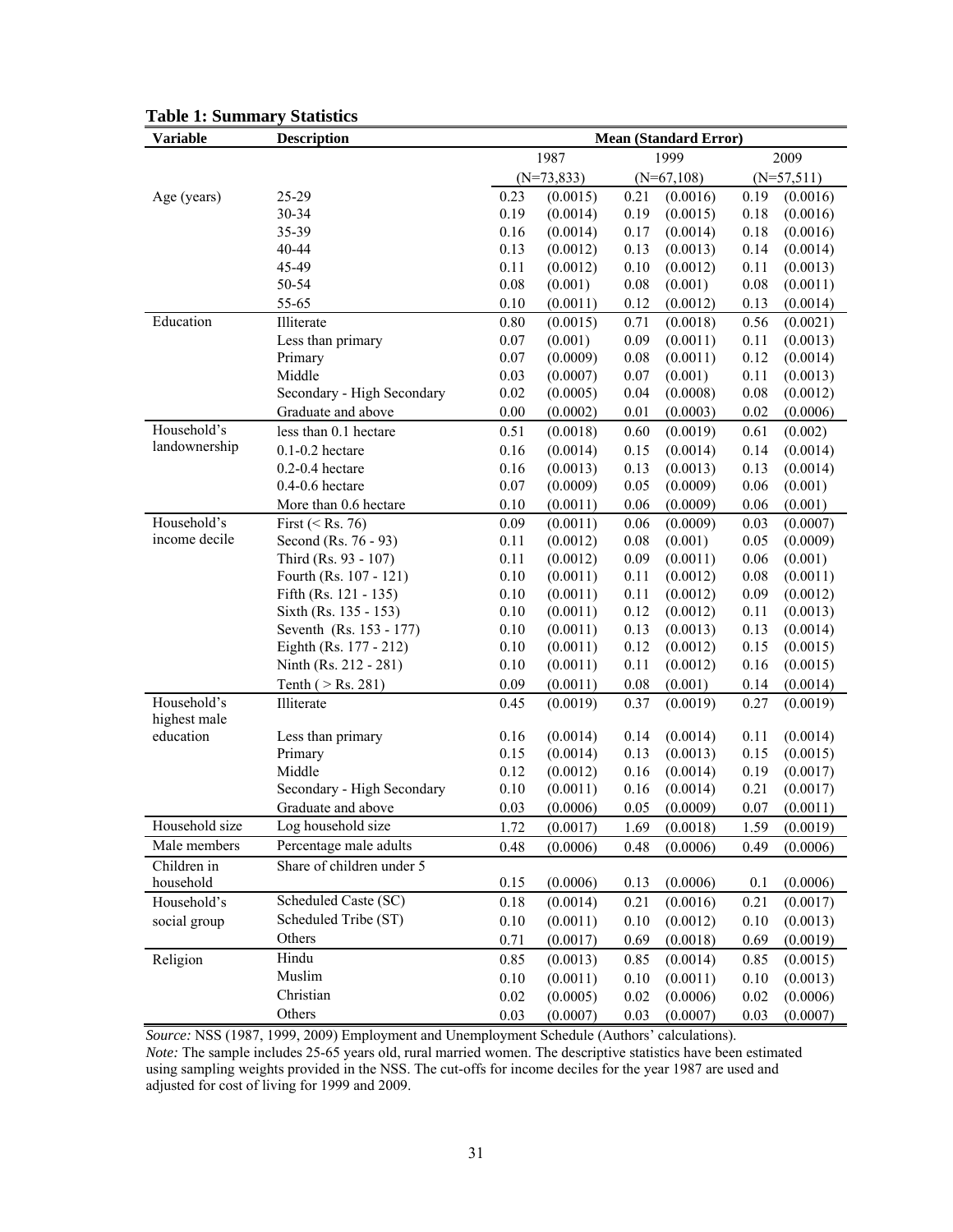|                          | (1)    | (2)    | (3)    | (4)    | (5)        |
|--------------------------|--------|--------|--------|--------|------------|
| Panel A: 1987-1999       |        |        |        |        |            |
| Change in predicted LFPR | 0.0310 | 0.0310 | 0.0310 | 0.0309 | 0.0331     |
| Explained component at:  |        |        |        |        |            |
| 1987 coefficients        | 0.0210 | 0.0267 | 0.0322 | 0.0410 | 0.0449     |
| 1999 coefficients        | 0.0216 | 0.0322 | 0.0370 | 0.0433 | 0.0468     |
| Explained proportion at: |        |        |        |        |            |
| 1987 coefficients        | 0.68   | 0.86   | 1.04   | 1.33   | 1.36       |
| 1999 coefficients        | 0.70   | 1.04   | 1.20   | 1.40   | 1.41       |
| Panel B: 1999-2009       |        |        |        |        |            |
| Change in predicted LFPR | 0.0896 | 0.0896 | 0.0896 | 0.0924 | 0.0924     |
| Explained component at:  |        |        |        |        |            |
| 1999 coefficients        | 0.0300 | 0.0319 | 0.0415 | 0.0385 | 0.0460     |
| 2009 coefficients        | 0.0150 | 0.0172 | 0.0152 | 0.0203 | 0.0172     |
| Explained proportion at: |        |        |        |        |            |
| 1999 coefficients        | 0.33   | 0.36   | 0.46   | 0.42   | 0.50       |
| 2009 coefficients        | 0.17   | 0.19   | 0.17   | 0.22   | 0.19       |
| Controls included:       |        |        |        |        |            |
| Own age group            | Yes    | Yes    | Yes    | Yes    | <b>Yes</b> |
| Own education            | Yes    | Yes    | Yes    | Yes    | Yes        |
| Land ownership           |        | Yes    | Yes    | Yes    | Yes        |
| Household income         |        |        | Yes    |        | Yes        |
| Max. male education      |        |        |        | Yes    | Yes        |

**Table 2: Blinder-Oaxaca Decomposition of Change in Women's LFPR** 

*Note:* A woman is defined to be in labor force if she is working or seeking work as her primary or subsidiary activity. LFPR is the share of women in the labor force. The sample includes rural married women aged 25-65. The analysis incorporates the sampling weights in NSS. Explained proportion is calculated by dividing the explained component by the change in predicted LFPR (e.g. in the first column: 0.0210/0.0310 = 0.68). Because our decomposition subtracts 1999 from 1987 (or 2009 from 1999), and female LFPR are falling over time, the changes in LFPR are positive.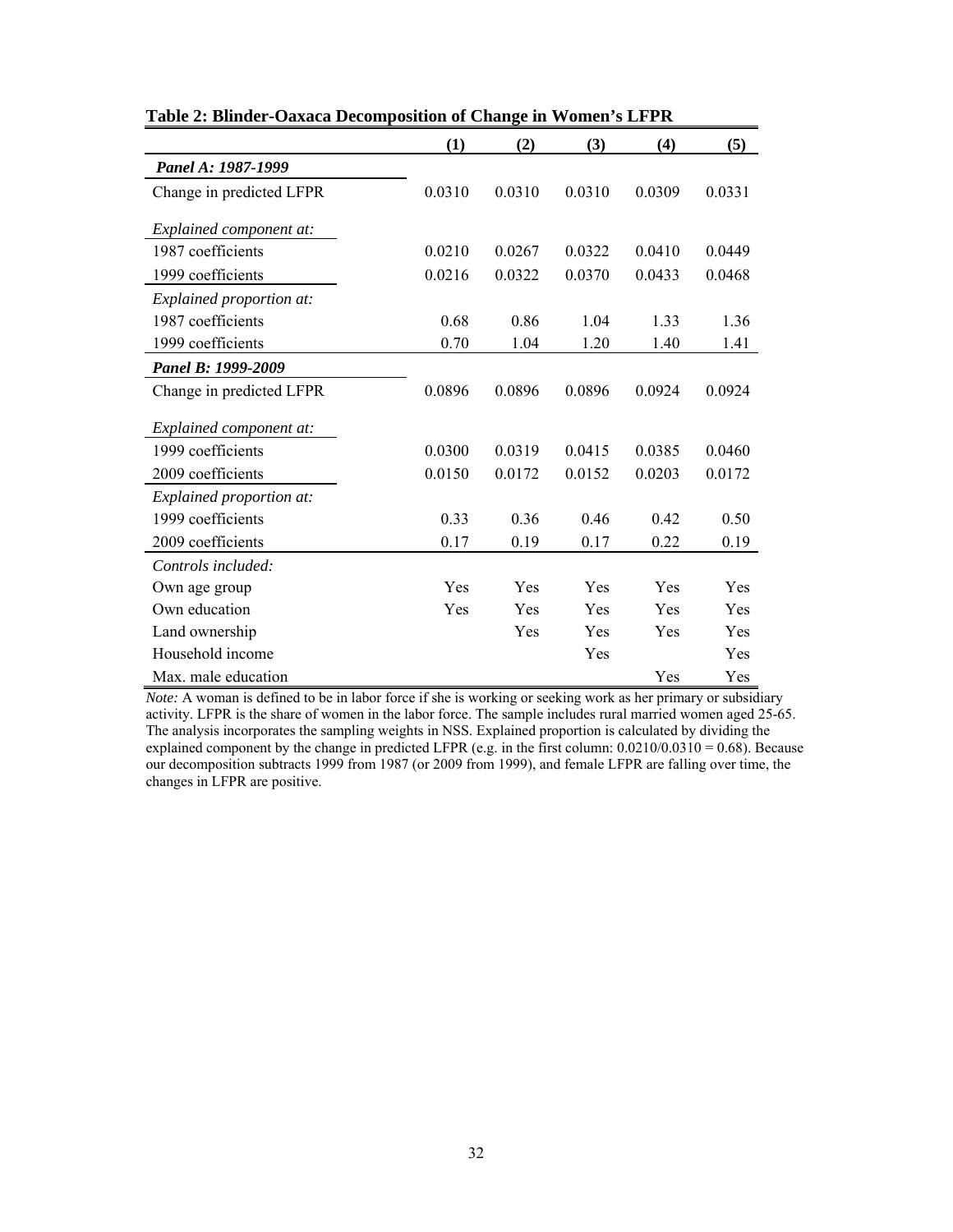|                          | (1)    | (2)    | (3)    | (4)    | (5)    | (6)        |
|--------------------------|--------|--------|--------|--------|--------|------------|
| Panel A: 1987-1999       |        |        |        |        |        |            |
| Change in predicted LFPR | 0.0311 | 0.0311 | 0.0311 | 0.0311 | 0.0311 | 0.0311     |
| Explained proportion at: |        |        |        |        |        |            |
| 1987 coefficients        | 0.67   | 0.83   | 0.97   | 1.33   | 1.41   | 1.31       |
| 1999 coefficients        | 0.69   | 1.05   | 1.16   | 1.39   | 1.46   | 1.45       |
| Panel B: 1999-2009       |        |        |        |        |        |            |
| Change in predicted LFPR | 0.0897 | 0.0897 | 0.0897 | 0.0897 | 0.0897 | 0.0897     |
| Explained proportion at: |        |        |        |        |        |            |
| 1999 coefficients        | 0.34   | 0.36   | 0.47   | 0.44   | 0.53   | 0.53       |
| 2009 coefficients        | 0.16   | 0.19   | 0.16   | 0.18   | 0.14   | 0.13       |
| Controls included:       |        |        |        |        |        |            |
| Own age group            | Yes    | Yes    | Yes    | Yes    | Yes    | Yes        |
| Own education            | Yes    | Yes    | Yes    | Yes    | Yes    | Yes        |
| Land ownership           |        | Yes    | Yes    | Yes    | Yes    | Yes        |
| Household income         |        |        | Yes    |        | Yes    | <b>Yes</b> |
| Max. male education      |        |        |        | Yes    | Yes    | Yes        |
| All two-way interactions |        |        |        |        |        | Yes        |

**Table 3: DFL Decomposition of Change in Women's LFPR** 

*Note:* A woman is defined to be in the labor force if she is working or seeking work as her primary or subsidiary activity. LFPR is the share of women in the labor force. The sample includes rural married women aged 25-65. The analysis incorporates the sampling weights in NSS. The specification in column (6) includes two-way interactions between all the variables when estimating the re-weighting function. See the Methodology section for an explanation of the non-parametric DFL (Dinardo-Fortin-Lemieux) decomposition technique. Because our decomposition subtracts 1999 from 1987 (or 2009 from 1999), and female LFPR are falling over time, the changes in LFPR are positive.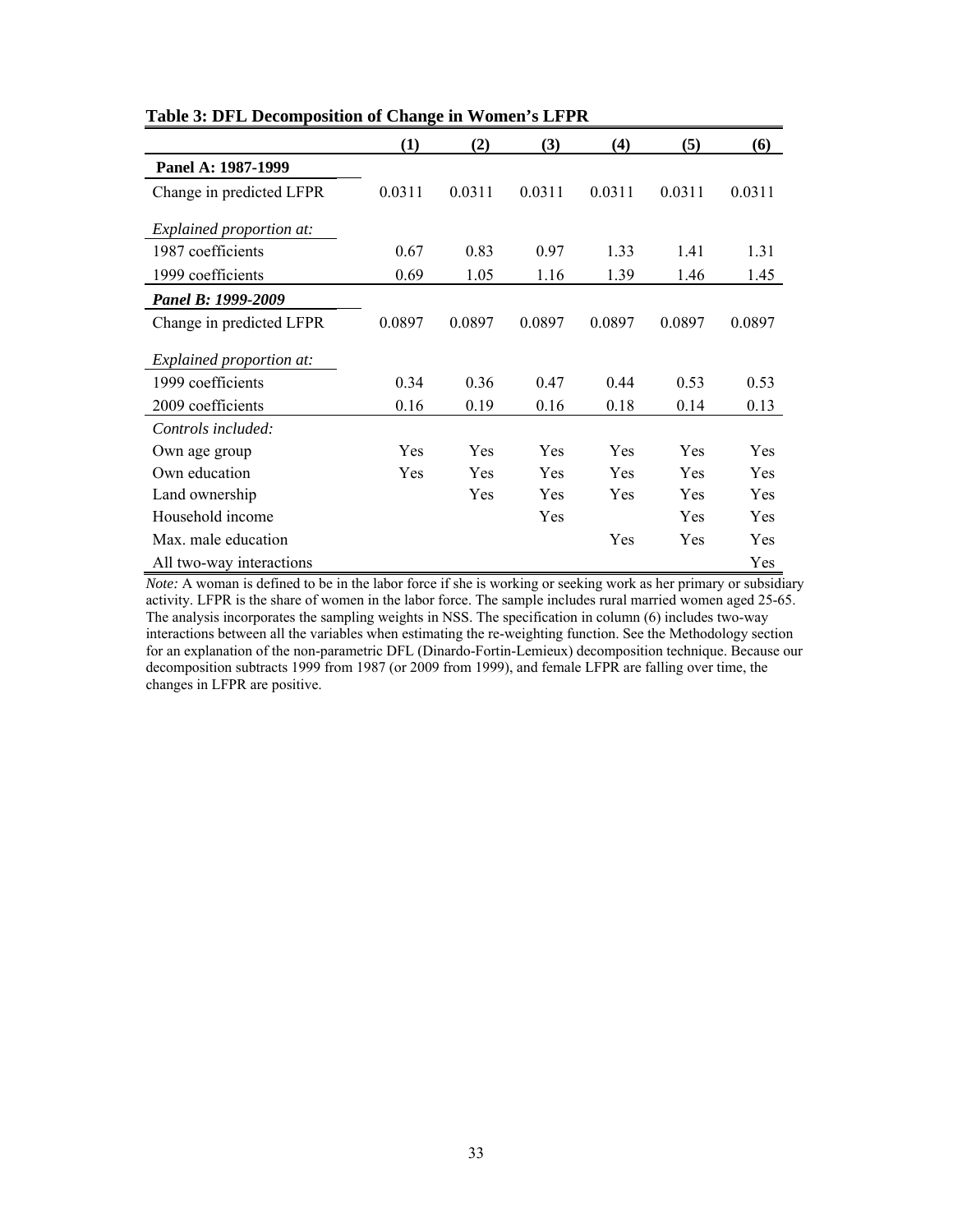| <b>Contribution to</b><br>explained variation | (1)       |       | (2)      |     | (3)      |     | (4)       |     | (5)       |     |
|-----------------------------------------------|-----------|-------|----------|-----|----------|-----|-----------|-----|-----------|-----|
| Panel A: 1987-1999                            |           |       |          |     |          |     |           |     |           |     |
| 1987 coefficients                             |           |       |          |     |          |     |           |     |           |     |
| Explained proportion                          | 0.68      |       | 0.86     |     | 1.04     |     | 1.33      |     | 1.36      |     |
| Own age group                                 | $-0.02$   |       | 0.00     |     | 0.00     |     | $-0.01$   |     | $-0.01$   |     |
|                                               | $-0.0003$ | $***$ | 0.0000   |     | 0.0000   |     | $-0.0005$ | *** | $-0.0005$ | *** |
|                                               | (0.0001)  |       | (0.0001) |     | (0.0001) |     | (0.0001)  |     | (0.0001)  |     |
| Own education                                 | 1.02      |       | 0.81     |     | 0.58     |     | 0.22      |     | 0.16      |     |
|                                               | 0.0213    | ***   | 0.0216   | *** | 0.0186   | *** | 0.0088    | *** | 0.0072    | *** |
|                                               | (0.0008)  |       | (0.0008) |     | (0.0008) |     | (0.0009)  |     | (0.0009)  |     |
| Household's land                              |           |       |          |     |          |     |           |     |           |     |
| ownership                                     |           |       | 0.19     |     | 0.22     |     | 0.17      |     | 0.19      |     |
|                                               |           |       | 0.0052   | *** | 0.0071   | *** | 0.0071    | *** | 0.0085    | *** |
|                                               |           |       | (0.0004) |     | (0.0004) |     | (0.0004)  |     | (0.0004)  |     |
| Household income                              |           |       |          |     | 0.21     |     |           |     | 0.12      |     |
|                                               |           |       |          |     | 0.0066   | *** |           |     | 0.0052    | *** |
|                                               |           |       |          |     | (0.0004) |     |           |     | (0.0004)  |     |
| Household's male<br>education                 |           |       |          |     |          |     | 0.62      |     | 0.54      |     |
|                                               |           |       |          |     |          |     | 0.0255    | *** | 0.0244    | *** |
|                                               |           |       |          |     |          |     | (0.0008)  |     | (0.0008)  |     |
| 1999 coefficients                             |           |       |          |     |          |     |           |     |           |     |
| Explained proportion                          | 0.70      |       | 1.04     |     | 1.20     |     | 1.40      |     | 1.41      |     |
| Own age group                                 | $-0.02$   |       | 0.00     |     | 0.01     |     | 0.00      |     | 0.00      |     |
|                                               | $-0.0005$ | ***   | 0.0001   |     | 0.0003   | *** | 0.0000    |     | $-0.0001$ |     |
|                                               | (0.0002)  |       | (0.0001) |     | (0.0001) |     | (0.0001)  |     | (0.0001)  |     |
| Own education                                 | 1.02      |       | 0.70     |     | 0.50     |     | 0.31      |     | 0.24      |     |
|                                               | 0.0220    | ***   | 0.0224   | *** | 0.0187   | *** | 0.0132    | *** | 0.0111    | *** |
|                                               | (0.0007)  |       | (0.0007) |     | (0.0007) |     | (0.0008)  |     | (0.0008)  |     |
| Household's land                              |           |       |          |     |          |     |           |     |           |     |
| ownership                                     |           |       | 0.30     |     | 0.34     |     | 0.25      |     | 0.28      |     |
|                                               |           |       | 0.0096   | *** | 0.0124   | *** | 0.0109    | *** | 0.0134    | *** |
|                                               |           |       | (0.0005) |     | (0.0004) |     | (0.0005)  |     | (0.0005)  |     |
| Household income                              |           |       |          |     | 0.15     |     |           |     | 0.10      |     |
|                                               |           |       |          |     | 0.0055   | *** |           |     | 0.0046    | *** |
|                                               |           |       |          |     | (0.0004) |     |           |     | (0.0005)  |     |
| Household's male                              |           |       |          |     |          |     |           |     |           |     |
| education                                     |           |       |          |     |          |     | 0.44      | *** | 0.38      | *** |
|                                               |           |       |          |     |          |     | 0.0191    |     | 0.0180    |     |
|                                               |           |       |          |     |          |     | (0.0008)  |     | (0.0008)  |     |

### **Table 4: Relative Contributions of Characteristics to Blinder-Oaxaca Decomposition of Change in Women's LFPR**

 $\overline{\phantom{0}}$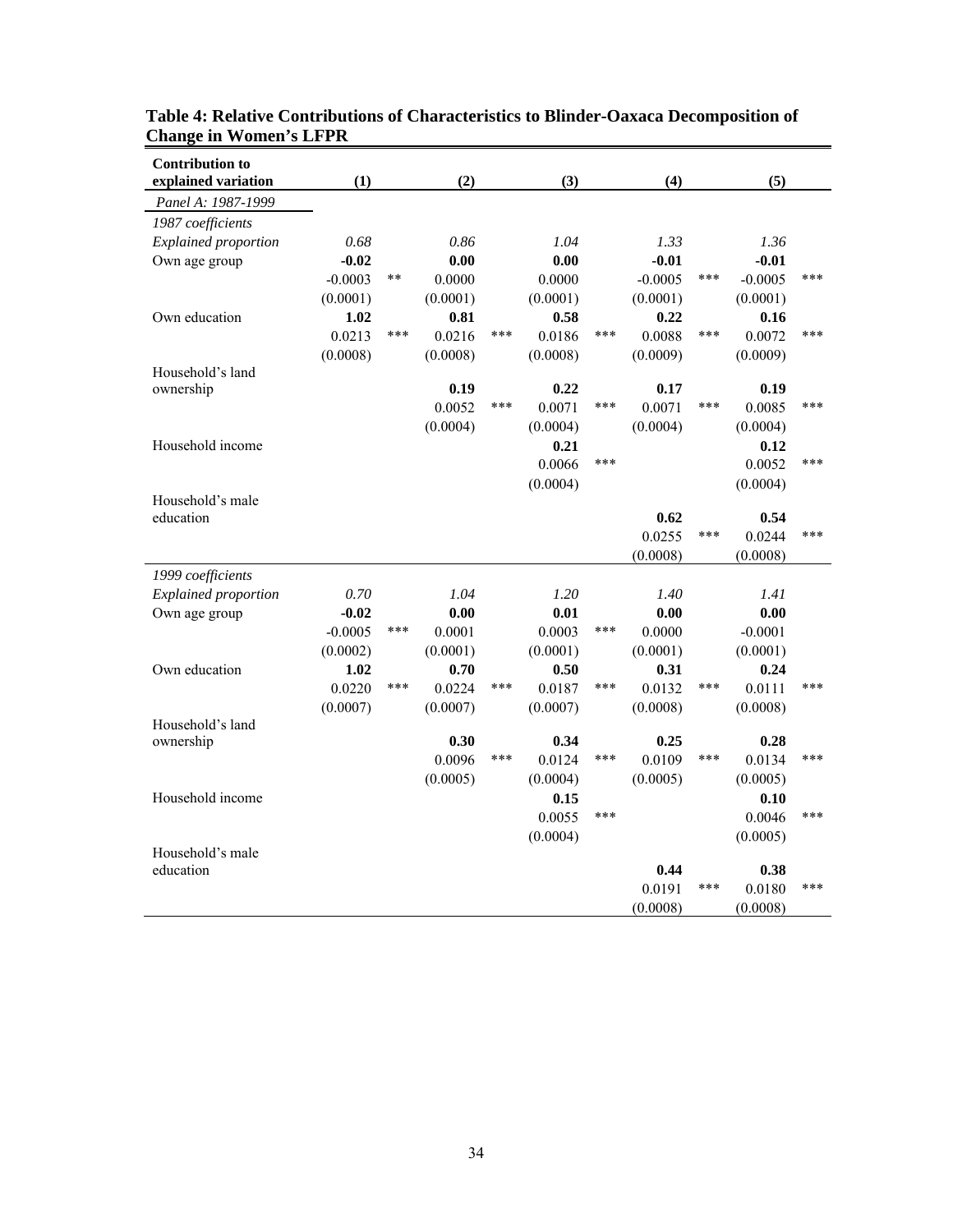| <b>Contribution to</b><br>explained variation | (1)       |     | (2)       |     | (3)       |        | (4)       |       | (5)       |       |
|-----------------------------------------------|-----------|-----|-----------|-----|-----------|--------|-----------|-------|-----------|-------|
| Panel B: 1999-2009                            |           |     |           |     |           |        |           |       |           |       |
| 1999 coefficients                             |           |     |           |     |           |        |           |       |           |       |
| <b>Explained proportion</b>                   | 0.33      |     | 0.36      |     | 0.46      |        | 0.42      |       | 0.50      |       |
| Own age group                                 | $-0.01$   |     | $-0.01$   |     | 0.00      |        | $-0.01$   |       | $-0.02$   |       |
|                                               | $-0.0003$ |     | $-0.0002$ |     | $-0.0001$ |        | $-0.0004$ | $***$ | $-0.0008$ | ***   |
|                                               | (0.0002)  |     | (0.0002)  |     | (0.0002)  |        | (0.0002)  |       | (0.0002)  |       |
| Own education                                 | 1.01      |     | 0.99      |     | 0.62      |        | 0.47      |       | 0.32      |       |
|                                               | 0.0304    | *** | 0.0315    | *** | 0.0256    | ***    | 0.0180    | ***   | 0.0146    | ***   |
|                                               | (0.001)   |     | (0.001)   |     | (0.001)   |        | (0.0012)  |       | (0.0012)  |       |
| Household's land                              |           |     |           |     |           |        |           |       |           |       |
| ownership                                     |           |     | 0.02      |     | 0.02      |        | 0.01      |       | 0.02      |       |
|                                               |           |     | 0.0005    | *** | 0.0010    | ***    | 0.0003    | $***$ | 0.0008    | ***   |
|                                               |           |     | (0.0002)  |     | (0.0002)  |        | (0.0001)  |       | (0.0001)  |       |
| Household income                              |           |     |           |     | 0.36      | ***    |           |       | 0.27      | ***   |
|                                               |           |     |           |     | 0.0151    |        |           |       | 0.0122    |       |
| Household's male                              |           |     |           |     | (0.0011)  |        |           |       | (0.0011)  |       |
| education                                     |           |     |           |     |           |        | 0.53      |       | 0.42      |       |
|                                               |           |     |           |     |           |        | 0.0206    | ***   | 0.0191    | ***   |
|                                               |           |     |           |     |           |        | (0.0009)  |       | (0.0009)  |       |
| 2009 coefficients                             |           |     |           |     |           |        |           |       |           |       |
| Explained proportion                          | 0.17      |     | 0.19      |     | 0.17      |        | 0.22      |       | 0.19      |       |
| Own age group                                 | $-0.08$   |     | $-0.07$   |     | $-0.05$   |        | $-0.06$   |       | $-0.07$   |       |
|                                               | $-0.0011$ | *** | $-0.0012$ | *** | $-0.0008$ | ***    | $-0.0013$ | ***   | $-0.0012$ | ***   |
|                                               | (0.0003)  |     | (0.0003)  |     | (0.0003)  |        | (0.0003)  |       | (0.0003)  |       |
| Own education                                 | 1.08      |     | 1.00      |     | 1.15      |        | 0.45      |       | 0.59      |       |
|                                               | 0.0162    | *** | 0.0171    | *** | 0.0174    | ***    | 0.0091    | ***   | 0.0102    | ***   |
|                                               | (0.0013)  |     | (0.0013)  |     | (0.0013)  |        | (0.0016)  |       | (0.0016)  |       |
| Household's land                              |           |     |           |     |           |        |           |       |           |       |
| ownership                                     |           |     | 0.07      | *** | 0.09      | ***    | 0.02      |       | 0.03      | $***$ |
|                                               |           |     | 0.0012    |     | 0.0013    |        | 0.0003    |       | 0.0005    |       |
|                                               |           |     | (0.0003)  |     | (0.0003)  |        | (0.0002)  |       | (0.0002)  |       |
| Household income                              |           |     |           |     | $-0.18$   | $\ast$ |           |       | $-0.28$   | ***   |
|                                               |           |     |           |     | $-0.0027$ |        |           |       | $-0.0047$ |       |
| Household's male                              |           |     |           |     | (0.0015)  |        |           |       | (0.0017)  |       |
| education                                     |           |     |           |     |           |        | 0.60      |       | 0.73      |       |
|                                               |           |     |           |     |           |        | 0.0121    | ***   | 0.0125    | ***   |
|                                               |           |     |           |     |           |        | (0.0015)  |       | (0.0015)  |       |

**Table 4: Relative Contributions of Characteristics to Blinder-Oaxaca Decomposition of Change in Women's LFPR (continued)** 

*Note:* The bold figures reflect the proportion of contribution of a characteristic to the explained component of the decomposition. It is estimated by dividing the component explained by the characteristic (below the bold figures) by the explained component for that specification in Table 2. Rounding off errors. Standard errors in parenthesis. \*\*\*, \*\*, \* significant at 1%, 5% and 10%, respectively.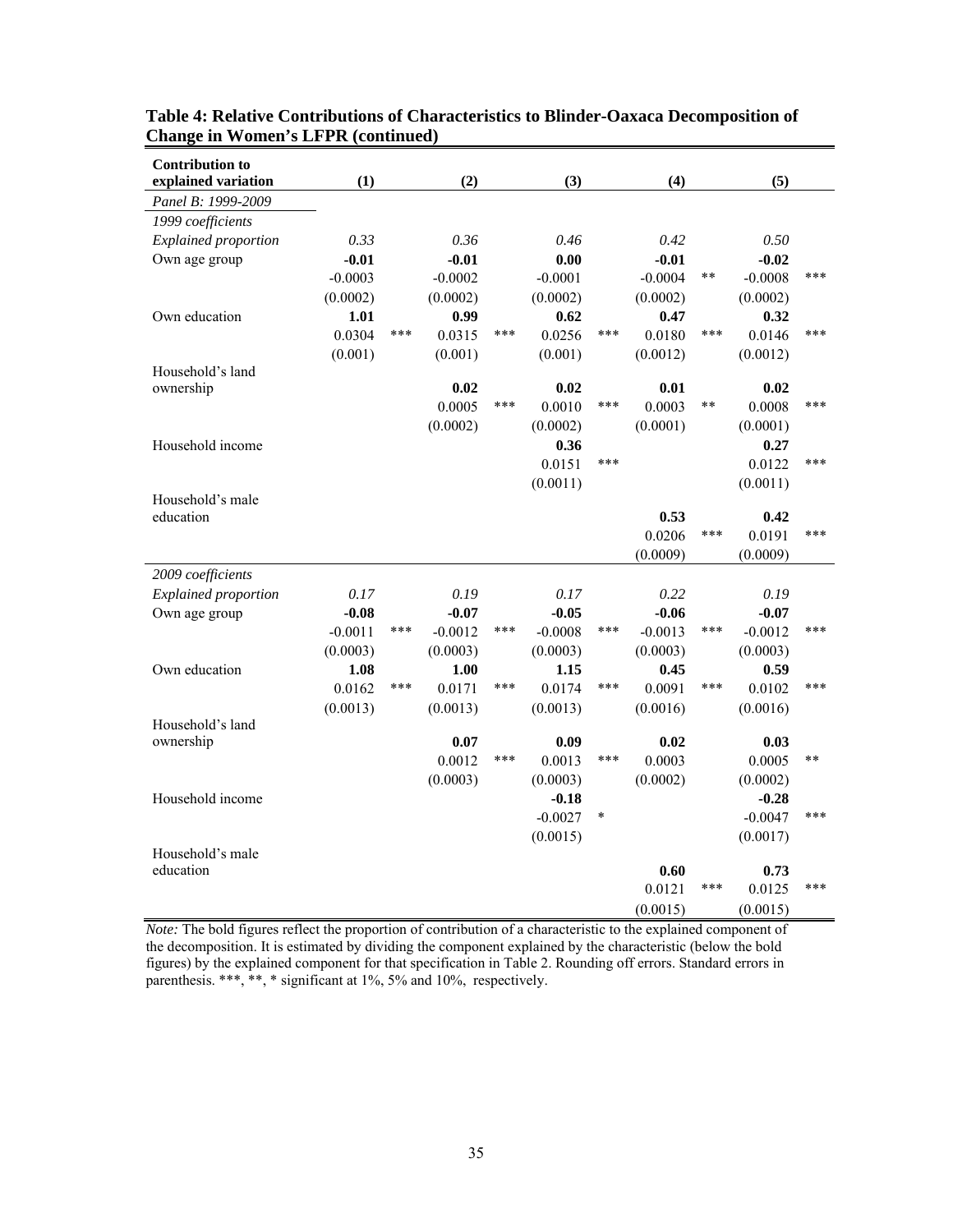|                                   | 1987-1999 |                   |           | 1999-2009 |                   |                   |           |     |
|-----------------------------------|-----------|-------------------|-----------|-----------|-------------------|-------------------|-----------|-----|
|                                   | (1)       |                   | (2)       |           | (3)               |                   | (4)       |     |
| Change in predicted domestic work | $-0.0300$ |                   | $-0.0300$ |           | $-0.0705$         |                   | $-0.0735$ |     |
|                                   |           |                   |           |           |                   |                   |           |     |
| Panel A                           |           | 1987 coefficients |           |           |                   | 1999 coefficients |           |     |
| <b>Explained proportion</b>       | 1.07      |                   | 1.45      |           | 0.6               |                   | 0.64      |     |
| <b>Explained component</b>        | $-0.0320$ |                   | $-0.0434$ |           | $-0.0422$         |                   | $-0.0470$ |     |
| Variables                         |           |                   |           |           |                   |                   |           |     |
| Own age group                     | $-0.01$   |                   | $-0.01$   |           | $-0.03$           |                   | $-0.03$   |     |
|                                   | 0.0004    | ***               | 0.0004    | ***       | 0.0013            | ***               | 0.0014    | *** |
|                                   | (0.0001)  |                   | (0.0001)  |           | (0.0002)          |                   | (0.0002)  |     |
| Own education                     | 0.45      |                   | 0.11      |           | 0.38              |                   | 0.13      |     |
|                                   | $-0.0143$ | ***               | $-0.0050$ | ***       | $-0.0158$         | ***               | $-0.0063$ | *** |
|                                   | (0.0007)  |                   | (0.0008)  |           | (0.0009)          |                   | (0.0011)  |     |
| Household's land ownership        | 0.26      |                   | 0.21      |           | 0.01              |                   | $-0.01$   |     |
|                                   | $-0.0082$ | ***               | $-0.0091$ | ***       | $-0.000$          | **                | 0.0007    | *** |
|                                   | (0.0005)  |                   | (0.0004)  |           | (0.0001)          |                   | (0.0001)  |     |
| Household income                  | 0.31      |                   | 0.17      |           | 0.65              |                   | 0.49      |     |
|                                   | $-0.0099$ | ***               | $-0.0074$ | ***       | $-0.0275$         | ***               | $-0.0233$ | *** |
|                                   | (0.0005)  |                   | (0.0004)  |           | (0.0011)          |                   | (0.0011)  |     |
| Household's male education        |           |                   | 0.52      |           |                   |                   | 0.42      |     |
|                                   |           |                   | $-0.0224$ | ***       |                   |                   | $-0.0196$ | *** |
|                                   |           |                   | (0.0008)  |           |                   |                   | (0.0009)  |     |
| <b>Panel B</b>                    |           | 1999 coefficients |           |           | 2009 coefficients |                   |           |     |
| <b>Explained proportion</b>       | 1.1       |                   | 1.42      |           | 0.19              |                   | 0.21      |     |
| <b>Explained component</b>        | $-0.0329$ |                   | $-0.0426$ |           | $-0.0131$         |                   | $-0.0152$ |     |
| Variables                         |           |                   |           |           |                   |                   |           |     |
| Own age group                     | $-0.02$   |                   | $-0.01$   |           | $-0.18$           |                   | $-0.19$   |     |
|                                   | 0.0006    | ***               | 0.0006    | ***       | 0.0024            | ***               | 0.0028    | *** |
|                                   | (0.0002)  |                   | (0.0002)  |           | (0.0004)          |                   | (0.0005)  |     |
| Own education                     | 0.36      |                   | 0.14      |           | 0.67              |                   | 0.18      |     |
|                                   | $-0.0120$ | ***               | $-0.0058$ | ***       | $-0.0087$         | ***               | $-0.0027$ | **  |
|                                   | (0.0006)  |                   | (0.0007)  |           | (0.0012)          |                   | (0.0015)  |     |
| Household's land ownership        | 0.30      |                   | 0.25      |           | 0.07              |                   | $-0.01$   |     |
|                                   | $-0.0098$ | ***               | $-0.0105$ | ***       | $-0.0008$         | ***               | 0.0002    |     |
|                                   | (0.0005)  |                   | (0.0005)  |           | (0.0003)          |                   | (0.0003)  |     |
| Household income                  | 0.36      |                   | 0.21      |           | 0.45              |                   | 0.29      |     |
|                                   | $-0.0117$ | ***               | $-0.0090$ | ***       | $-0.0059$         | ***               | $-0.0045$ | *** |
|                                   | (0.0006)  |                   | (0.0006)  |           | (0.0016)          |                   | (0.0017)  |     |
| Household's male education        |           |                   | 0.42      |           |                   |                   | 0.72      |     |
|                                   |           |                   | $-0.0179$ | ***       |                   |                   | $-0.0109$ | *** |
|                                   |           |                   | (0.0008)  |           |                   |                   | (0.0016)  |     |

### **Table 5. Blinder-Oaxaca Decomposition of Changes in Female Domestic Work Participation**

*Note:* The dependent variable is a dichotomous variable: a woman is engaged in domestic work if her primary status during the last year was domestic work. The sample includes rural married women aged 25-65. The analysis incorporates the sampling weights in NSS. The explained proportion is the explained component divided by the change in predicted domestic work. Figures in bold are the shares of the overall predicted variation accounted for by a specific characteristic and are estimated by dividing the component explained by the characteristic (below the bold figures) by the explained component for that specification. Standard errors in parenthesis. \*\*\*, \*\*, \* significant at 1%, 5% and 10%, respectively.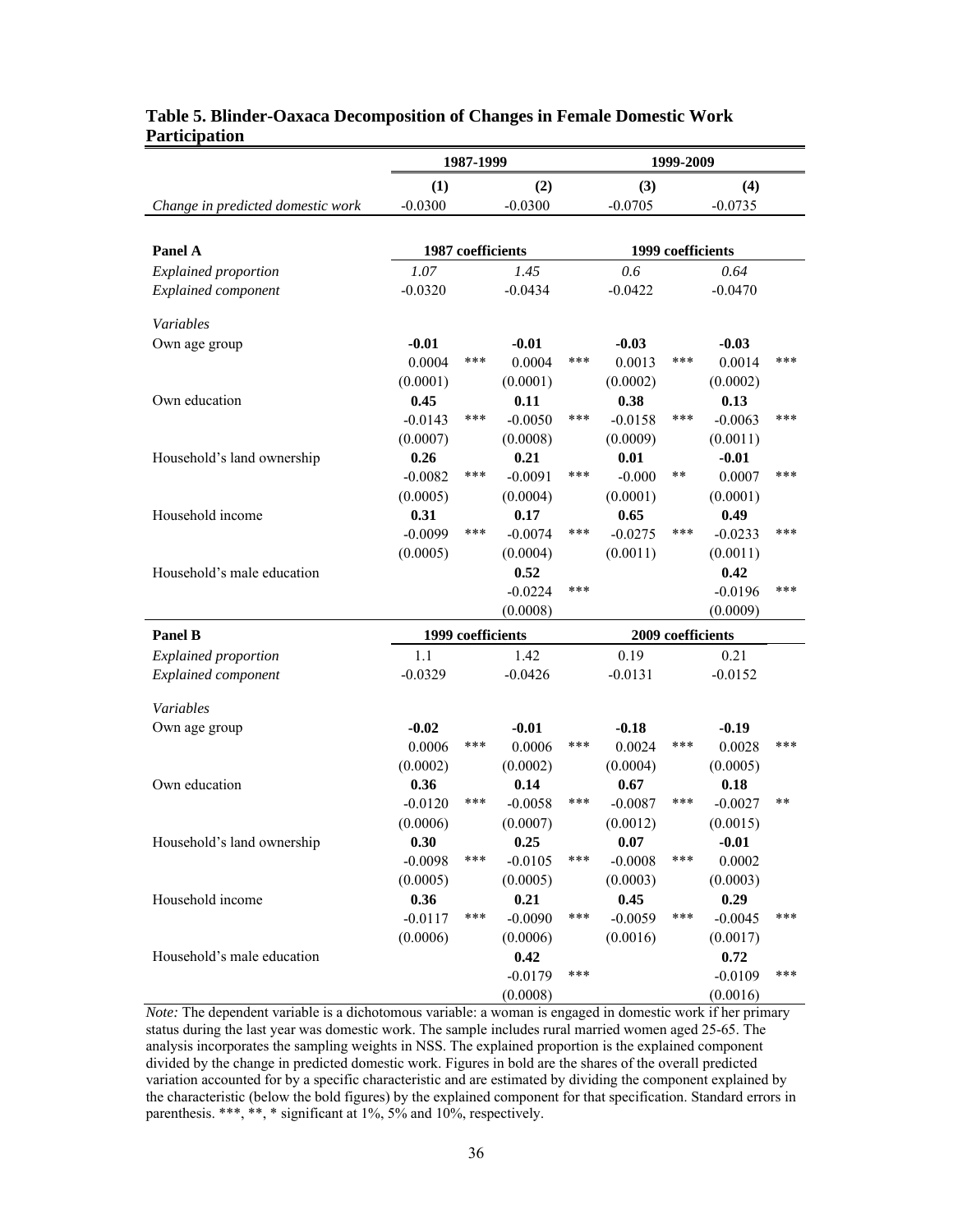### **Appendices**

#### **Appendix A. Definition of Labor Force Participation Rates**

The National Sample Survey uses three reference periods for the employment survey (i) one year, (ii) one week and (iii) each day of the previous week. This paper employs the Usual Principal and Subsidiary Status (UPSS) definition. The activity status on which a person spent relatively longer time (major time criterion) during the 365 days preceding the date of survey is considered the Usual Principal Activity Status of the person. Persons are first categorized as those in the labor force and those out of the labor force depending on the major time spent during the 365 days preceding the date of survey. For persons belonging to the labor force, the broad activity status of either 'working' (employed) or 'not working but seeking and/or available for work' (unemployed) is then ascertained based on the time criterion. After determining the principal status, the economic activity on which a person spent 30 days or more during the reference period of 365 days preceding the date of survey is recorded as the Subsidiary Economic Activity Status of a person. In case of multiple subsidiary economic activities, the major activity and status based on the relatively longer time spent criterion is considered. If a person is defined to be in the labor force in either the principal activity status or the subsidiary activity status then she is defined to be in the labor force according to the UPSS. A woman who reports her primary activity is domestic production is classified as out of the labor force.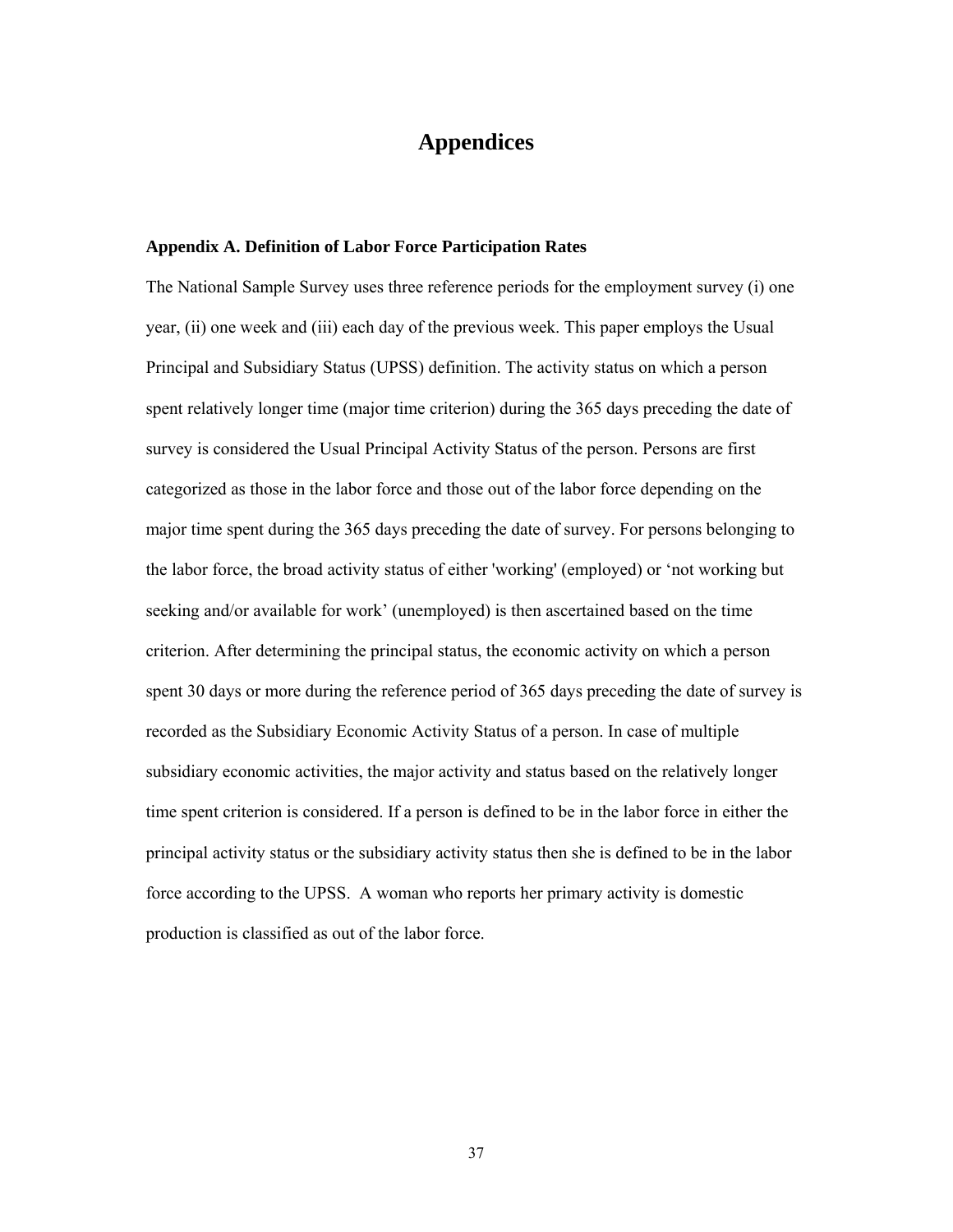### **Appendix B. Robustness Checks**

|                           |           | <b>Women's LFPR</b> |           |     | <b>Women's Domestic work</b> |     |           |       |
|---------------------------|-----------|---------------------|-----------|-----|------------------------------|-----|-----------|-------|
| Change during             | 1987-1999 |                     | 1999-2009 |     | 1987-1999                    |     | 1999-2009 |       |
| Difference in predicted   |           |                     |           |     |                              |     |           |       |
| <b>LFPR</b>               | 0.0331    |                     | 0.0923    |     | $-0.0300$                    |     | $-0.0735$ |       |
| Coefficient               | 1987      |                     | 1999      |     | 1987                         |     | 1999      |       |
| Explained proportion      | 1.06      |                     | 0.40      |     | 1.16                         |     | 0.48      |       |
| Explained component       | 0.0352    |                     | 0.0365    |     | $-0.0347$                    |     | $-0.0353$ |       |
| Variables                 |           |                     |           |     |                              |     |           |       |
| Own age group             | $-0.02$   |                     | $-0.02$   |     | $-0.01$                      |     | $-0.03$   |       |
|                           | $-0.0007$ | ***                 | $-0.0008$ | *** | 0.0004                       | *** | 0.0010    | ***   |
|                           | (0.0001)  |                     | (0.0002)  |     | (0.0001)                     |     | (0.0001)  |       |
| Own education             | 0.25      |                     | 0.41      |     | 0.19                         |     | 0.24      |       |
|                           | 0.0088    | ***                 | 0.0150    | *** | $-0.0067$                    | *** | $-0.0085$ | ***   |
|                           | (0.0009)  |                     | (0.0012)  |     | (0.0008)                     |     | (0.0008)  |       |
| Household's land          |           |                     |           |     |                              |     |           |       |
| ownership                 | 0.23      |                     | 0.04      |     | 0.23                         |     | 0.00      |       |
|                           | 0.0081    | ***                 | 0.0015    | *** | $-0.0082$                    | *** | 0.0001    |       |
|                           | (0.0005)  |                     | (0.0001)  |     | (0.0004)                     |     | (0.0004)  |       |
| Household income          | 0.14      |                     | 0.34      |     | 0.19                         |     | 0.67      |       |
|                           | 0.0048    | ***                 | 0.0125    | *** | $-0.0066$                    | *** | $-0.0236$ | ***   |
|                           | (0.0004)  |                     | (0.0011)  |     | (0.0004)                     |     | (0.0004)  |       |
| Household's male          |           |                     |           |     |                              |     |           |       |
| education                 | 0.48      |                     | 0.34      |     | 0.40                         |     | 0.31      |       |
|                           | 0.0168    | ***                 | 0.0123    | *** | $-0.0139$                    | *** | $-0.0111$ | ***   |
|                           | (0.0007)  |                     | (0.0008)  |     | (0.0007)                     |     | (0.0007)  |       |
| Social group              | $-0.08$   |                     | $-0.05$   |     | $-0.04$                      |     | $-0.01$   |       |
|                           | $-0.0028$ | ***                 | $-0.0018$ | *** | 0.0012                       | *** | 0.0002    | $***$ |
|                           | (0.0002)  |                     | (0.0001)  |     | (0.0001)                     |     | (0.0001)  |       |
| Religion                  | 0.08      |                     | 0.17      |     | 0.16                         |     | 0.18      |       |
|                           | 0.0027    | ***                 | 0.0060    | *** | $-0.0054$                    | *** | $-0.0063$ | ***   |
|                           | (0.0002)  |                     | (0.0004)  |     | (0.0003)                     |     | (0.0003)  |       |
| Percentage male adults    | 0.01      |                     | 0.01      |     | $-0.01$                      |     | $-0.01$   |       |
|                           | 0.0005    | ***                 | 0.0005    | *** | 0.0002                       | *** | 0.0004    | ***   |
|                           | (0.0000)  |                     | (0.0001)  |     | (0.0000)                     |     | (0.0000)  |       |
| Share of children under 5 | $-0.02$   |                     | $-0.05$   |     | $-0.05$                      |     | $-0.13$   |       |
|                           | $-0.0008$ | **                  | $-0.0020$ | *** | 0.0017                       | *** | 0.0047    | ***   |
|                           | (0.0003)  |                     | (0.0006)  |     | (0.0003)                     |     | (0.0003)  |       |
| Household size            | $-0.06$   |                     | $-0.19$   |     | $-0.07$                      |     | $-0.22$   |       |
|                           | $-0.0023$ | ***                 | $-0.0068$ | *** | 0.0025                       | *** | 0.0077    | ***   |
|                           | (0.0001)  |                     | (0.0006)  |     | (0.0002)                     |     | (0.0002)  |       |

#### **Table B.1. Blinder-Oaxaca Decomposition for Change in Women's LFPR and Change in Domestic Work with Additional Controls**